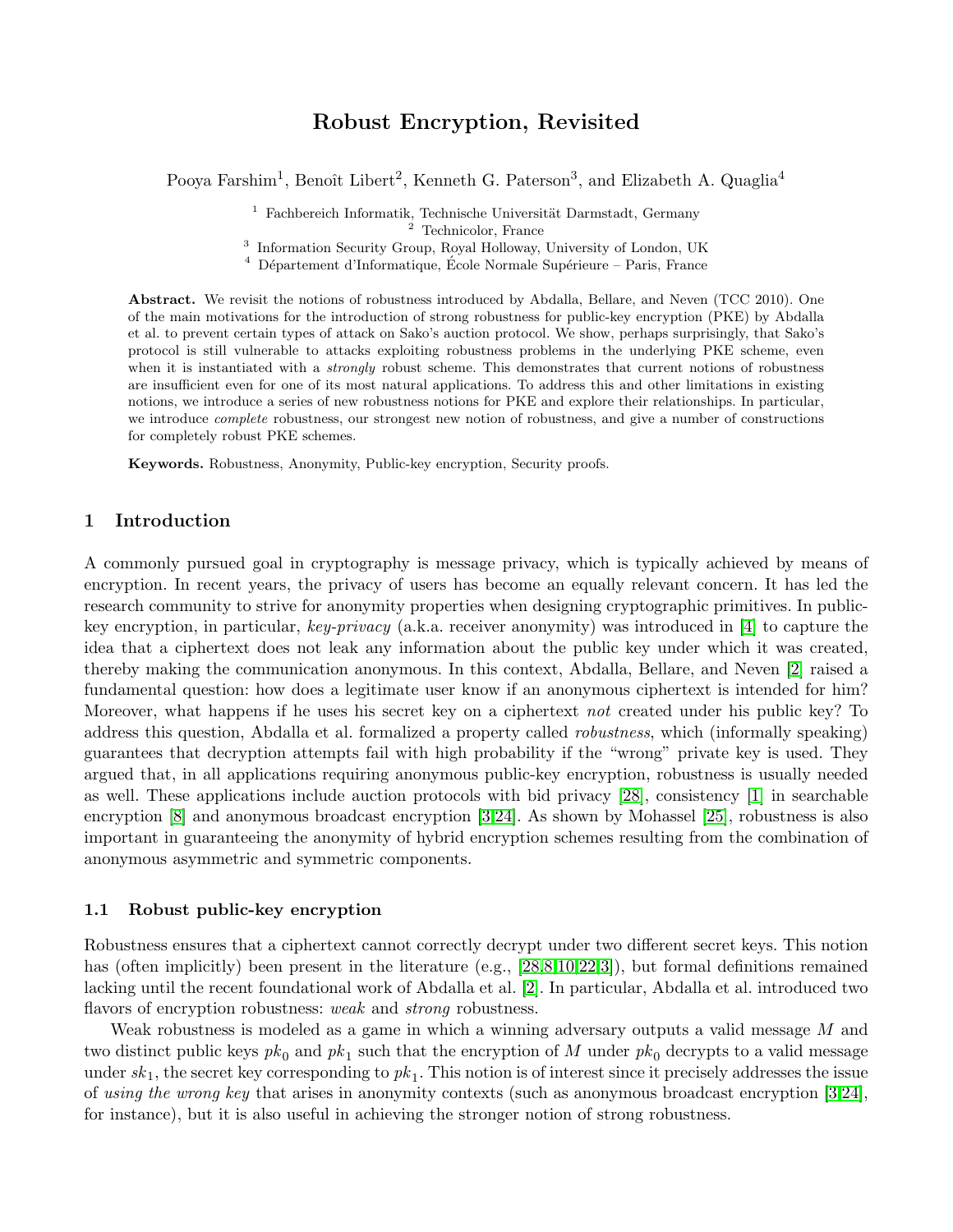<span id="page-1-0"></span>Strong robustness—also called SROB-CCA when the adversary has access to a decryption oracle allows for a more powerful adversary which chooses a ciphertext C (as opposed to a message which will be honestly encrypted) and two distinct public keys, and wins if C decrypts to a valid message under both corresponding secret keys. In [\[2\]](#page-12-1) the need for this notion is motivated by scenarios where ciphertexts can be adversarially chosen. The authors of [\[2\]](#page-12-1) give Sako's auction protocol [\[28\]](#page-13-0) as an example of such a situation, explaining that strong robustness is required in order to prevent an attack on the fairness of this protocol by a cheating bidder and a colluding auctioneer.

As pointed out by Abdalla et al. [\[2\]](#page-12-1), merely appending the receiver's public key to the ciphertext is not an option for providing robustness, since it destroys key-privacy properties. Abdalla et al. also showed that the seemingly natural solution of using an unkeyed redundancy function to modify the message before encryption does not achieve even weak robustness, thus demonstrating the non-triviality of the problem. They then gave several anonymity-preserving constructions to obtain both weak and strong robustness for public-key encryption. Using a simple tweak, they also showed how to render the Cramer– Shoup cryptosystem [\[13\]](#page-12-6) strongly robust without introducing any overhead.

More recently, Mohassel [\[25\]](#page-13-2) studied robustness in the context of hybrid encryption [\[14\]](#page-12-7). He showed that weak robustness (and not only anonymity) is needed in the asymmetric part of a hybrid encryption scheme to ensure anonymity of the overall scheme. Mohassel also considered relaxations, called *collision*freeness, of both weak and strong robustness. He showed that many constructions in the literature are natively collision-free and showed how to generically turn any weakly (resp., strongly) collision-free scheme into a weakly (resp., strongly) robust one.

#### 1.2 Our contributions

THE NEED FOR STRONGER DEFINITIONS. In this paper, we argue that some applications require even stronger forms of robustness than those considered in [\[2](#page-12-1)[,25\]](#page-13-2). The first such application is, perhaps surprisingly, the construction of auction protocols with bid privacy, like that of Sako [\[28\]](#page-13-0). Recall that this was one of the initial motivations for analyzing robustness in [\[2\]](#page-12-1). Strong robustness actually turns out not to suffice for thwarting attacks against the fairness of Sako's auction protocol [\[28\]](#page-13-0): strong robustness assumes honestly generated public keys whereas, if the auctioneer can collude with cheating bidders (as assumed in [\[2\]](#page-12-1)), what really needs to be considered is an adversary who can maliciously generate ciphertexts and the public keys. To illustrate this, we show an attack on the fairness of Sako's protocol when instantiated with  $\mathcal{CS}^*$ , a variant of the Cramer–Shoup encryption scheme which was proven to be key-private and strongly robust in [\[2\]](#page-12-1). This observation, then, motivates us to introduce notions of robustness where keys may be maliciously generated. We do not offer a full treatment of the delicate issue of fairness in auction protocols and its relation to robustness, since that is beyond the scope of this paper. Rather, as with [\[2\]](#page-12-1), we use Sako's protocol as a motivation for introducing and studying stronger robustness notions.

The limitations of existing robustness notions, and therefore the motivation for this work, are not solely restricted to Sako's protocol. For instance, existing notions are not necessarily strong enough to provide robustness guarantees if the scheme is used to encrypt key-dependent messages [\[7\]](#page-12-8) or messages encrypted under related keys [\[6\]](#page-12-9). This is because the adversary is denied access to the secret keys in these notions. The strongest of our new notions gives the adversary sufficient power and automatically provides robustness in these more challenging settings.

NEW NOTIONS OF ROBUSTNESS AND THEIR RELATIONS. Our strongest new notion is called *complete* robustness (CROB) and is obtained by progressively removing various restrictions on adversarial capabilities in the strong robustness security model. First, we give access to honestly generated secret keys and arrive at an intermediate notion which we term unrestricted (strong) robustness (USROB). Next, we also remove the honest key-generation requirement to get to the notion of *full robustness* (or FROB for short). We then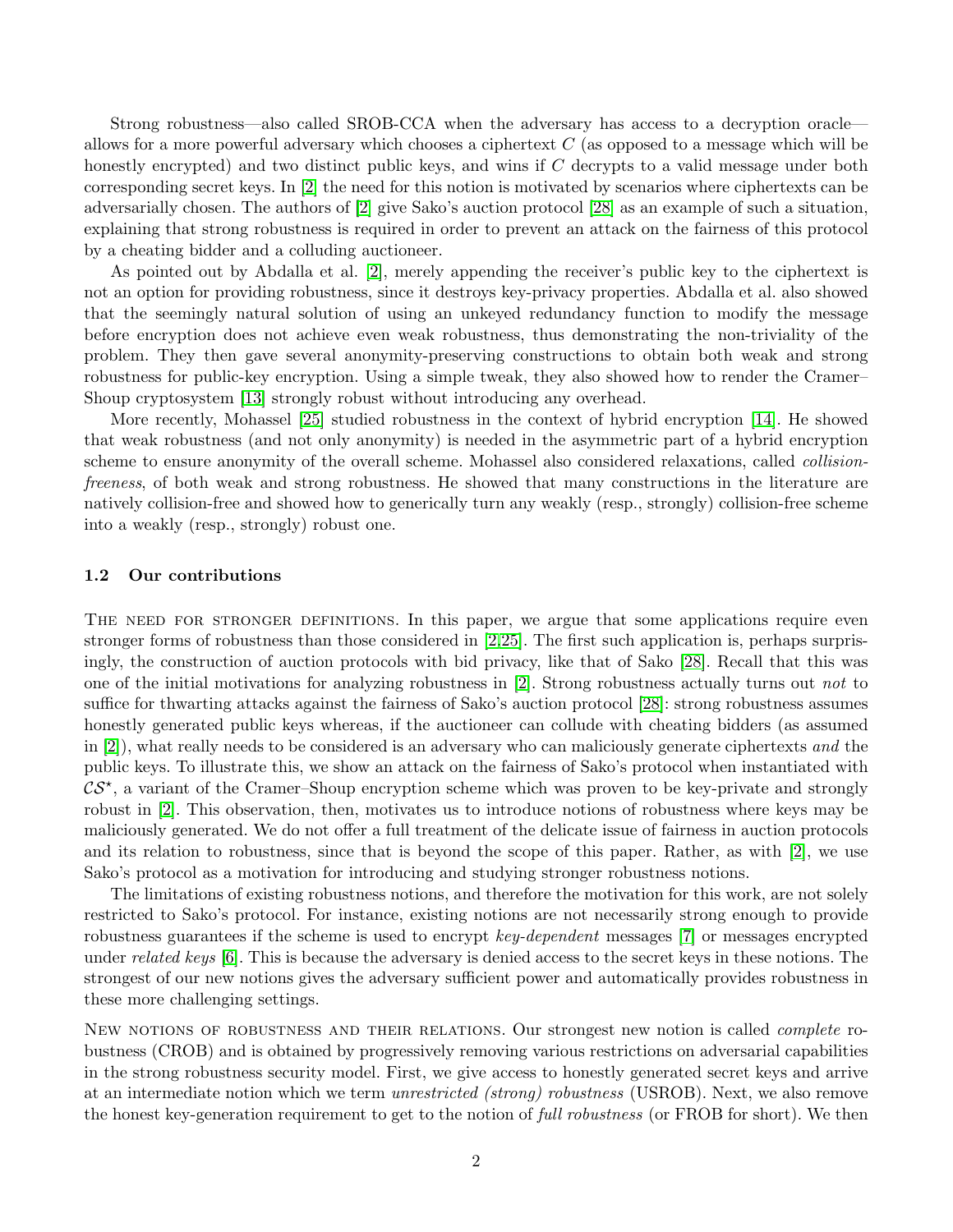<span id="page-2-1"></span>

<span id="page-2-0"></span>Fig. 1. Relations among notions of robustness.

view robustness in terms of the behavior of the encryption and decryption algorithms with respect to each other, and obtain our CROB notion. Roughly speaking, in CROB, the adversary should not be able to find "collisions" in the scheme beyond those which are already implied by the correctness property of the scheme. For example, he should not be able to "explain" a ciphertext  $C$  of his choice as an encryption under two different adversarially chosen public keys  $pk_0$ ,  $pk_1$  by revealing the plaintext and the encryption coins for  $pk_0$  and the secret key  $sk_1$  for  $pk_1$ . As we will see, full robustness can be viewed as the "decryption-only part" of CROB. Another natural notion of robustness, which we call key-less robustness (KROB), arises as the dual notion corresponding to the "encryption-only part" of CROB, and is also implied by CROB. Finally, XROB is a "mixed" notion derived from FROB and KROB that has no natural interpretation but is a useful tool in establishing results about these notions.

We next study how these new notions of robustness relate to each other and to existing notions. Figure [1](#page-2-0) summarizes the main relations that we prove between our new and existing robustness notions. In this figure, the lack of an implication between two notions should be interpreted as meaning that we prove a separation. Thus, for example, we will show that CROB is strictly stronger than FROB. It is apparent from the figure that we provide a complete account of the pairwise relations between the various robustness notions. In addition to these relations, we can prove several pairwise separations. For example, we will show that no two of the three notions from {FROB, KROB, XROB} are sufficient to prove CROB, but that their combination is. Thus we obtain a characterization of CROB in terms of the three intermediate notions. These separations are not displayed in the figure for ease of visual presentation.

That robustness can come in so many flavors may be unsettling to some readers. Certainly, one should not seek to clutter the definitional landscape unnecessarily. Yet, with the exception of XROB, all of our notions arise as natural generalizations of the existing notions. Exploring their relations is then a natural endeavor. This is not so different from the situation for, say, confidentiality and anonymity notions for public-key encryption, where we now have many different security definitions and developing an understanding of their relations has taken several years.

CONSTRUCTIONS OF COMPLETELY ROBUST ENCRYPTION. Having defined CROB and its weaker relatives, we prove it to be achievable via a variety of efficient and natural constructions.

We first show that the generic construction for strong robustness presented in [\[2\]](#page-12-1) is *already* powerful enough as to also achieve CROB. Further, we observe that a slight modification of this transformation allows dispensing with the weak robustness assumption—which was necessary in [\[2\]](#page-12-1)—on the underlying PKE scheme. Moreover, we point out that the random-oracle-based generic transformation of Mohassel [\[25\]](#page-13-2) also achieves CROB.

In the standard model, we also answer in a positive sense a question left open in [\[2\]](#page-12-1) as to whether the Canetti–Halevi–Katz [\[12\]](#page-12-10) (CHK) paradigm—which is known to provide chosen-ciphertext secure cryptosystems from weakly secure identity-based encryption (IBE) schemes—can be leveraged to construct systems that are simultaneously anonymous and offer message privacy under chosen-ciphertext attacks (AI-CCA security) and are robust in a strong sense. Answering this question is non-trivial: Abdalla et al.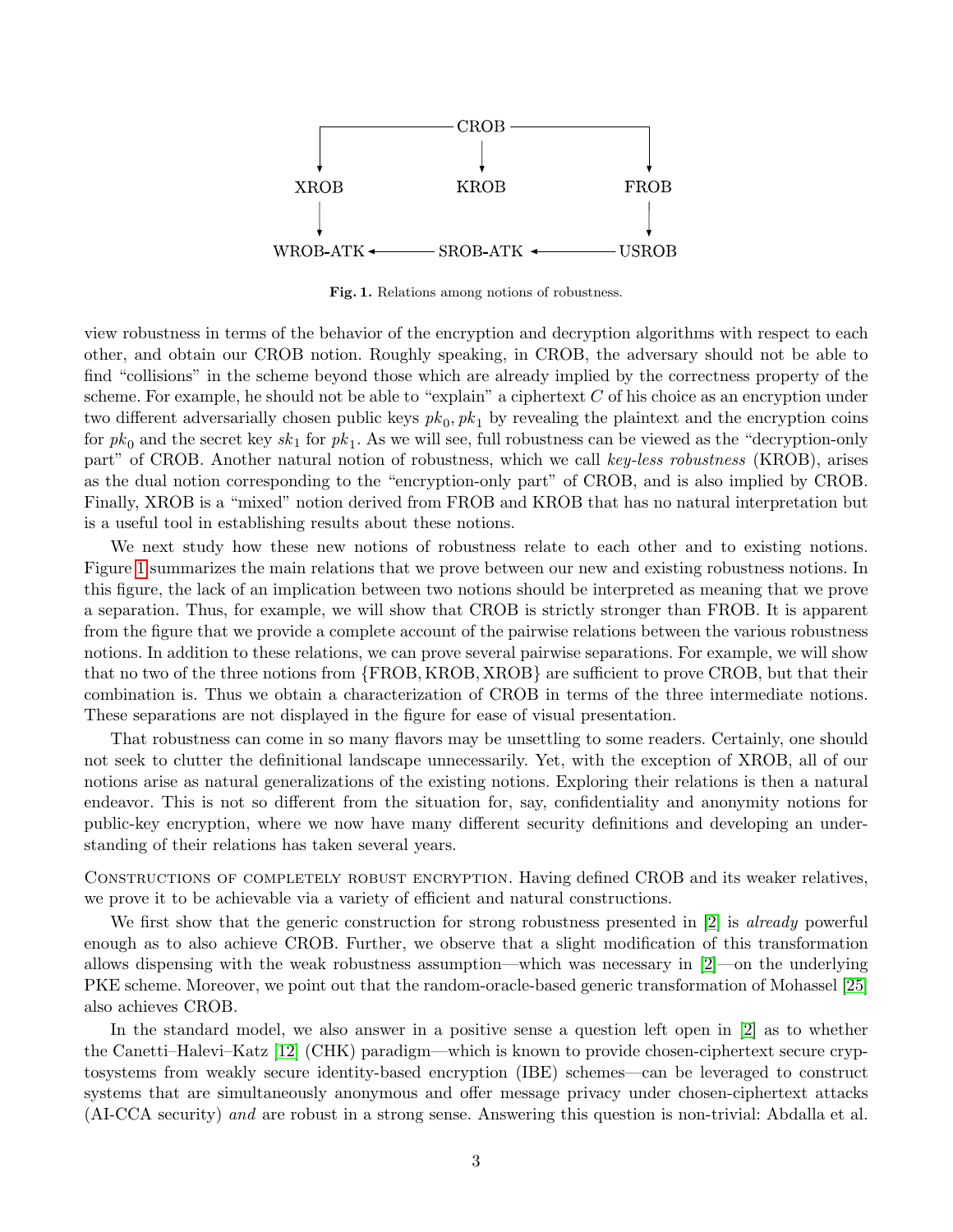<span id="page-3-1"></span>pinpointed that applying the one-time-signature-based CHK transformation to the Boyen–Waters IBE [\[11\]](#page-12-11), for example, does not provide SROB-CCA or even SROB-CPA. Here, we show how to obtain AI-CCAsecure, completely robust PKE schemes from weakly secure IBE schemes. Our construction is a variant of the Boneh–Katz construction for chosen-ciphertext security [\[9\]](#page-12-12), and it only requires the underlying IBE to satisfy a weak level of security under chosen-plaintext attacks. In comparison, the most powerful transformation of [\[2\]](#page-12-1) must start from a scheme that is already AI-CCA-secure to achieve a comparable result. Because our technique simultaneously provides complete robustness and AI-CCA security, it enjoys better efficiency than applying the strongest robustness-conferring transformation of [\[2\]](#page-12-1) to an AI-CCA-secure scheme obtained from the original Boneh–Katz transformation.

Finally, we also ask whether we can improve upon the efficiency of generic constructions with concrete schemes whose security rests on specific computational assumptions. By giving a concrete construction of a scheme that is CROB and AI-CCA-secure, we present a different and potentially more efficient way of directly achieving CROB for certain hybrid encryption schemes such as the Hofheinz–Kiltz [\[20\]](#page-12-13) or Kurosawa–Desmedt [\[23\]](#page-13-4) schemes. To do so, we take advantage of certain properties in the underlying symmetric components. Namely, we consider hybrid schemes that build on the encrypt-then-MAC paradigm in their symmetric part to obtain a suitably secure symmetric cipher. We show that, if the message authentication code (MAC) is what we call committing, then a simple modification in the hybrid scheme gives complete robustness without any significant computational overhead. The use of committing MACs readily extends as a tool to design AI-CCA-secure CROB hybrid constructions via the KEM/DEM framework [\[14\]](#page-12-7). Concretely, Mohassel [\[25\]](#page-13-2) showed that the KEM/DEM framework gives an AI-CCA-secure hybrid encryption scheme when the KEM component is weakly robust and AI-CCA, and the DEM component is an authenticated symmetric encryption scheme. If the latter part is furthermore realized using the encryptthen-MAC approach with a committing MAC, we easily obtain complete robustness as well. As we will see, the committing MAC technique can also offer certain advantages.

Taken altogether, our constructions achieving CROB rely on different building blocks and, when fully instantiated, allow us to rely on a variety of different hardness assumptions. They demonstrate that CROB, while providing strong guarantees, is attainable in an efficient and flexible manner.

Organization. We start by reviewing the previous notions of robustness and highlighting their limitations in Section [2.](#page-3-0) Section [3](#page-4-0) presents our new notions of robustness. In Section [4,](#page-6-0) we study the relations among notions of robustness. We describe our generic constructions in Section [5](#page-8-0) and give an efficient construction in Section [6.](#page-10-0) We close by some concluding remarks in Section [7.](#page-11-0)

### <span id="page-3-0"></span>2 Previous Notions of Robustness and Their Limitations

We first briefly recall the existing notions of robustness, namely *weak* and *strong* robustness from [\[2\]](#page-12-1).

#### 2.1 Weak and strong robustness

Let  $PKE = (PG, KG, Enc, Dec)$  be a public-key encryption scheme consisting of parameter-generation, keygeneration, encryption, and decryption algorithms (see Appendix [A](#page-13-5) for the detailed syntax). The authors of [\[2\]](#page-12-1) distinguish between weak robustness, where the adversary has to output a message and two public keys, and strong robustness, where it outputs a ciphertext and two public keys. The corresponding games are recalled in Figure [2.](#page-4-1)

### <span id="page-3-2"></span>2.2 Strong robustness does not suffice for auction protocols

Sako's auction protocol [\[28\]](#page-13-0) was the first practical protocol to ensure bid privacy, i.e., to hide the bids of losers. The basic idea is as follows. Let  $V = \{v_1, ..., v_N\}$  be the set of possible bid values. The auctioneer prepares N key-pairs  $(sk_i, pk_i)_{i \in \{1,...,N\}}$  and publishes the N public keys. To bid for a value  $v_i$  a bidder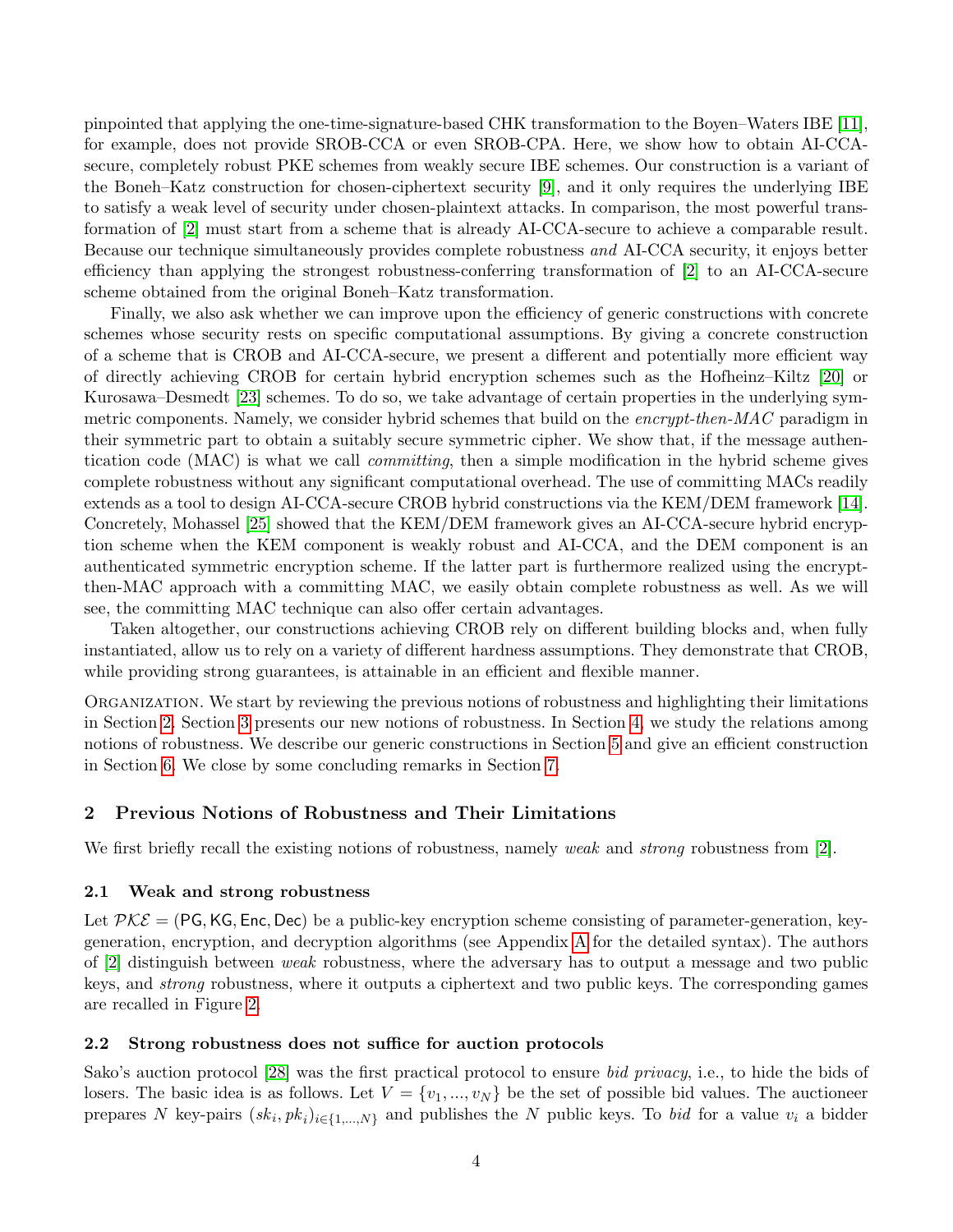<span id="page-4-2"></span>

|                                     |                                                                                                                                                                                                                           | <b>proc Finalize</b> $(M, id_0, id_1)$ // WROB-ATK                                                                                                                                                                                                                                        |
|-------------------------------------|---------------------------------------------------------------------------------------------------------------------------------------------------------------------------------------------------------------------------|-------------------------------------------------------------------------------------------------------------------------------------------------------------------------------------------------------------------------------------------------------------------------------------------|
|                                     | proc $\text{GetEK}(id)$                                                                                                                                                                                                   | If $(id_0 \notin U) \vee (id_1 \notin U)$ Then Return F                                                                                                                                                                                                                                   |
|                                     | $U \leftarrow U \cup \{id\}$                                                                                                                                                                                              | If $(id_0 \in V) \vee (id_1 \in V)$ Then Return F                                                                                                                                                                                                                                         |
|                                     | $(DK[id], EK[id]) \leftarrow \$ KG( <i>pars</i> )                                                                                                                                                                         | If $(id_0 = id_1)$ Then Return F                                                                                                                                                                                                                                                          |
|                                     | Return $EK(id]$                                                                                                                                                                                                           | $M_0 \leftarrow M$ ; $C \leftarrow$ Enc(pars, EK[id <sub>0</sub> ], $M_0$ )                                                                                                                                                                                                               |
| proc Initialize                     | proc $\text{GetDK}(id)$                                                                                                                                                                                                   | $M_1 \leftarrow \textsf{Dec}(\textit{pars}, \textsf{EK}[id_1], \textsf{DK}[id_1], C)$                                                                                                                                                                                                     |
| $EK, DK, U, V \leftarrow \emptyset$ | If $id \notin U$ Then Return $\perp$                                                                                                                                                                                      | Return $(M_0 \neq \perp) \wedge (M_1 \neq \perp)$                                                                                                                                                                                                                                         |
| $pars \leftarrow$ PG<br>Return pars | $V \leftarrow V \cup \{id\}$<br>Return $DK[i]$<br><b>proc</b> $\text{Dec}(C, id)$ // ATK = CCA<br>If $id \notin U$ Then Return $\perp$<br>$M \leftarrow \textsf{Dec}(\textit{pars}, \textsf{EK}[id], \textsf{DK}[id], C)$ | proc Finalize( $C, id_0, id_1$ ) // SROB-ATK<br>If $(id_0 \notin U) \vee (id_1 \notin U)$ Then Return F<br>If $(id_0 \in V) \vee (id_1 \in V)$ Then Return F<br>If $(id_0 = id_1)$ Then Return F<br>$M_0 \leftarrow \textsf{Dec}(\textit{pars}, \textsf{EK}[id_0], \textsf{DK}[id_0], C)$ |
|                                     | Return $M$                                                                                                                                                                                                                | $M_1 \leftarrow \textsf{Dec}(\textit{pars}, \textsf{EK}[id_1], \textsf{DK}[id_1], C)$                                                                                                                                                                                                     |
|                                     |                                                                                                                                                                                                                           | Return $(M_0 \neq \perp) \wedge (M_1 \neq \perp)$                                                                                                                                                                                                                                         |
|                                     |                                                                                                                                                                                                                           |                                                                                                                                                                                                                                                                                           |

<span id="page-4-1"></span>Fig. 2. Games defining weak/strong robustness.

encrypts a pre-determined message M under the public key  $pk_i$ . This is signed and posted by the bidder. To open a bid the auctioneer attempts to decrypt the encrypted bids one by one using  $sk_N$ . If at least one decrypts to  $M$ , the auctioneer publishes the winning bid  $v<sub>N</sub>$ , a list of all the winning bidders and the secret key  $sk_N$  for the bidders to verify correctness of the result. If no decryption returns M, the auctioneer repeats the procedure using  $sk_{N-1}$ , and so on. For the auction to hide the bid values, the underlying public-key encryption scheme needs to be key-private, in the sense of [\[4\]](#page-12-0).

In [\[28\]](#page-13-0), Sako provided an example of an auction protocol scheme based on the ElGamal public-key encryption scheme, which is key-private. In [\[2\]](#page-12-1), Abdalla et al. gave an attack which allows a cheating bidder and a colluding auctioneer to break the fairness of the protocol. This attack is based on the fact that the ElGamal scheme is not robust and therefore the auctioneer can open the cheating bidder's bid to an arbitrary (winning) value. To prevent this attack, the authors of [\[2\]](#page-12-1) suggest using any strongly robust scheme (strong robustness, instead of simply weak robustness, is required since the ciphertexts are generated adversarially).

We show that strong robustness is *not* sufficient to prevent an attack of the above type on Sako's protocol. More precisely, we present an attack on the protocol when it is instantiated with a variant of the Cramer–Shoup encryption scheme,  $CS^*$ , which is known to be key-private and strongly robust (the latter result was proved in [\[2\]](#page-12-1)). Just as with the attack of Abdalla et al. [\[2\]](#page-12-1), the attack we present assumes a cheating bidder and a colluding auctioneer. The key idea behind the attack (which is presented in detail in Appendix [C\)](#page-15-0) is that an auctioneer can maliciously prepare the public keys so that the cheating bidder's encryption decrypts to M under any secret key.

This attack shows that strong robustness is not enough to guarantee fairness in Sako's auction protocol. Intuitively what is needed here is a form of robustness wherein all the public keys and ciphertexts in the system may be adversarially generated. In the coming sections we will formalize stronger notions of robustness which rule out such attacks.

### <span id="page-4-0"></span>3 New Notions of Robustness

#### 3.1 A direct strengthening: full robustness

Recall that an SROB adversary has to output a ciphertext C and two public keys  $pk_0$  and  $pk_1$  such that C decrypts to a message  $M_0$  under  $(sk_0, pk_0)$  and a message  $M_1$  under  $(sk_1, pk_1)$ . The notion poses three restrictions on the adversary: (1)  $pk_0$  and  $pk_1$  have to be distinct; (2) The corresponding secret keys cannot have been queried by the adversary; (3) The public keys are honestly generated.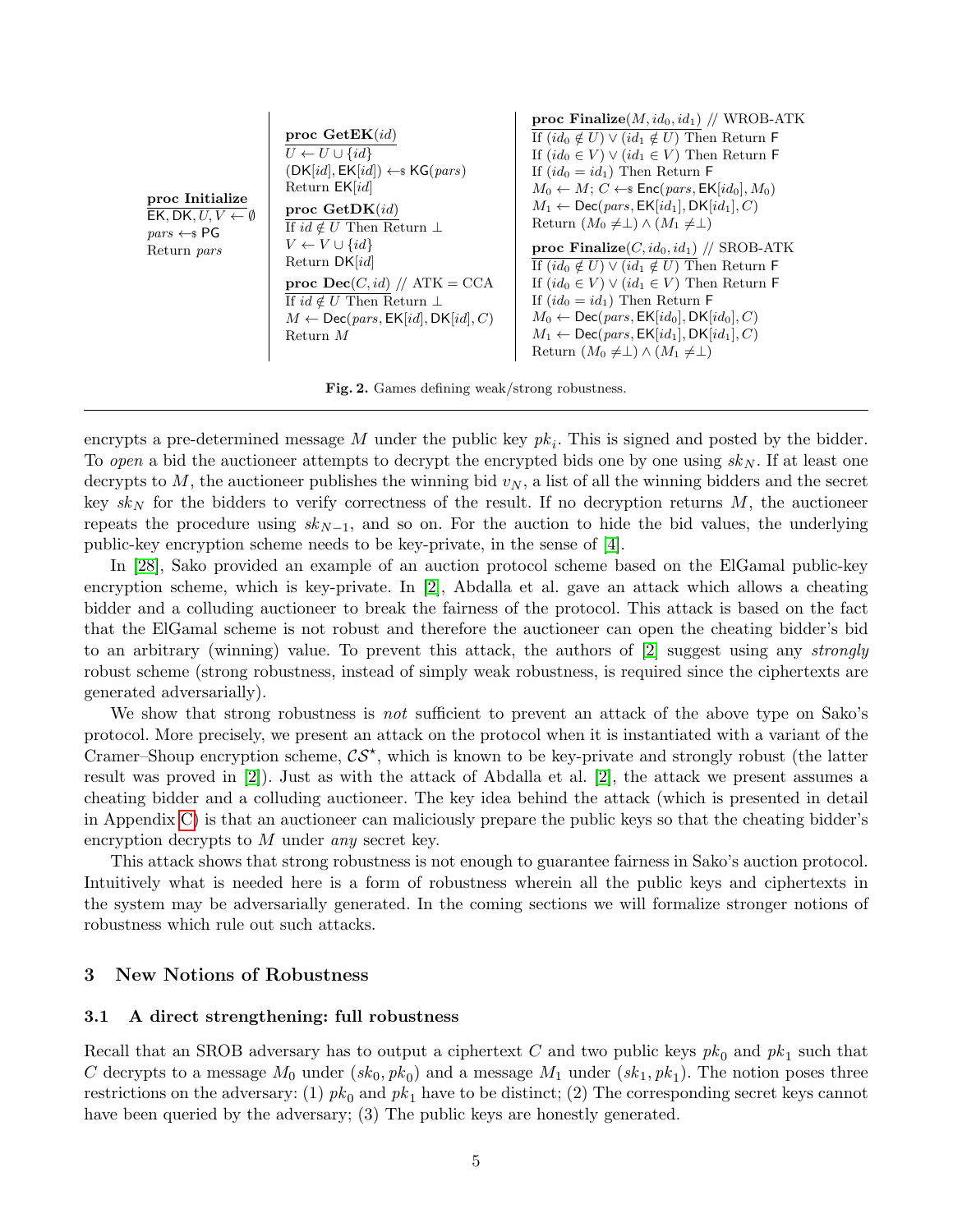The first condition is *inherent* to modeling the behavior of an encryption scheme when used on different public keys, and removing it would make it trivial for an adversary to win.

We now look at the notion resulting from the removal of the second restriction, i.e., when the adversary is allowed to query secret keys even for the finally output public keys. We call this notion unrestricted strong robustness (USROB). This game therefore proceeds as the SROB game does except that the check  $(id_0 \in V) \vee (id_1 \in V)$  is no longer present in the **Finalize** procedure. This notion is powerful enough to model scenarios where keys are honestly generated, but an adversary may know the secret keys. This, for example, includes robustness for the encryption of key-dependent messages as discussed in the introduction.

However, as we have seen in the previous section, if an adversary can control the generation of keys, it may be unreasonable to assume that it can only generate the keys honestly. We therefore can strengthen USROB further by removing the third restriction on the adversary. We, however, ask the adversary to return secret keys for the public keys that it chooses. Two points deserve further attention at this point. First, returning the secret keys is to allow for a polynomial-time game definition which is not excessively strong. Second, we do not require the secret keys to be valid. Indeed, it is the responsibility of the decryption algorithm to check that the key-pair it receives is valid. Note that as a result of removing the two restrictions, the adversary has now full control over the keys, and we no longer need to provide the adversary with the oracles present in the SROB and USROB games. These modifications result in a simple, but strong, notion we call full robustness (FROB), and formalize in Figure [3.](#page-5-0)

| proc Initialize      | <b>proc Finalize</b> $(C, pk_0, pk_1, sk_0, sk_1)$ // FROB                    |
|----------------------|-------------------------------------------------------------------------------|
| $pars \leftarrow$ PG | If $(pk_0 = pk_1)$ Then Return F                                              |
| Return pars          | $M_0 \leftarrow \mathsf{Dec}(\textit{pars}, \textit{pk}_0, \textit{sk}_0, C)$ |
|                      | $M_1 \leftarrow \mathsf{Dec}(\textit{pars}, \textit{pk}_1, \textit{sk}_1, C)$ |
|                      | Return $(M_0 \neq \perp) \wedge (M_1 \neq \perp)$                             |

<span id="page-5-0"></span>Fig. 3. Game defining full robustness.

#### 3.2 A unified approach: complete robustness

At this point it can be asked if there are attacks which fall outside the FROB model. To answer this question, we take a somewhat different approach towards robustness and view it in terms of the behavior of the encryption and decryption routines of a scheme with respect to each other. In fact, this is the underlying intuition behind not only the original weak robustness notion,<sup>[5](#page-5-1)</sup> but also the standard correctness criterion for a PKE scheme (albeit for a single key). This leads us to a new notion which we term complete robustness (CROB). In this game the shared parameters of the system are passed to an adversary, which then arbitrarily interacts with the encryption and decryption routines on plaintexts, ciphertexts, keys, and even random coins of its choice. Its goal is to find an "unexpected collision" in the cryptosystem (i.e., one outside that imposed by the correctness criterion). We formalize the CROB game in Figure [4.](#page-6-1)

Key-less robustness. It can be seen through an easy inspection that full robustness is a sub-case of complete robustness where the adversary is restricted to querying the Dec oracle. One can also consider the dual case where the adversary only queries the Enc oracle. This results in a new notion which we call key-less robustness (KROB). Key-less robustness differs from full robustness in that an adversary no longer needs to return any secret keys, but instead "opens" a ciphertext by providing the random coins and the message used in the encryption. More precisely, the adversary outputs two messages, two distinct public keys and two sets of random coins, and its goal is to invoke a collision in the encryption algorithm. The game is shown in Figure [5.](#page-6-2)

<span id="page-5-1"></span><sup>5</sup> This then disappears in the SROB game as the adversary outputs ciphertexts.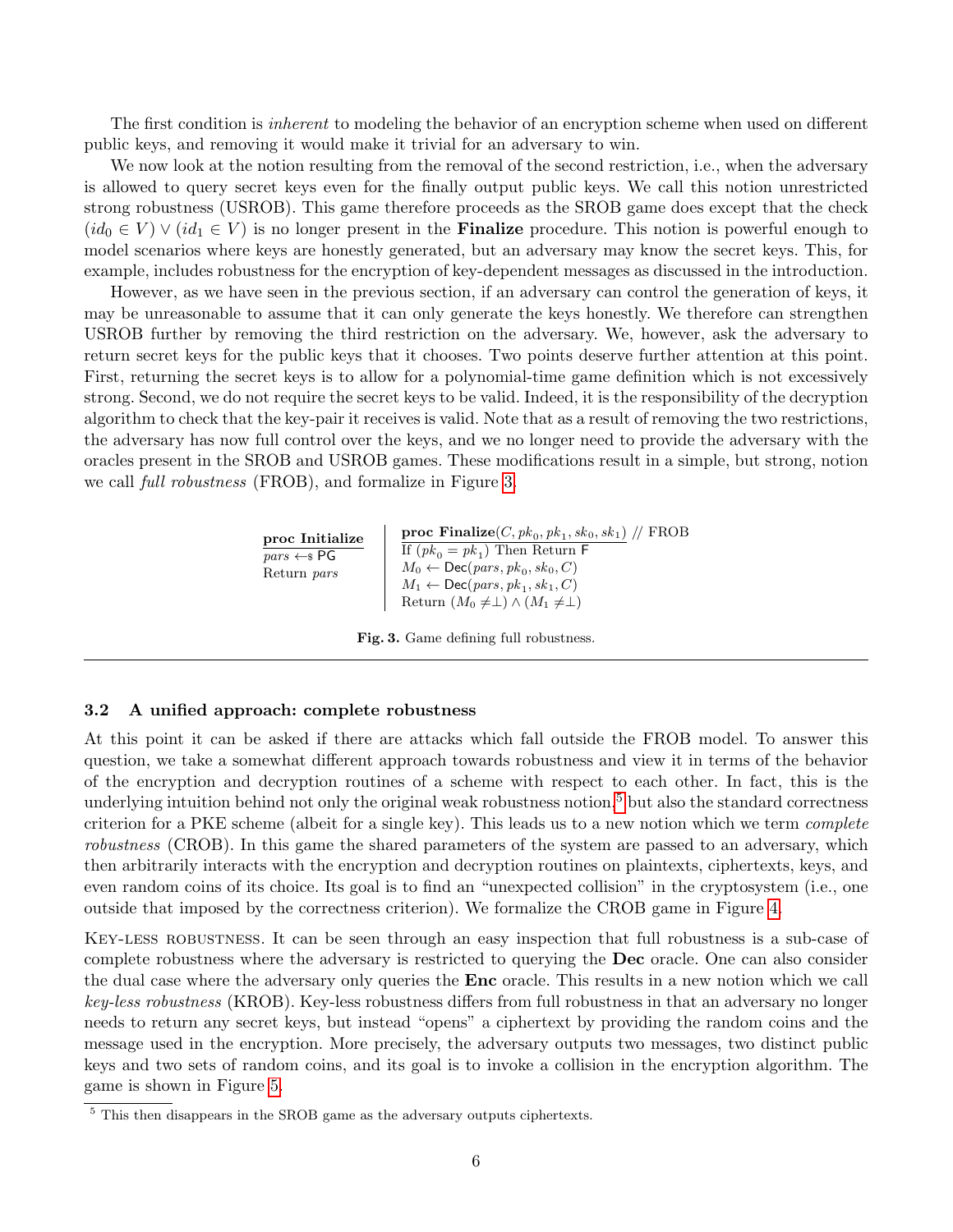<span id="page-6-4"></span>

| proc Initialize<br>List $\leftarrow \lceil \rceil$<br>$pars \leftarrow$ PG<br>Return pars | proc $\text{Enc}(pk, M, r)$<br>$C \leftarrow \mathsf{Enc}(\mathit{pars}, \mathit{pk}, M; r)$<br>List $\leftarrow$ $(pk, M, C) \cup$ List | proc Finalize() // $CROB$<br>For each pair $(pk_0, M_0, C_0), (pk_1, M_1, C_1) \in$ List                               |
|-------------------------------------------------------------------------------------------|------------------------------------------------------------------------------------------------------------------------------------------|------------------------------------------------------------------------------------------------------------------------|
|                                                                                           | proc $\textbf{Dec}(pk, sk, C)$<br>$M \leftarrow \text{Dec}(\text{pars}, \text{pk}, \text{sk}, C)$                                        | If $(C_0 = C_1 \neq \perp) \wedge (pk_0 \neq pk_1) \wedge (M_0 \neq \perp \wedge M_1 \neq \perp)$ Return T<br>Return F |
|                                                                                           | List $\leftarrow$ $(pk, M, C) \cup$ List                                                                                                 |                                                                                                                        |

<span id="page-6-1"></span>Fig. 4. Game defining complete robustness.

| <b>proc Finalize</b> $(M_0, M_1, pk_0, pk_1, r_0, r_1)$ // KROB<br>proc Initialize<br>If $(pk_0 = pk_1)$ Then Return F<br>$pars \leftarrow$ PG<br>$C_0 \leftarrow \mathsf{Enc}(\mathit{pars}, M_0, \mathit{pk}_0; r_0)$<br>Return pars<br>$C_1 \leftarrow \mathsf{Enc}(\mathit{pars}, M_1, \mathit{pk}_1; r_1)$<br>Return $(C_0 = C_1 \neq \perp)$ |  |
|----------------------------------------------------------------------------------------------------------------------------------------------------------------------------------------------------------------------------------------------------------------------------------------------------------------------------------------------------|--|
|----------------------------------------------------------------------------------------------------------------------------------------------------------------------------------------------------------------------------------------------------------------------------------------------------------------------------------------------------|--|

<span id="page-6-2"></span>Fig. 5. Game defining key-less robustness.

Intuitively this notion appears to be the strongest amongst the ones considered so far, since the adversary has the liberty to choose the public keys and does not have to reveal any secret information. Surprisingly, we will see that key-less robustness does not imply any other of the other notions considered so far (FROB, SROB, and not even weak robustness). Furthermore, we will show that FROB does not imply KROB either. In the next section we give a complete treatment of relations among different notions.

IDENTITY-BASED ENCRYPTION. In the IBE setting the identities (analogous to public keys in the PKE setting) are already chosen maliciously, while the natural extension of our notions would allow the adversary to also choose the IBE master keys maliciously. In particular, the identity-based analogue of FROB would be strong enough to guarantee well-addressedness according to the definition proposed by Hofheinz and Weinreb [\[21\]](#page-13-6) (see also Figure [9](#page-15-1) in Appendix [B\)](#page-14-0), whereas SROB-CCA may not always do so. We leave the further development of the ID-based setting to future work.

### <span id="page-6-0"></span>4 Relations among Notions of Robustness

We now study how the various notions of robustness relate to each other. Starting with complete robustness, it may be asked if KROB and FROB are strong enough together to jointly imply CROB. We show that this is not the case. Indeed, there is a third "mixed" notion of robustness implicit in CROB, which we term XROB and formalize in Figure [6.](#page-7-0) As the next theorem shows, the XROB notion is necessary in the sense that it is not implied by KROB and FROB together.

<span id="page-6-3"></span>In fact, no pair of the notions from {FROB, KROB, XROB} implies the third. Furthermore, the conjunction of all three notions is sufficient to imply CROB.

**Theorem 1** (CROB Characterization). A PKE scheme is CROB if and only if it is simultaneously FROB, KROB, and XROB. Furthermore, no combination of at most two of FROB, KROB, and XROB is sufficient to provide the CROB guarantees.

<span id="page-6-5"></span>We prove the theorem via a sequence of propositions in Appendix [E.](#page-17-0) To give a flavor of our results we present one of these next.

**Proposition 1** (FROB ∧ KROB  $\Rightarrow$  XROB). Let PKE be a public-key encryption scheme which is FROB and KROB. Then there is a scheme  $\mathcal{PKE}'$  which is FROB and KROB, but fails to be XROB.

*Proof.* We define the required scheme  $\mathcal{PKE}'$  as follows.

 $PG'(1^{\lambda})$ : Run  $PG(1^{\lambda})$  to obtain pars. Return pars.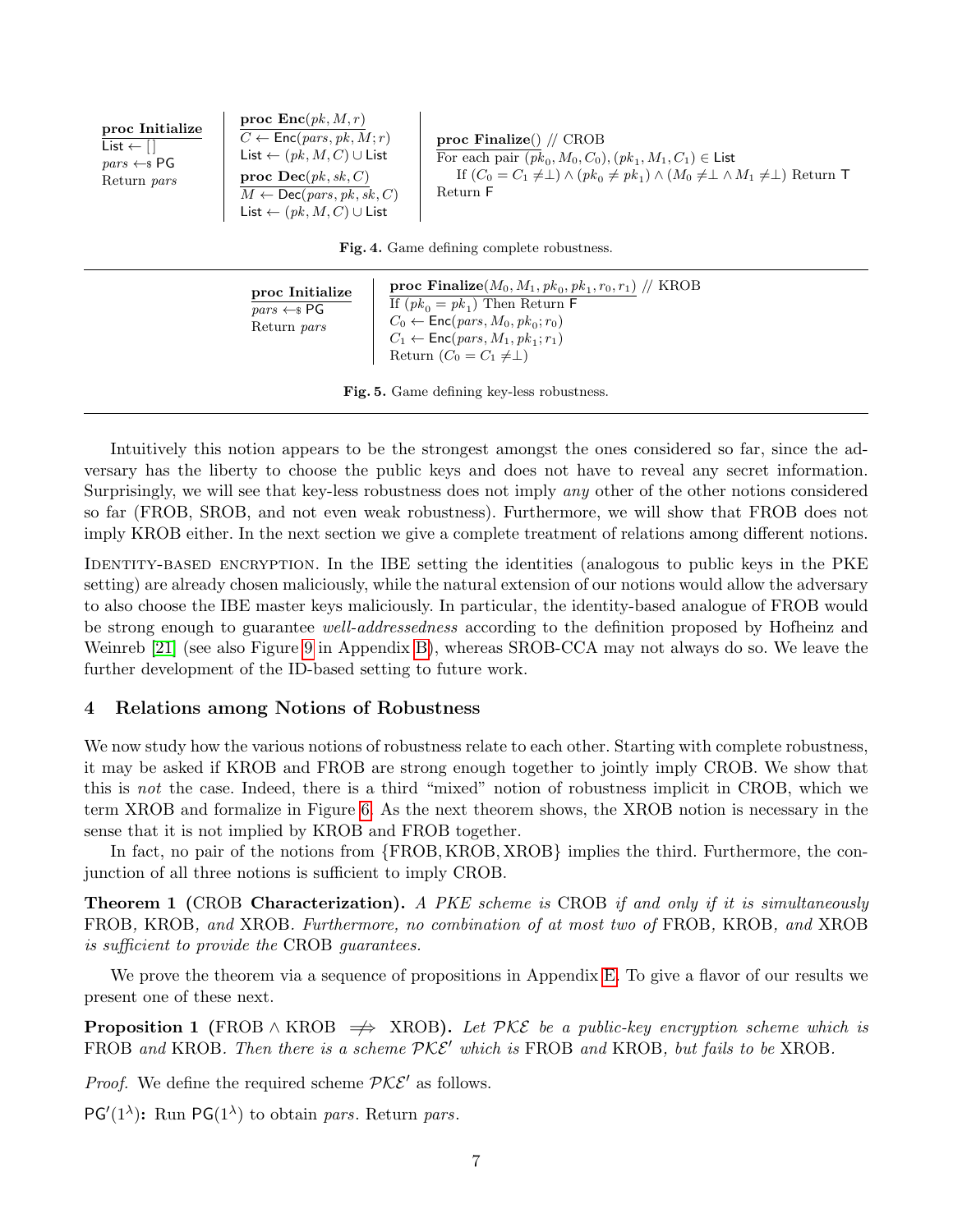<span id="page-7-2"></span>

| proc Initialize        | <b>proc Finalize</b> $(M_0, pk_0, r_0, C_1, pk_1, sk_1)$ // XROB      |  |
|------------------------|-----------------------------------------------------------------------|--|
| $pars \leftarrow$ s PG | If $(pk_0 = pk_1)$ Then Return F                                      |  |
| Return pars            | $C_0 \leftarrow \mathsf{Enc}(\mathit{pars}, M_0, \mathit{pk}_0; r_0)$ |  |
|                        | $M_1 \leftarrow \text{Dec}(pars, pk_1, sk_1, C_1)$                    |  |
|                        | Return $(C_0 = C_1) \wedge (M_0 \neq \perp) \wedge (M_1 \neq \perp)$  |  |

<span id="page-7-0"></span>Fig. 6. Game defining mixed robustness.

 $\mathsf{KG}'(pars)$ : Run  $\mathsf{KG}(pars)$  to obtain  $(sk, pk)$ . Return  $(sk, 0|| pk)$ .

 $\textsf{Enc}(\textit{pars}, \textit{b} || \textit{pk}, M; r)$ : Run  $\textsf{Enc}(\textit{pars}, \textit{pk}, M; r)$  to obtain C. Output  $\textit{b} || C$ .

 $\text{Dec}'(pars, b || pk, sk, c || C)$ : If  $b = 1$  return  $\perp$ . If  $c = 1$  return a fixed (e.g., the lexicographically smallest) message  $M^*$  in the message space for pk. Else return  $\mathsf{Dec}(\textit{pars}, \textit{pk}, \textit{sk}, C)$ .

Note that  $\mathcal{PKE}'$  is a correct public-key encryption scheme. We show  $\mathcal{PKE}'$  is not XROB. Consider the XROB adversary A which obtains pars, generates a key-pair  $(sk, 0||pk)$  and a set of coins r for the encryption algorithm, and returns  $(M, 1||pk, r, 1||C, 0||pk, sk)$  where M is any valid message and  $C :=$  $\textsf{Enc}(\textit{pars}, \textit{pk}, M; r)$ . This tuple wins the XROB game with probability 1 as  $1||\textit{pk} \neq 0||\textit{pk}$ , the output of  $\textsf{Enc}'(pars, 1 \| pk, M; r)$  is  $1 \| C$ , and the output of  $\textsf{Dec}'(pars, 0 \| pk, sk, 1 \| C)$  is  $M^* \neq \perp$ .

It is easy to see that  $\mathcal{PKE}'$  is still KROB. Indeed, since  $Enc'$  attaches the first bit of its input public key to the ciphertext, if a collision in the output of  $Enc'$  for two distinct public keys arises, it must be that the public keys have the same starting bit and hence they must be differing in their remaining parts. This then translates into a KROB attack on the underlying scheme  $PKE$ .

To see that the modified scheme is also FROB, observe that no adversary can win the FROB game by outputting any public key whose starting bit is a 1 as otherwise the decryption algorithm will reject. Therefore the public keys must start with a 0, and as before, in a successful FROB attack the remaining parts of the public keys must be differing. Now since the leading bit, c, of the ciphertexts does not affect Dec', we also obtain an FROB attack on the starting scheme  $\mathcal{PKE}$ .

It is natural to study how our new notions relate to the existing notions from Abdalla et al. [\[2\]](#page-12-1). Since USROB is a natural intermediate notion, for the sake of completeness, we also investigate where it stands in relation to existing notions. We start by observing that  $FROB \implies$  USROB  $\implies$  SROB-CCA as the adversary becomes progressively more restricted in each game. Moreover, in the first part of the following theorem, we show that USROB is strictly stronger than SROB-CCA, and that FROB is strictly stronger than USROB. In the second part of the theorem we show that KROB does not even imply WROB-CPA, separating this notion from all notions other than complete robustness. Finally, we show that XROB implies WROB-CCA but *not* SROB-CPA. Hence XROB can be seen a strengthened version of weak robustness in a direction orthogonal to strong robustness.

### <span id="page-7-1"></span>**Theorem 2 (Relation with WROB and SROB).** Let  $\mathcal{PKE}$  be a PKE scheme. We have the following.

- FROB: If  $PKE$  is FROB, then it is also USROB. If  $PKE$  is USROB then it is also SROB-CCA. Moreover, these implications are strict.
- $-$  KROB: KROB does not imply WROB-CPA and SROB-CCA does not imply KROB.
- $-$  **XROB**: If  $\mathcal{PKE}$  is XROB, then it is also WROB-CCA. Furthermore, XROB does not imply SROB-CPA and SROB-CCA does not imply XROB.

We prove the theorem in Appendix [F.](#page-19-0) The results of [\[2\]](#page-12-1) together with Theorems [1](#page-6-3) and [2](#page-7-1) resolve all the relations between any pair of robustness notions as we have summarized in Figure [1.](#page-2-0) For example, to see that KROB  $\Rightarrow$  FROB, we use the facts that FROB  $\Rightarrow$  SROB-ATK but KROB∧XROB  $\Rightarrow$  SROB-ATK. Moreover, although we do not formally prove it here, all our separating examples are designed such that they preserve the AI-ATK security of the underlying PKE schemes. Hence Figure [1](#page-2-0) also applies in the presence of AI-ATK security.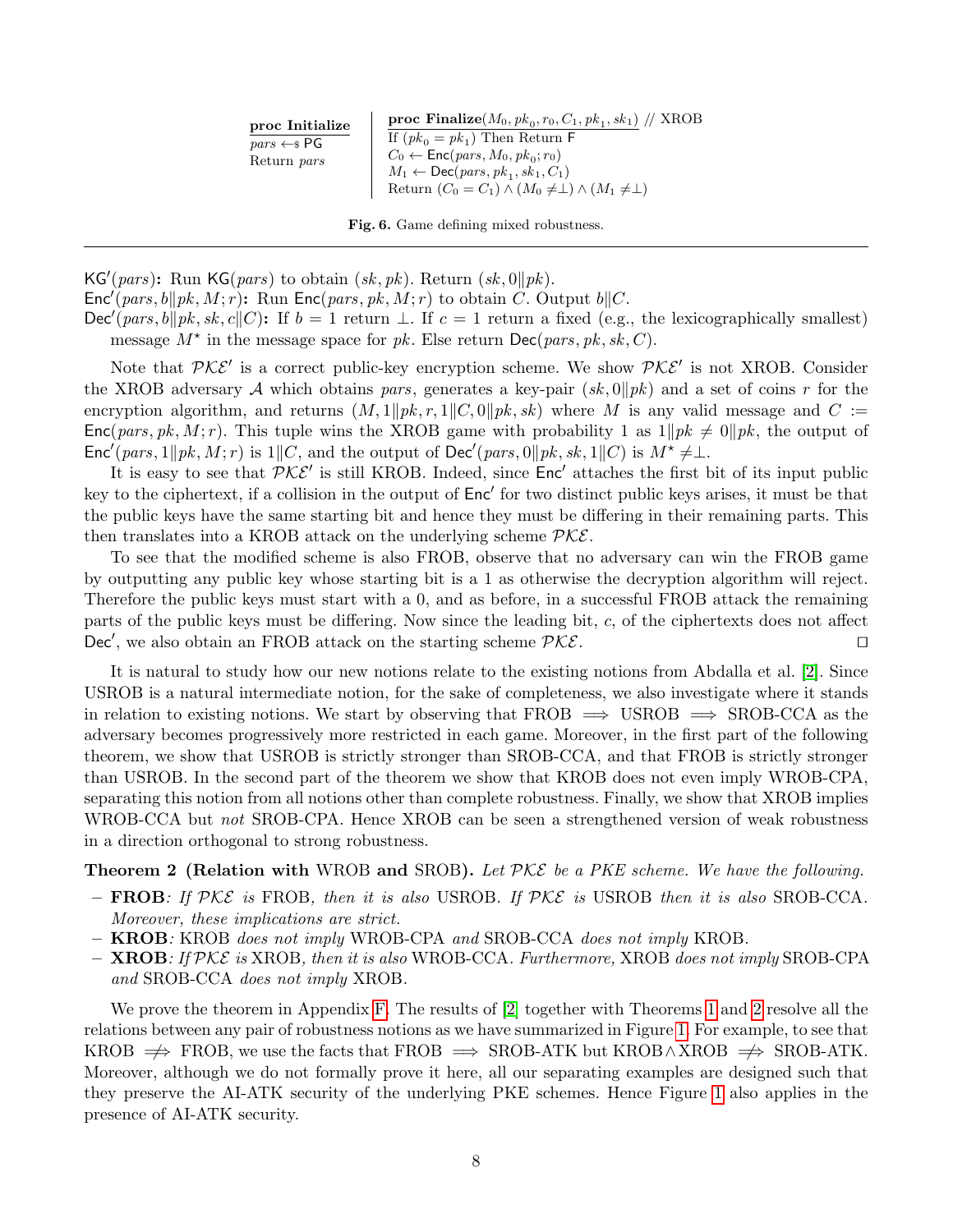### <span id="page-8-2"></span><span id="page-8-0"></span>5 Generic Constructions of Completely Robust Public-key Encryption

#### 5.1 Mohassel's transformation

Mohassel [\[25\]](#page-13-2) gives a generic transformation in the random-oracle model that converts an AI-ATK encryption scheme into one which is SROB-CCA without compromising its AI-ATK security. This construction also achieves complete robustness. In this construction, the hash value  $H(pk, r, M)$ , where r is the randomness used in the encryption, is attached to ciphertexts. This immediately rules out all forms of collisions between ciphertexts, as the hash values are unlikely to collide on two distinct public keys.

#### 5.2 The ABN transformation

In [\[2,](#page-12-1) Theorem 4.2] the authors give a generic construction for a scheme  $\overline{PKE}$  which confers strong robustness and preserves the AI-ATK security of the starting scheme  $\mathcal{PKE}$ , provided that the latter scheme is additionally WROB. We briefly describe how the transformation works, and refer the reader to the original work for the details. At setup, include in pars for  $PKE$  the parameters of a commitment scheme (see Appendix [G](#page-21-0) for the definitions). When encrypting, commit to the public key, and encrypt the de-commitment along with the message. Also include the commitment as a ciphertext component. Decryption checks the commitment/de-commitment pair for consistency and rejects if this is not the case. We strengthen the result of [\[2\]](#page-12-1), showing that this construction achieves complete robustness:

**Theorem 3 (The ABN Transformation Achieves CROB).** Let  $A$  be a PPT CROB adversary against  $\overline{\mathcal{PKE}}$ . Then there exist PPT adversaries  $\mathcal{B}_1$ ,  $\mathcal{B}_2$ , and  $\mathcal{B}_3$  against the binding property of CMT such that

<span id="page-8-3"></span>
$$
\mathbf{Adv}_{\mathcal{PKE}}^{\text{crob}}(\mathcal{A}) \leq \mathbf{Adv}_{\mathcal{CMT}}^{\text{bind}}(\mathcal{B}_1) + \mathbf{Adv}_{\mathcal{CMT}}^{\text{bind}}(\mathcal{B}_2) + \mathbf{Adv}_{\mathcal{CMT}}^{\text{bind}}(\mathcal{B}_3).
$$

The proof of this theorem is given in Appendix [H,](#page-21-1) where we show scheme  $\overline{\mathcal{PKE}}$  is simultaneously FROB, KROB, and XROB.

### 5.3 A modification of the ABN transformation

While the original transformation [\[2\]](#page-12-1) does provide AI-ATK and CROB guarantees, the AI-ATK security of the transformed scheme  $\overline{PKE}$  relies on the weak robustness of the underlying encryption scheme  $\overline{PKE}$ in the case of chosen-ciphertext adversaries (i.e., when  $ATK = CCA$ ). We show that, if the underlying encryption scheme supports labels [\[29\]](#page-13-7) (in which case the encryption and decryption algorithms both take an additional public string L as input; see Appendix [A\)](#page-13-5), this assumption can be eliminated and we only need  $\mathcal{PKE}$  to be AI-ATK-secure.

Although the weak robustness assumption is not too demanding in theory (since any encryption scheme can be made weakly robust by means of a keyed redundancy-based transformation [\[2\]](#page-12-1)), our construction provides better efficiency in some settings since many AI-CCA encryption schemes, such as the Cramer– Shoup or the Kurosawa–Desmedt scheme, natively support labels.<sup>[6](#page-8-1)</sup>

Our transformation, which relies on a commitment scheme  $\mathcal{CMT} = (CPG, Com, Ver)$ , is as follows.

 $\overline{PG}(1^{\lambda})$ : Run pars  $\leftarrow$  PG(1<sup> $\lambda$ </sup>) to obtain public parameters pars for PKE. Then, generate cpars  $\leftarrow$  CPG(1<sup> $\lambda$ </sup>) for  $\mathcal{CMT}$ . Finally, return (*pars*, *cpars*).

 $\overline{\mathsf{KG}}(\textit{pars}, \textit{cparse})$ : Compute and return  $(\textit{sk}, \textit{pk}) \leftarrow \mathsf{sKG}(\textit{pars})$ .

 $\overline{\text{Enc}}((pars, \text{cparse}), \text{pk}, M)$ : The algorithm proceeds in two steps.

<span id="page-8-1"></span><sup>&</sup>lt;sup>6</sup> In the worst case, labeled public-key encryption schemes can always be obtained by appending the label to the encrypted plaintext and checking whether the correct label is recovered at decryption.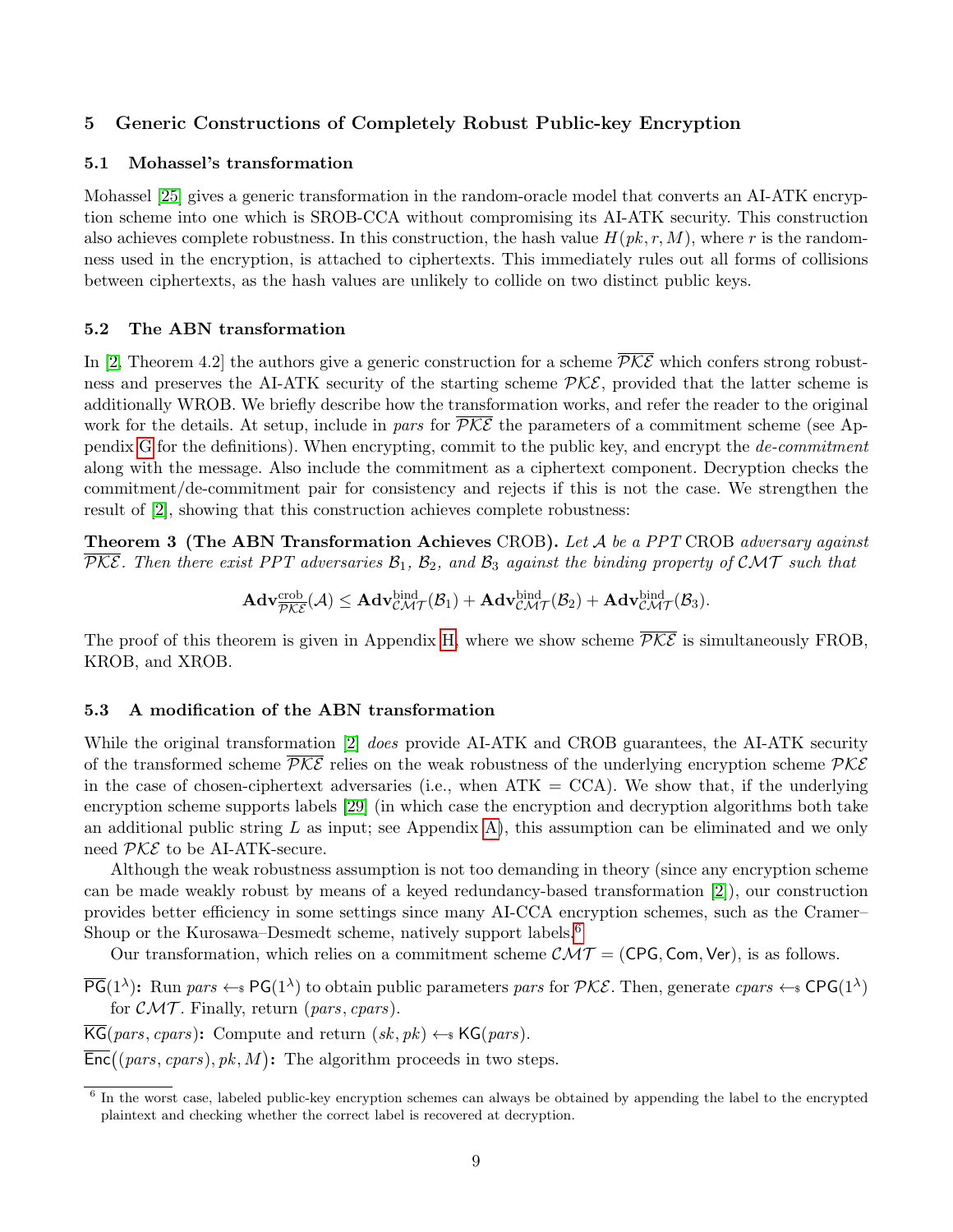<span id="page-9-2"></span>1. Commit to pk by computing a pair  $(com, dec) \leftarrow$  Com $(cparse, pk)$ .

2. Encrypt  $M||dec$  under the label  $L = com$  by computing  $C \leftarrow$  Enc(pars, pk, M||dec, L). Return  $(C, com)$  as the final ciphertext.

 $\overline{\text{Dec}}((pars, cpars), pk, sk, (C, com))$ : The algorithm proceeds in two steps.

- 1. Compute  $M' \leftarrow \text{Dec}(pars, pk, sk, (C, com), L)$ , with  $L = com$ . Then, parse M' as  $M||dec$  (and return  $\perp$  if  $M'$  cannot be parsed properly).
- 2. Return M if  $Ver(cpars, pk, com, dec) = 1$ . Else return ⊥.

Theorem [4,](#page-9-0) whose proof is in Appendix [I,](#page-22-0) shows that thanks to the use of labels, we do not have to rely on any weaker form of robustness of  $\mathcal{PKE}$  when proving the AI-ATK security of  $\overline{\mathcal{PKE}}$ .

**Theorem 4.** If  $\mathcal{PKE}$  is AI-ATK-secure and  $\mathcal{CMT}$  is a hiding commitment, then  $\overline{\mathcal{PKE}}$  is AI-ATK-secure. More precisely, for any PPT AI-ATK adversary A against  $\overline{PKE}$ , there exists a PPT AI-ATK adversary  $B_1$  against PKE and a PPT distinguisher  $B_2$  against CMT such that

$$
\mathbf{Adv}_{\mathcal{PKE}}^{\text{ai-atk}}(\mathcal{A}) \leq 2\cdot \mathbf{Adv}_{\mathcal{PKE}}^{\text{ai-atk}}(\mathcal{B}_1) + \mathbf{Adv}_{\mathcal{CMT}}^{\text{hide}}(\mathcal{B}_2).
$$

Furthermore, the above construction is CROB if  $\mathcal{CMT}$  is a binding commitment. More precisely, for any  $PPT$  CROB adversary A, there exists a PPT adversary  $\beta$  against the binding property of the commitment scheme such that

<span id="page-9-0"></span>
$$
\mathbf{Adv}_{\mathcal{PKE}}^{\text{crob}}(\mathcal{A}) \leq \mathbf{Adv}_{\mathcal{CMT}}^{\text{bind}}(\mathcal{B}).
$$

#### <span id="page-9-1"></span>5.4 Completely robust AI-CCA-secure PKE from selectively secure IBE

Next, we present a modification of the Boneh–Katz approach [\[9\]](#page-12-12) which provides both CROB and AI-CCA security when applied to any IBE scheme that only provides TA anonymity in the multi-authority selective-ID setting (or sID-TAA-CPA security, as defined in Appendix [J\)](#page-24-0). In particular, this positively answers the question of whether CHK-like techniques can be used to achieve a strong flavor of robustness from weakly secure IBE.

Let  $\mathcal{IBE}$  be an sID-TAA-CPA secure IBE scheme. We obtain a completely robust AI-CCA-secure public-key encryption scheme  $\overline{PKE}$  by combining  $\overline{LBE}$  with a strongly secure message authentication code  $\mathcal{MAC}$  and a trapdoor commitment scheme  $\mathcal{TCMT}$ .

Recall that a trapdoor commitment scheme  $TCMT = (CPG, Com, Ver, Equiv)$  consists of efficient algorithms where (CPG, Com, Ver) function as in an ordinary commitment except that CPG outputs public parameters cpars and a trapdoor td. In addition, Equiv allows equivocating a commitment using the trapdoor td: for any two messages  $m_1, m_2$  and any tuple  $(com, dec_1)$  produced as  $(com, dec_1) \leftarrow$  Com(cpars, m<sub>1</sub>), the trapdoor td allows computing  $dec_2 \leftarrow s$  Equiv(td, com,  $m_1, dec_1, m_2$ ) such that Ver(cpars, com,  $m_2, dec_2$ ) = 1. Moreover,  $(com, dec_2)$  has the same distribution as  $Com(cpars, m_2)$ .

Our IBE-based construction  $\overline{\mathcal{PKE}} = (\overline{\mathsf{PG}}, \overline{\mathsf{KG}}, \overline{\mathsf{Enc}}, \overline{\mathsf{Dec}})$  is as follows.

- $\overline{PG}(1^{\lambda})$ : Run pars  $\leftarrow$  *IBE*.PG(1<sup> $\lambda$ </sup>) to obtain common public parameters pars. Also run cpars  $\leftarrow$  s CPG(1<sup> $\lambda$ </sup>) to obtain public parameters for a trapdoor commitment scheme  $TCMT$ . Then, choose a message authentication code MAC with key length  $\ell \in \text{poly}(\lambda)$ . Finally, return (*pars, cpars, MAC*).
- $\mathsf{KG}(pars, cpars, MAC)$ : Generate a master key pair  $(msk, mpk) \leftarrow \mathsf{SZBE}$ .MPG(pars) for  $\mathsf{ZBE}$ . Return the key pair  $(sk, pk) := (msk, mpk)$ .

 $\overline{\text{Enc}}((pars, cpars, MAC), pk, M)$ : To encrypt M under  $pk = mpk$ , the algorithm proceeds as follows.

- 1. Choose a random MAC key  $k \leftarrow s \{0,1\}^{\ell}$ .
- 2. Commit to  $mpk||k$  by computing a pair  $(com, dec) \leftarrow s$  Com(*cpars*,  $mpk||k$ ).
- 3. Encrypt  $M||k||$  dec under the identity com by computing  $C \leftarrow \text{SDE}$ . Enc(pars, mpk, com,  $M||k||$  dec).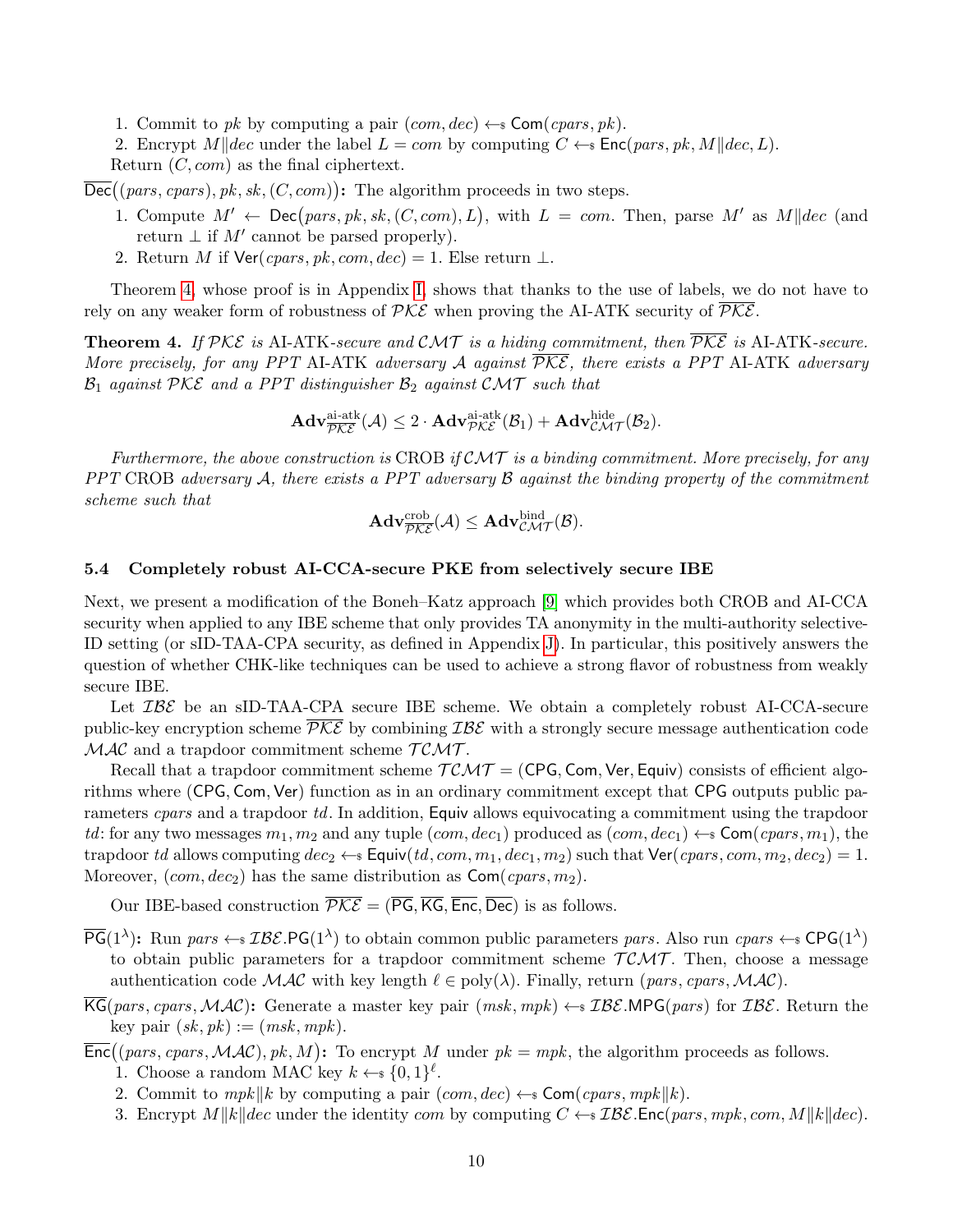<span id="page-10-1"></span>4. Compute  $tag = \text{MacGen}_k(C)$  and return  $(C, com, tag)$  as the final ciphertext.

 $\overline{\text{Dec}}((pars, cpars, MAC), pk, sk, (C, com, tag))$ : Given  $pk = mpk$  and  $sk = msk$ , conduct the following steps.

- 1. Compute  $dk_{com} \leftarrow s \mathcal{IBE}.\mathsf{KG}(pars, msk, com)$  and then  $M' \leftarrow \mathcal{IBE}.\mathsf{Dec}(pars, mpk, dk_{com}, com, C)$ .
- Then, parse M' as  $M||k||dec$  (and return  $\perp$  if  $M' = \perp$  or if M' cannot be parsed properly).
- 2. If  $\mathsf{MacVer}_k(C, tag) = 1$  and  $\mathsf{Ver}(cparse, mpk || k, com, dec) = 1$ , return  $M$ . Otherwise, return  $\bot$ .

A difference with the original Boneh–Katz construction—which can use a weak form of commitment called encapsulation—is that our construction requires a full-fledged commitment scheme. This is because, in order to achieve complete robustness, we need to commit to the master public key of the scheme at the same time as the MAC key in the encryption algorithm. Moreover, the proof of AI-CCA security requires the commitment to be a trapdoor commitment: the trapdoor plays an essential role when it comes to reduce the sID-TAA-CPA security of the IBE to the AI-CCA security of the encryption scheme.

The proof of the following theorem can be found in Appendix [J.](#page-24-0)

<span id="page-10-2"></span>**Theorem 5.** If IBE is sID-TAA-CPA-secure, MAC is strongly unforgeable, and  $TCMT$  is a computationally binding trapdoor commitment scheme, then  $\overline{\mathcal{PKE}}$  is AI-CCA-secure. Moreover, the scheme  $\overline{\mathcal{PKE}}$ is CROB if  $TCMT$  is computationally binding.

#### <span id="page-10-0"></span>6 A Concrete CROB Scheme

In this section, we describe a simple way to achieve complete robustness using hybrid encryption where the symmetric component uses the encrypt-then-MAC approach. To this end, we require the MAC to satisfy a "MAC analogue" of the notion of committing symmetric encryption [\[17\]](#page-12-14). Informally this notion requires that a given MAC tag is valid for a single message regardless of the key used.

COMMITTING MAC. We say  $\mathcal{MAC} = (MacGen, MacVer)$  is *committing* if for any message m and any key k, there exists no message-key pair  $(m', k')$  such that  $m' \neq m$  and  $\mathsf{MacVer}_{k'}(m', \mathsf{MacGen}_k(m)) = 1$ .

We also need the MAC to computationally hide the message. Note that the following definition is implied by the definition of message-hiding security used in [\[15,](#page-12-15) Definition 2.2].

INDISTINGUISHABLE MAC. We say that a message authentication code  $\mathcal{MAC} = (MacGen, MacVer)$  with key space KSp provides *indistinguishability* if, for any two messages  $m_0, m_1$ , it is computationally infeasible to distinguish the distributions  $\mathcal{D}_b := \{tag \leftarrow s \text{ MacGen}_k(m_b) : k \leftarrow s \text{KSp}\}$  for  $b \in \{0, 1\}$ .

For our purposes, the MAC only has to provide one-time strong unforgeability. Namely, the adversary is allowed to see one pair of the form  $(m, tag)$ , where  $tag = MacGen_k(m)$ , and should not be able to produce a pair  $(m', tag')$  such that  $(m', tag') \neq (m, tag)$  and  $\mathsf{MacVer}_k(m', tag') = 1$ .

Using ideas from [\[17\]](#page-12-14), it is easy to construct a MAC which is simultaneously committing, indistinguishable, and strongly unforgeable. The idea is to use a family of injective and key-binding pseudorandom functions: for any distinct keys  $k_1, k_2$ , the functions  $f_{k_1}(\cdot)$  and  $f_{k_2}(\cdot)$  have disjoint ranges, i.e., there exist no two pairs  $(k_1, x_1), (k_2, x_2)$  such that  $k_1 \neq k_2$  and  $f_{k_1}(x_1) = f_{k_2}(x_2)$ . The key space of the MAC is that of the PRF. For any message  $m \neq 1^{\lambda}$ , the MAC generation computes and outputs the pair  $(f_k(1^{\lambda}), f_k(m))$ . The first component serves as a perfectly binding commitment to the key k while the injectivity of  $f_k(\cdot)$ guarantees that the MAC is only valid for one message. In addition, its strong unforgeability and indistinguishability properties are both implied by the pseudorandomness of  $\{f_k\}_k$  as long as the message space of the MAC,  $MSp<sup>mac</sup>$ , does not include  $1<sup>\lambda</sup>$  (the proof is straightforward).

We show a simple variant of the Hofheinz–Kiltz (HK) hybrid encryption scheme [\[20\]](#page-12-13) that provides CROB and AI-CCA security when the underlying authenticated symmetric encryption scheme uses a MAC with the aforementioned properties. Besides providing new ways to achieve robustness, our scheme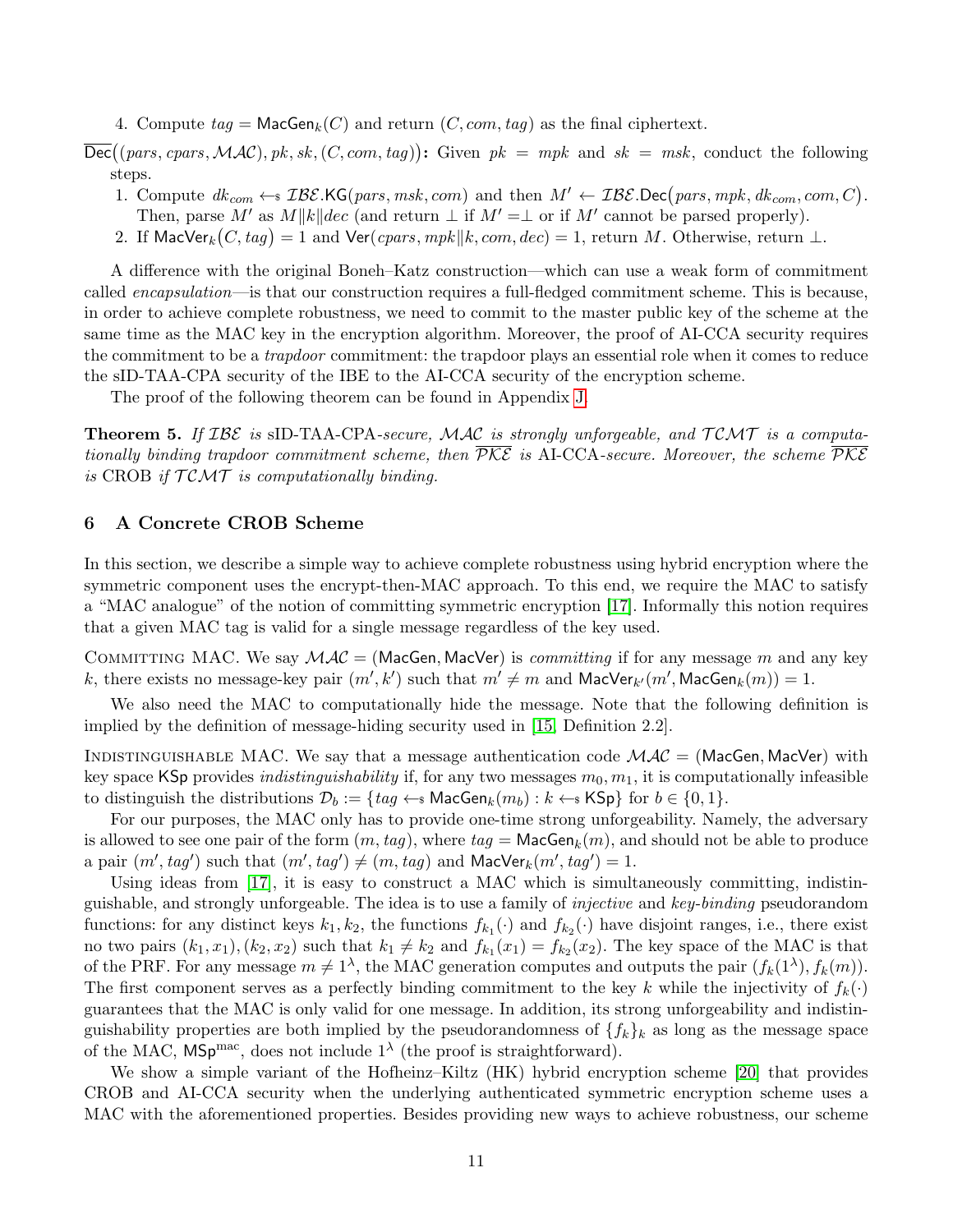<span id="page-11-3"></span>comes with the advantage that its computational efficiency is the same as the original HK scheme and in particular it is more efficient than combining HK with a commitment using the ABN transformation.

- $\mathsf{PG}(1^{\lambda})$ : Choose a group G of prime order  $p > 2^{\lambda}$  with  $g \leftarrow s$  G. Also, choose a symmetric encryption scheme  $(E, D)$  of key length  $\ell_0$  and a message authentication code  $\mathcal{MAC} = (MacGen, MacVer)$  of key length  $\ell_1$ . Finally, choose a key-derivation function KDF :  $\mathbb{G} \to \{0,1\}^{\ell_0+\ell_1}$ , a target collision-resistant hash function<sup>[7](#page-11-1)</sup> TCR :  $\mathbb{G} \to \mathbb{Z}_p$ , and a collision-resistant hash function  $H: \{0,1\}^* \to \mathsf{MSp}^{\text{mac}}$ , where  $\mathsf{MSp}^{\text{mac}}$ is the message space of MAC. The public parameters consist of pars :=  $(\mathbb{G}, p, g, (\mathsf{E}, \mathsf{D}), \mathcal{MAC},$ TCR, KDF,  $H$ ).
- KG(pars): Choose  $x, y, z \leftarrow s \mathbb{Z}_p^*$  and compute  $u = g^x$ ,  $v = g^y$ , and  $h = g^z$ . The public key is  $pk = (u, v, h)$ and the private key is  $sk = (x, y, z) \in (\mathbb{Z}_p^*)^3$ .
- $\mathsf{Enc}(\textit{pars}, \textit{pk}, M)$ : To encrypt M under the public key  $\textit{pk}$ , choose  $s \leftarrow s \mathbb{Z}_p^*$  and compute

<span id="page-11-4"></span> $C_1 = g^s$ ,  $C_2 = (u^{\tau} \cdot v)^s$ ,  $C_3 \leftarrow s \mathsf{E}_{K_0}(M)$ ,  $tag = \mathsf{MacGen}_{K_1}(H(C_3, u, v, h))$ 

where  $\tau = \textsf{TCR}(C_1) \in \mathbb{Z}_p^*$  and  $(K_0, K_1) = \textsf{KDF}(h^s) \in \{0, 1\}^{\ell_0 + \ell_1}$ . Return  $C = (C_1, C_2, C_3, tag)$ .

Dec(pars, pk, sk, C): Given  $C = (C_1, C_2, C_3, tag)$ , return  $\perp$  if  $C_2 \neq C_1^{\tau \cdot x + y}$  $T^{x+y}_{1}$ , where  $\tau = \textsf{TCR}(C_1)$ . Otherwise, compute  $(K_0, K_1) = \text{KDF}(C_1^z)$  and then  $M \leftarrow \mathsf{D}_{K_0}(C_3)$ . Return M if  $\mathsf{MacVer}_{K_1}(H(C_3, pk), tag) = 1$ . Otherwise, return ⊥.

The scheme was known to be IND-CCA-secure. We are also able to prove that it provides AI-CCA security, essentially because the ciphertexts can be shown to be indistinguishable from dummy ciphertexts that are statistically independent of the public key, even in the presence of a decryption oracle. Proofs of the following results may be found in Appendix [K.](#page-27-0)

Theorem 6. The scheme provides AI-CCA security assuming that: (1) The DDH assumption holds in  $\mathbb{G}$ ; (2) (E, D) is a semantically secure symmetric encryption scheme; (3) KDF is a secure key-derivation function,<sup>[8](#page-11-2)</sup> (4) MAC is a one-time strongly unforgeable MAC and provides indistinguishability; (5) H and TCR are collision-resistant and target collision-resistant, respectively. Furthermore, the scheme is CROB if H is collision-resistant and  $\mathcal{MAC}$  is committing.

Interestingly, if the construction of Section [5.4](#page-9-1) is modified to use a committing MAC, it can be instantiated using any commitment scheme and in particular a perfectly binding commitment or even an encapsulation scheme (as in the original Boneh–Katz construction) also work. In this case, the sender no longer needs to commit to the master public key:  $(com, dec)$  is generated by committing to the MAC key only. Instead, the sender computes tag as  $taq = MacGen_k(H(C, mpk))$  using a collision-resistant hash function H. If the MAC is committing, the resulting construction is easily seen to provide complete robustness. It also remains AI-CCA-secure provided the MAC satisfies the notion of indistinguishability.

### <span id="page-11-0"></span>7 Closing Remarks

Motivated in part by the shortcomings of existing definitions of robustness, we have made a thorough exploration of the landscape of robustness definitions and their relations, and given a suite of flexible and efficient methods for obtaining completely robust AI-CCA-secure public-key encryption schemes. In future work, one could explore the situation in the ID-based setting. Another open question, well beyond the remit of this paper, is to formalize the fairness of auctions and formally prove that our CROB notion is strong enough to ensure this property for Sako's protocol or its variants.

<span id="page-11-1"></span><sup>&</sup>lt;sup>7</sup> As in [\[20\]](#page-12-13), this function can be replaced by an injective encoding from  $\mathbb{G}$  to  $\mathbb{Z}_p$ .

<span id="page-11-2"></span><sup>&</sup>lt;sup>8</sup> The standard KDF security requires that no distinguisher can tell if it is given the output of the KDF for a random input or just a random element in the range of the KDF.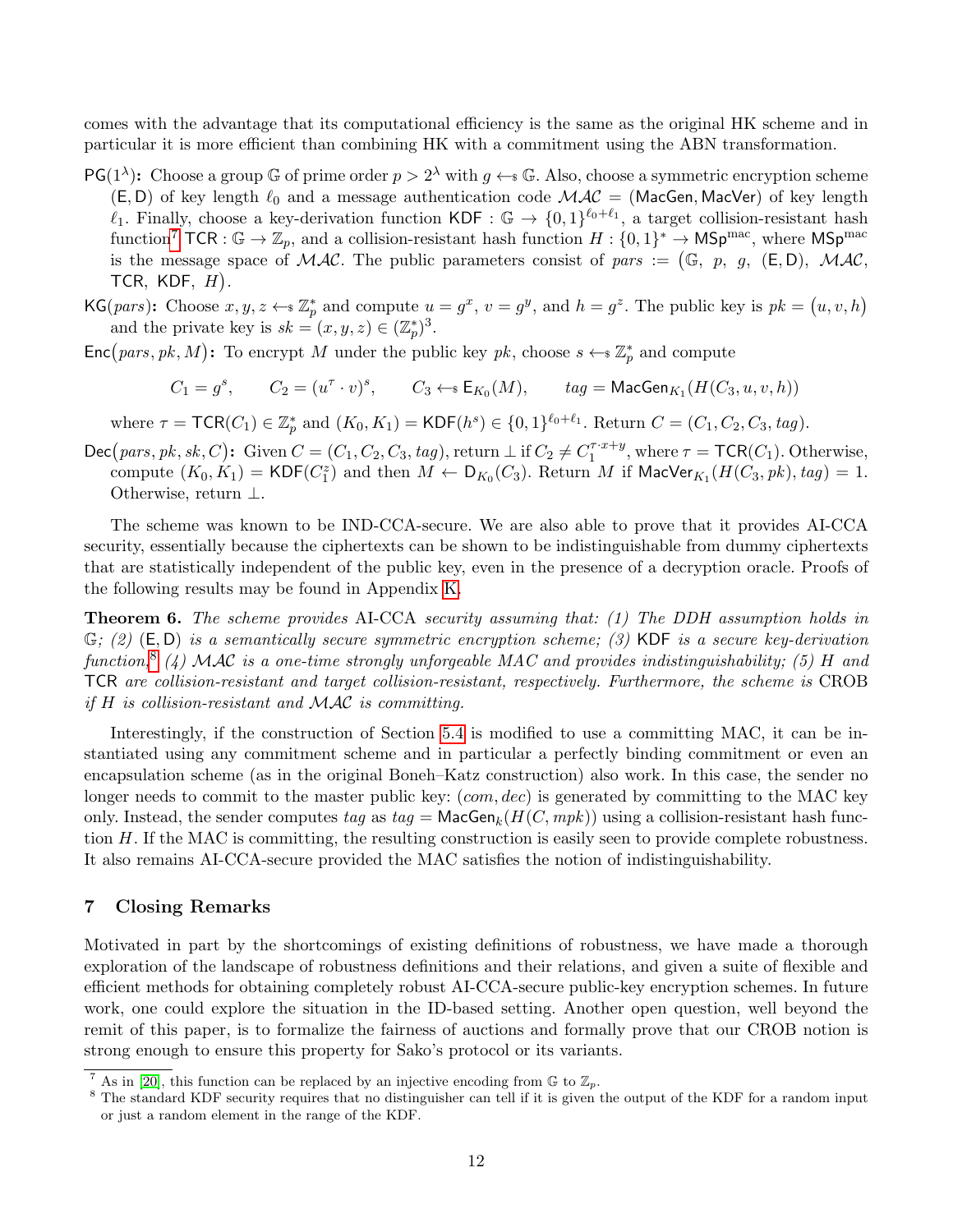<span id="page-12-16"></span>Acknowledgments. The authors would like to thank Mihir Bellare for his valuable comments. Pooya Farshim is supported by grant Fi 940/4-1 of the German Research Foundation (DFG). Part of this work was done while Benoît Libert was an F.R.S.-F.N.R.S. scientific collaborator at the Université catholique de Louvain (Belgium). Kenneth G. Paterson was supported by an EPSRC Leadership Fellowship, EP/H005455/1.

### References

- <span id="page-12-2"></span>1. Michel Abdalla, Mihir Bellare, Dario Catalano, Eike Kiltz, Tadayoshi Kohno, Tanja Lange, John Malone-Lee, Gregory Neven, Pascal Paillier, and Haixia Shi. Searchable encryption revisited: Consistency properties, relation to anonymous IBE, and extensions. J. Cryptology,  $21(3):350-391$ ,  $2008$ . (Cited on page [1.](#page-0-0))
- <span id="page-12-1"></span>2. Michel Abdalla, Mihir Bellare, and Gregory Neven. Robust encryption. In Daniele Micciancio, editor, TCC 2010, volume 5978 of Lecture Notes in Computer Science, pages 480–497. Springer, 2010. (Cited on pages [1,](#page-0-0) [2,](#page-1-0) [3,](#page-2-1) [4,](#page-3-1) [5,](#page-4-2) [8,](#page-7-2) [9,](#page-8-2) [14,](#page-13-8) [15,](#page-14-1) [17,](#page-16-0) and [18.](#page-17-1))
- <span id="page-12-4"></span>3. Adam Barth, Dan Boneh, and Brent Waters. Privacy in encrypted content distribution using private broadcast encryption. In Giovanni Di Crescenzo and Aviel D. Rubin, editors, Financial Cryptography 2006, volume 4107 of Lecture Notes in Computer Science, pages 52–64. Springer, 2006. (Cited on pages [1](#page-0-0) and [15.](#page-14-1))
- <span id="page-12-0"></span>4. Mihir Bellare, Alexandra Boldyreva, Anand Desai, and David Pointcheval. Key-privacy in public-key encryption. In Colin Boyd, editor, ASIACRYPT 2001, volume 2248 of Lecture Notes in Computer Science, pages 566–582. Springer, 2001. (Cited on pages [1](#page-0-0) and [5.](#page-4-2))
- <span id="page-12-19"></span>5. Mihir Bellare, Eike Kiltz, Chris Peikert, and Brent Waters. Identity-based (lossy) trapdoor functions. In Advances in Cryptology – Eurocrypt 2012, Lecture Notes in Computer Science. Springer, 2012. (Cited on page [25.](#page-24-1))
- <span id="page-12-9"></span>6. Mihir Bellare and Tadayoshi Kohno. A theoretical treatment of related-key attacks: Rka-prps, rka-prfs, and applications. In Eli Biham, editor, EUROCRYPT, volume 2656 of Lecture Notes in Computer Science, pages 491–506. Springer, 2003. (Cited on page [2.](#page-1-0))
- <span id="page-12-8"></span>7. John Black, Phillip Rogaway, and Thomas Shrimpton. Encryption-scheme security in the presence of key-dependent messages. In Kaisa Nyberg and Howard M. Heys, editors, Selected Areas in Cryptography, volume 2595 of Lecture Notes in Computer Science, pages 62–75. Springer, 2002. (Cited on page [2.](#page-1-0))
- <span id="page-12-3"></span>8. Dan Boneh, Giovanni Di Crescenzo, Rafail Ostrovsky, and Giuseppe Persiano. Public key encryption with keyword search. In Ronald Cramer, editor, EUROCRYPT 2004, volume 3027 of Lecture Notes in Computer Science, pages 506-522. Springer, 2004. (Cited on page [1.](#page-0-0))
- <span id="page-12-12"></span>9. Dan Boneh and Jonathan Katz. Improved efficiency for CCA-secure cryptosystems built using identity-based encryption. In Alfred Menezes, editor, CT-RSA 2005, volume 3376 of Lecture Notes in Computer Science, pages 87–103. Springer, 2005. (Cited on pages [4,](#page-3-1) [10,](#page-9-2) [25,](#page-24-1) and [26.](#page-25-0))
- <span id="page-12-5"></span>10. Dan Boneh and Brent Waters. Conjunctive, subset, and range queries on encrypted data. In Vaudenay [\[30\]](#page-13-9), pages 535–554. (Cited on page [1.](#page-0-0))
- <span id="page-12-11"></span>11. Xavier Boyen and Brent Waters. Anonymous hierarchical identity-based encryption (without random oracles). In Cynthia Dwork, editor, CRYPTO 2006, volume 4117 of Lecture Notes in Computer Science, pages 290–307. Springer, 2006. (Cited on pages [4](#page-3-1) and [25.](#page-24-1))
- <span id="page-12-10"></span>12. Ran Canetti, Shai Halevi, and Jonathan Katz. Chosen-ciphertext security from identity-based encryption. In Christian Cachin and Jan Camenisch, editors, EUROCRYPT 2004, volume 3027 of Lecture Notes in Computer Science, pages 207–222. Springer, 2004. (Cited on page [3.](#page-2-1))
- <span id="page-12-6"></span>13. Ronald Cramer and Victor Shoup. A practical public key cryptosystem provably secure against adaptive chosen ciphertext attack. In Hugo Krawczyk, editor, CRYPTO 1998, volume 1462 of Lecture Notes in Computer Science, pages 13–25. Springer, 1998. (Cited on page [2.](#page-1-0))
- <span id="page-12-7"></span>14. Ronald Cramer and Victor Shoup. Design and analysis of practical public-key encryption schemes secure against adaptive chosen ciphertext attack. SIAM Journal of Computing, 33:167-226, [2](#page-1-0)003. (Cited on pages 2 and [4.](#page-3-1))
- <span id="page-12-15"></span>15. Yevgeniy Dodis, Eike Kiltz, Krzysztof Pietrzak, and Daniel Wichs. Message authentication, revisited. In Eurocrypt 2012, volume 7237 of Lecture Notes in Computer Science, pages 355–374. Springer, 2012. (Cited on page [11.](#page-10-1))
- <span id="page-12-18"></span>16. Léo Ducas. Anonymity from asymmetry: New constructions for anonymous HIBE. In Topics in Cryptology – CT-RSA 2010, volume 5985 of Lecture Notes in Computer Science, pages 148–164. Springer, 2010. (Cited on page [25.](#page-24-1))
- <span id="page-12-14"></span>17. Marc Fischlin. Pseudorandom function tribe ensembles based on one-way permutations: Improvements and applications. In Eurocrypt'99, volume 1592 of Lecture Notes in Computer Science, pages 432–445. Springer, 1999. (Cited on page [11.](#page-10-1))
- <span id="page-12-20"></span>18. Rosario Gennaro and Victor Shoup. A note on an encryption scheme of Kurosawa and Desmedt. Cryptology ePrint Archive: Report 2004/194, 2004. (Cited on pages [26](#page-25-0) and [29.](#page-28-0))
- <span id="page-12-17"></span>19. Craig Gentry. Practical identity-based encryption without random oracles. In Vaudenay [\[30\]](#page-13-9), pages 445–464. (Cited on page [25.](#page-24-1))
- <span id="page-12-13"></span>20. Dennis Hofheinz and Eike Kiltz. Secure hybrid encryption from weakened key encapsulation. In Crypto'07, volume 4622 of Lecture Notes in Computer Science, pages 553–571. Springer, 2007. (Cited on pages [4,](#page-3-1) [11,](#page-10-1) [12,](#page-11-3) [29,](#page-28-0) and [30.](#page-29-0))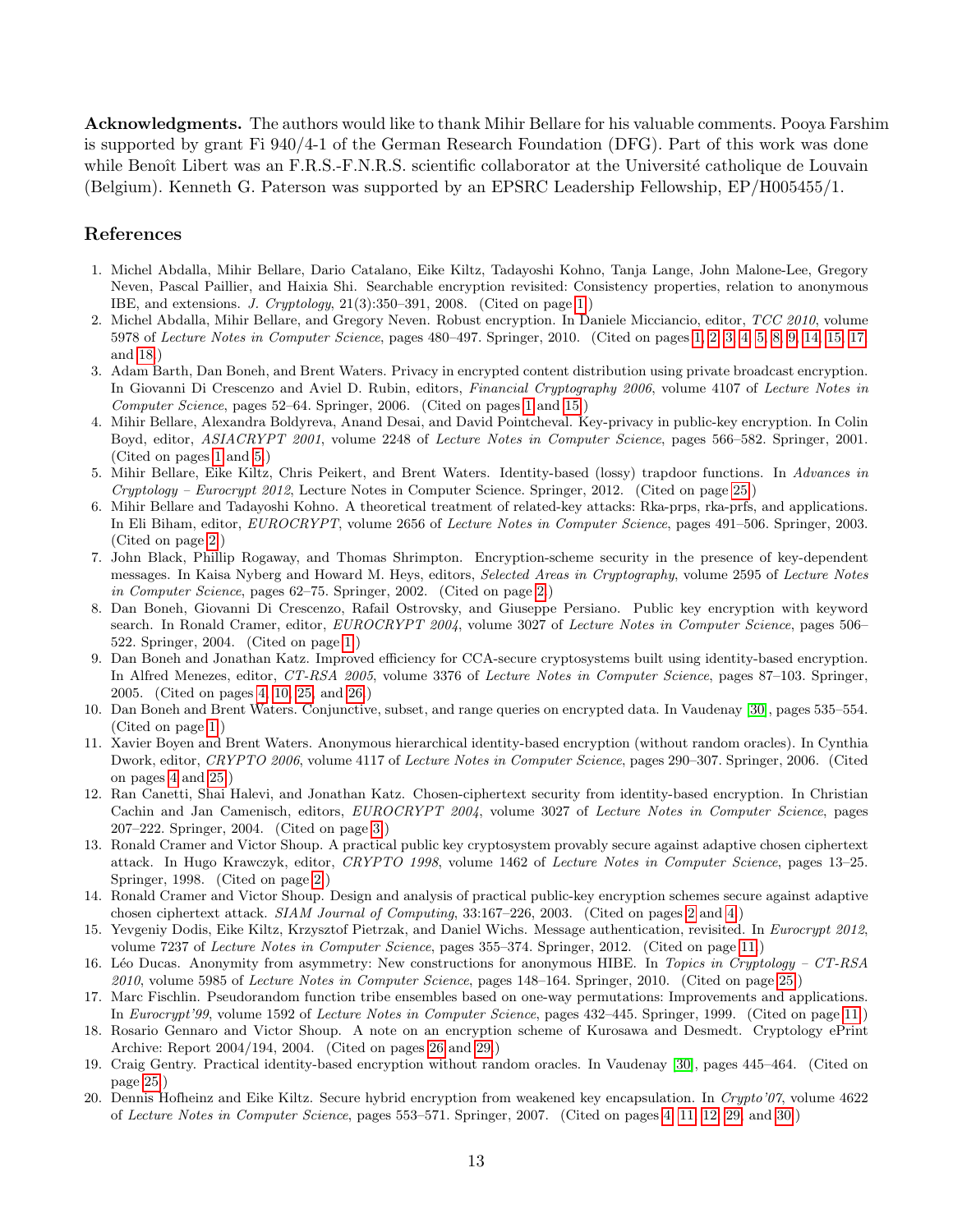- <span id="page-13-8"></span><span id="page-13-6"></span>21. Dennis Hofheinz and Enav Weinreb. Searchable encryption with decryption in the standard model. IACR Cryptology ePrint Archive, 2008:423, 2008. (Cited on pages [7](#page-6-4) and [15.](#page-14-1))
- <span id="page-13-3"></span>22. Jonathan Katz, Amit Sahai, and Brent Waters. Predicate encryption supporting disjunctions, polynomial equations, and inner products. In Nigel P. Smart, editor, EUROCRYPT 2008, volume 4965 of Lecture Notes in Computer Science, pages 146–162. Springer, 2008. (Cited on page [1.](#page-0-0))
- <span id="page-13-4"></span>23. Kaoru Kurosawa and Yvo Desmedt. A new paradigm of hybrid encryption scheme. In Crypto 2004, volume 3152 of Lecture Notes in Computer Science, pages 426–442. Springer, 2004. (Cited on pages [4,](#page-3-1) [17,](#page-16-0) and [29.](#page-28-0))
- <span id="page-13-1"></span>24. Benoît Libert, Kenneth G. Paterson, and Elizabeth A. Quaglia. Anonymous broadcast encryption: adaptive security and efficient constructions in the standard model. In Public Key Cryptography 2012 (PKC 2012), Lecture Notes in Computer Science. Springer, 2012. Available from http://eprint.iacr.org/2011/476. (Cited on pages [1,](#page-0-0) [17,](#page-16-0) and [18.](#page-17-1))
- <span id="page-13-2"></span>25. Payman Mohassel. A closer look at anonymity and robustness in encryption schemes. In Masayuki Abe, editor, ASI-ACRYPT, volume 6477 of Lecture Notes in Computer Science, pages 501–518. Springer, 2010. (Cited on pages [1,](#page-0-0) [2,](#page-1-0) [3,](#page-2-1) [4,](#page-3-1) [9,](#page-8-2) and [15.](#page-14-1))
- <span id="page-13-10"></span>26. Kenneth G. Paterson and Sriramkrishnan Srinivasan. Security and anonymity of identity-based encryption with multiple trusted authorities. In Steven D. Galbraith and Kenneth G. Paterson, editors, Pairing 2008, volume 5209 of Lecture Notes in Computer Science, pages 354–375. Springer, 2008. (Cited on page [25.](#page-24-1))
- <span id="page-13-11"></span>27. Kenneth G. Paterson and Sriramkrishnan Srinivasan. Building key-private public-key encryption schemes. In Colin Boyd and Juan Manuel González Nieto, editors, ACISP 2009, volume 5594 of Lecture Notes in Computer Science, pages 276–292. Springer, 2009. (Cited on page [25.](#page-24-1))
- <span id="page-13-0"></span>28. Kazue Sako. An auction protocol which hides bids of losers. In Hideki Imai and Yuliang Zheng, editors, Public Key Cryptography, volume 1751 of Lecture Notes in Computer Science, pages 422–432. Springer, 2000. (Cited on pages [1,](#page-0-0) [2,](#page-1-0) [4,](#page-3-1) [5,](#page-4-2) and [18.](#page-17-1))
- <span id="page-13-7"></span>29. Victor Shoup. A proposal for an ISO standard for public key encryption (version 2.1). Manuscript, 2001. (Cited on pages [9](#page-8-2) and [14.](#page-13-8))
- <span id="page-13-9"></span>30. Serge Vaudenay, editor. Advances in Cryptology - EUROCRYPT 2006, 25th Annual International Conference on the Theory and Applications of Cryptographic Techniques, St. Petersburg, Russia, May 28 - June 1, 2006, Proceedings, volume 4004 of Lecture Notes in Computer Science. Springer, 2006. (Cited on page [13.](#page-12-16))

# <span id="page-13-5"></span>A (Labeled) PKE Schemes and AI-ATK Security

We recall the syntax of a (labeled) public-key encryption scheme. We chose not to use the syntax of a Generalized Encryption (GE) scheme [\[2\]](#page-12-1), which simultaneously formalizes PKE and IBE schemes, for two reasons. First, we will be mainly treating the robustness of public-key encryption schemes in this paper. Second, the GE syntax is not flexible enough to allow defining the identity-based analogs of the notions that we present for PKE schemes.

LABELED PUBLIC-KEY ENCRYPTION. A labeled public-key encryption scheme [\[29\]](#page-13-7) is defined through a four-tuple of algorithms as follows.

- 1. PG(1<sup> $\lambda$ </sup>): This is the parameter generation algorithm. On input a security parameter  $\lambda \in \mathbb{N}$ , it outputs a set pars of common public parameters shared by all users in the scheme.
- 2.  $\text{KG}(pars)$ : This is the key generation algorithm. On input of the public parameters pars, it outputs a key-pair  $(s_k, pk)$ . Implicit in pk are descriptions of the message space MSp and the label space LSp.
- 3. Enc(pars, pk, M, L): This is the encryption algorithm. On input of the public parameters pars, a public key pk, a message M, and a label L, it outputs a ciphertext C or the special error symbol  $\perp$ .
- 4. Dec(*pars, pk, sk, C, L*): This is the encryption algorithm. On input of the public parameters pars, a public key pk, a secret key sk, a ciphertext C, and a label L, it outputs a message M or the special error symbol ⊥.
- A (standard) public-key encryption scheme is a labeled public-key encryption where  $\textsf{LSp} = \{\epsilon\}.$

AI security. We recall the definition of AI-CCA security given in [\[2\]](#page-12-1) and extend it to the case of encryption schemes with labels. This notion models the usual IND-CCA and anonymity (also known as key-privacy)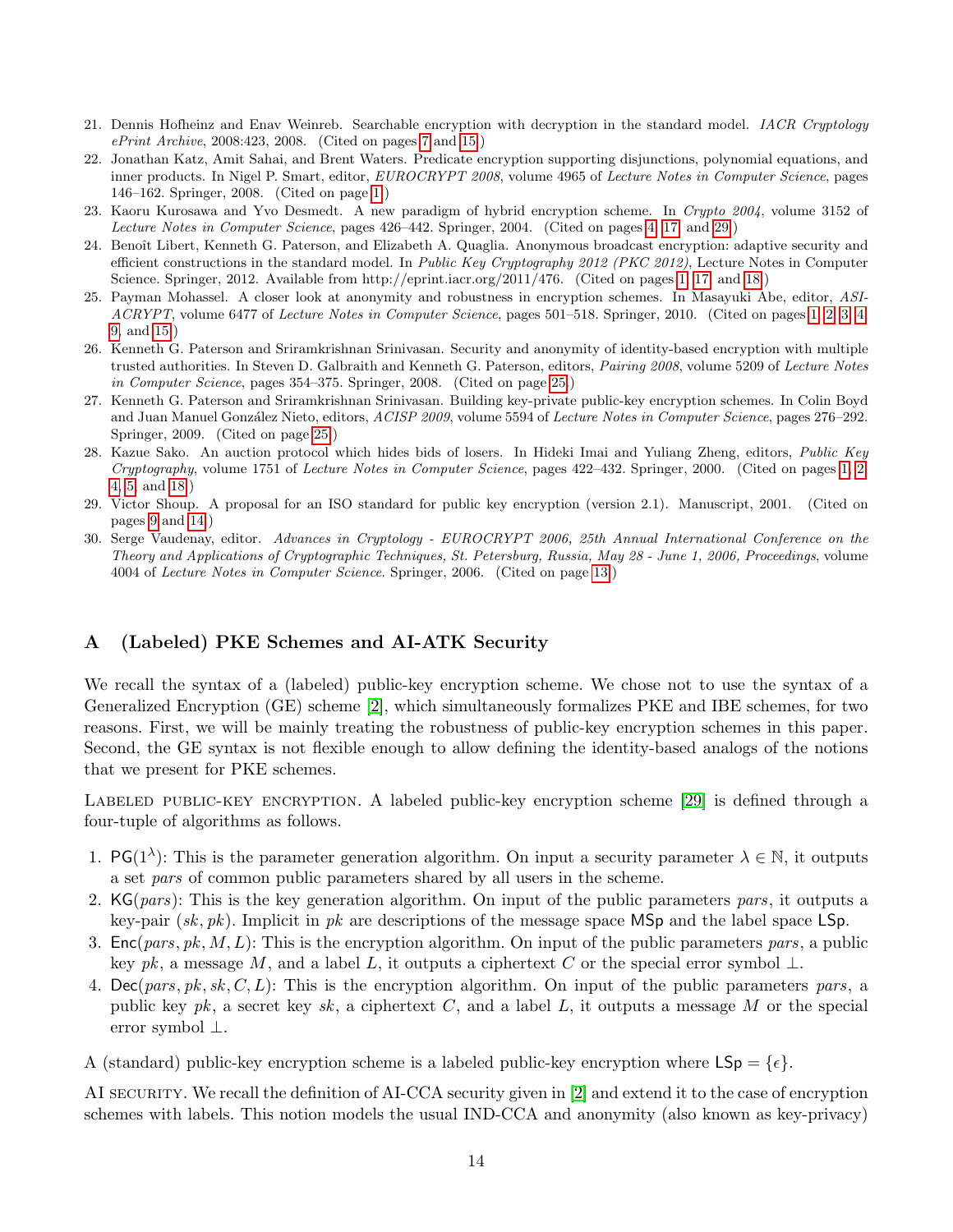<span id="page-14-1"></span>of a PKE scheme in a single game. The advantage of an adversary in the AI-ATK game is defined in the usual way:

$$
\mathbf{Adv}_{\mathcal{PKE}}^{\text{ai-atk}}(\mathcal{A}) := |2 \cdot \Pr[\text{AI-ATK}_{\mathcal{PKE}}^{\mathcal{A}} \Rightarrow \mathsf{T}] - 1|
$$

where game AI-ATK is shown in Figure [7.](#page-14-2) Note that we omit the security parameter from the games, and deal with concrete security.



<span id="page-14-2"></span>Fig. 7. Games defining AI-ATK security for encryption schemes with labels.

CORRECTNESS. We call scheme  $\mathcal{PKE}$  correct if for any  $\lambda \in \mathbb{N}$ , any  $\text{pars} \leftarrow s \text{ PG}(1^{\lambda})$ , any  $(sk, pk) \leftarrow s \text{ KG}(pars)$ , any  $M \in \mathsf{MSp}$ , any  $L \in \mathsf{LSp}$ , and any  $C \leftarrow \mathsf{sEnc}(\textit{pars}, \textit{pk}, M, L)$ , we have that  $\mathsf{Dec}(\textit{pars}, \textit{pk}, \textit{sk}, C, L) = M$ .

Correctness definitions do not specify how the cryptosystem behaves should the incorrect key pair be used upon decryption. They are merely a property of the scheme when decryption is run on the correct keys. Robustness definitions, on the other hand, model how this behavior on different keys, and were implicit in a number of works prior to [\[2\]](#page-12-1). We briefly recall a number of robustness notions that exist in the literature.

### <span id="page-14-0"></span>B Collision Freeness and Well-addressedness

Collision freeness. This notion was introduced in [\[25\]](#page-13-2) and captures the idea that a ciphertext should decrypt to two *distinct* messages when decrypted using two distinct secret keys. While this notion seems to be of standalone interest only in limited scenarios (in the case of expected messages for example) The author considers both weak and strong collision freeness, both in the CPA and CCA setting (in the former case there is no access to the Dec procedure). These notions were introduced as intermediate steps to achieve strong robustness. The corresponding games are described in Figure [8.](#page-15-2) Note that, since it requires the two messages to also collide (as well as being valid), collision freeness can be considered as a relaxation of the notion of robustness (which only requires validity).

STRONG CORRECTNESS. The notion of strong correctness was introduced by Barth et al. [\[3\]](#page-12-4). This notion is similar to the weak robustness notion except that the adversary is required to output the message before receiving the public parameters of the system. This notion is therefore is even weaker than WROB. As it this notion is about two public keys, in our view it is not a "correctness" condition.

WELL-ADDRESSEDNESS. This notion was introduced By Hofheinz and Weinreb [\[21\]](#page-13-6) and has applications in the context of public-key encryption with keyword search. This notion is defined for identity-based encryption schemes, and is *incomparable* to strong robustness for IBE schemes. We have included the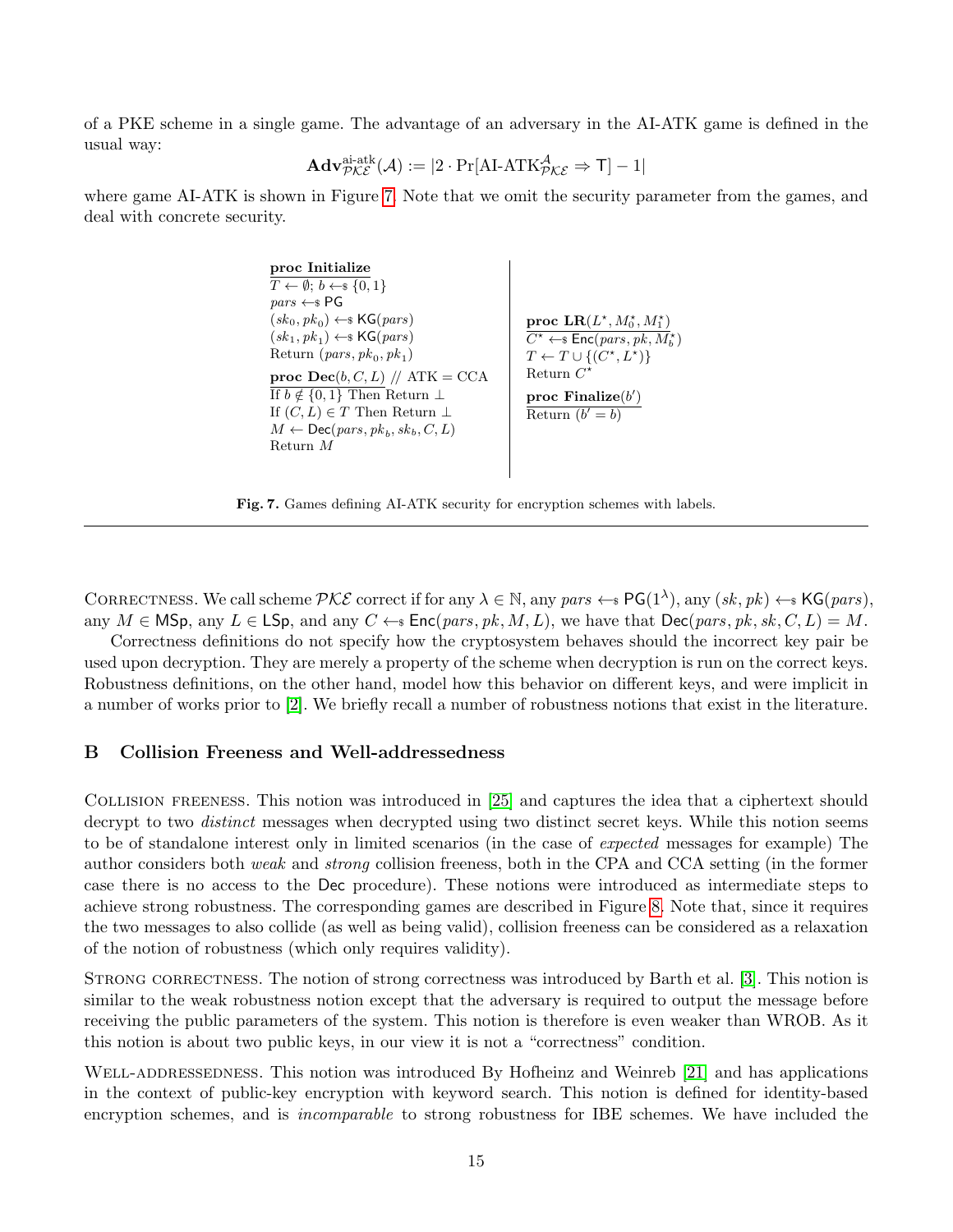| proc Initialize                                                                                                                                                                                                    | <b>proc Finalize</b> $(M)$ // Weak collision freeness                                                                                                                                                                                                                                           |
|--------------------------------------------------------------------------------------------------------------------------------------------------------------------------------------------------------------------|-------------------------------------------------------------------------------------------------------------------------------------------------------------------------------------------------------------------------------------------------------------------------------------------------|
| $pars \leftarrow$ PG                                                                                                                                                                                               | $M_0 \leftarrow M$ ; $C \leftarrow$ Enc(pars, pk <sub>0</sub> , M <sub>0</sub> )                                                                                                                                                                                                                |
| $(sk_0, pk_0) \leftarrow$ KG(pars)                                                                                                                                                                                 | $M_1 \leftarrow \textsf{Dec}(\textit{pars}, \textit{pk}_1, \textit{sk}_1, C)$                                                                                                                                                                                                                   |
| $(sk_1, pk_1) \leftarrow \$ \text{KG}(pars)$                                                                                                                                                                       | Return $(M_0 \neq \perp) \wedge (M_1 \neq \perp) \wedge (M_0 = M_1)$                                                                                                                                                                                                                            |
| Return $(pars, pk_0, pk_1)$<br><b>proc</b> $\text{Dec}(b, C)$ // ATK = CCA<br>If $b \notin \{0,1\}$ Then Return $\perp$<br>$M \leftarrow \mathsf{Dec}(\textit{pars}, \textit{pk}_b, \textit{sk}_b, C)$<br>Return M | <b>proc Finalize</b> (C) // Strong collision freeness<br>$M_0 \leftarrow \mathsf{Dec}(\textit{pars}, \textit{pk}_0, \textit{sk}_0, C)$<br>$M_1 \leftarrow \mathsf{Dec}(\textit{pars}, \textit{pk}_1, \textit{sk}_1, C)$<br>Return $(M_0 \neq \perp) \wedge (M_1 \neq \perp) \wedge (M_0 = M_1)$ |

<span id="page-15-2"></span>Fig. 8. Games defining (two-user) weak/strong collision freeness.

definition below. As we shall see, the ID-analogues of notion of robustness that we introduce are strong enough to imply well-addressedness.

> proc Initialize  $parse \leftarrow$ \$  $\mathcal{IBE}.\overline{PG}$  $(msk, mpk) \leftarrow$ \$  $\mathcal{IBE}.\mathsf{MPG}(pars)$ Return (msk, mpk) proc  $\text{Energy}(id_0)$  $M_0 \leftarrow$ s MSp  $C \leftarrow$  *IBE*. Enc(*pars*, *mpk*, *id*<sub>0</sub>, *M*<sub>0</sub>) Return C proc Finalize $(id_1)$ If  $(id_0 = id_1)$  Then Return F  $sk_{id_1} \leftarrow \$ \text{LBE.KG}(pars, msk, id_1)$  $M_1 \leftarrow \mathcal{IBE}.\mathsf{Dec}(\mathit{pars}, \mathit{mpk}, \mathit{id}_1, \mathit{sk}_{\mathit{id}_1}, C)$ Return  $(M_1 \neq \perp)$

<span id="page-15-1"></span>Fig. 9. Games defining well-addressedness of an IBE scheme. An adversary is legitimate if it calls Encrypt exactly once.

### <span id="page-15-0"></span>C On the Fairness of Sako's Protocol using SROB Encryption Schemes

We first recall the  $CS^*$  scheme. The common public parameters for  $CS^*$  consist of a group G of prime order p and the description of a family of functions  $H : \text{Keys}(H) \times \mathbb{G}^3 \to \mathbb{G}$ . The algorithms of  $\mathcal{CS}^*$  are as follows:

PG: Choose  $K \leftarrow s \text{Keys}(H)$ ,  $g_1 \leftarrow s \mathbb{G}$ , and  $w \leftarrow s \mathbb{Z}_p^*$ . Let  $g_2 \leftarrow g_1^w$ . Return  $(g_1, g_2, K)$ .  $\mathsf{KG}(g_1, g_2, K)$ : Choose random exponents  $x_1, x_2, y_1, y_2, z_1, z_2 \leftrightarrow \mathbb{Z}_p$  and compute

$$
e=g_1^{x_1}g_2^{x_2}, \qquad \qquad f=g_1^{y_1}g_2^{y_2}, \qquad \qquad h=g_1^{z_1}g_2^{z_2}.
$$

The public key is  $pk = (e, f, h)$  and the private key is  $sk = (x_1, x_2, y_1, y_2, z_1, z_2)$ .  $Enc(pars, pk, M)$ : To encrypt a message  $M \in \mathbb{G}$ ,

- 1. Pick  $u \leftarrow \mathbb{Z}_p^*$  and compute  $a_1 = g_1^u$ ,  $a_2 = g_2^u$ , and  $b = h^u$ .
- 2. Let  $c \leftarrow b \cdot M$ ,  $v \leftarrow H(K, (a_1, a_2, c))$ ,  $d \leftarrow e^u f^{uv}$ .
- The ciphertext is  $C = (a_1, a_2, c, d)$ .
- Dec(pars, pk, sk, C): Parse the ciphertext C as  $(a_1, a_2, c, d)$ . Compute  $v \leftarrow H(K, (a_1, a_2, c))$ ,  $M \leftarrow c$ .  $a_1^{-z_1}a_2^{-z_2}$ . If  $d \neq a_1^{x_1+y_1v}a_2^{x_2+y_2v}$  then set  $M \leftarrow \perp$ . If  $a_1 = 1$  then set  $M \leftarrow \perp$ . Return M.

The attack works as follows. Let  $V = \{v_1, ..., v_N\}$  be the set of possible bid values. The auctioneer runs PG to obtain the public parameters  $(K, g_1, g_2)$ . He chooses a fixed message  $M \in \mathbb{G}$  as per Sako's protocol.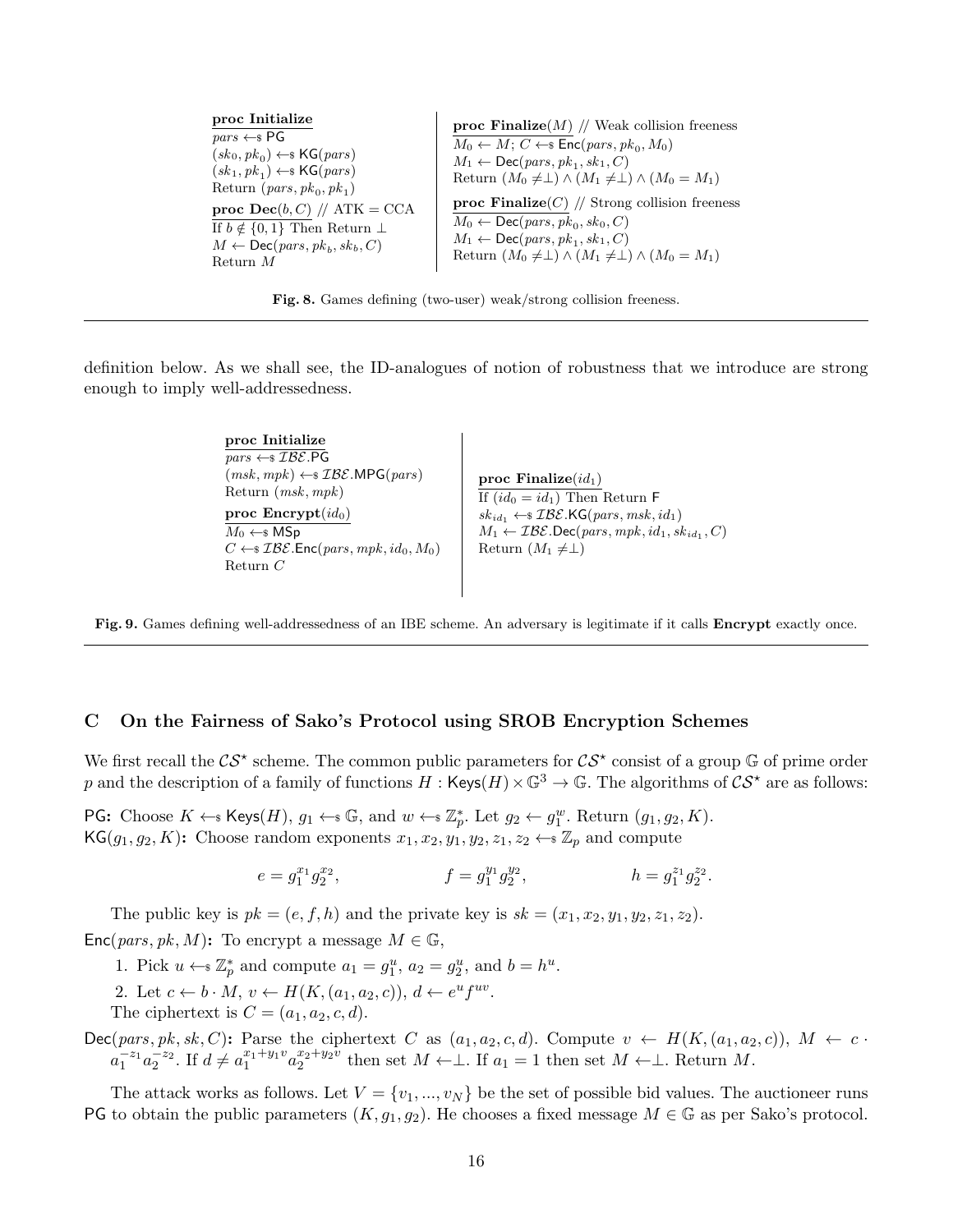<span id="page-16-0"></span>He selects  $u, z_1, z_2, \alpha_1, \alpha_2 \leftarrow \mathbb{Z}_p^*$  and computes  $a_1 = g_1^u$ ,  $a_2 = g_2^u$ ,  $b = a_1^{z_1} a_2^{z_2}$ ,  $c = b \cdot M$ , and  $d = a_1^{\alpha_1} a_2^{\alpha_2}$ . He then computes  $v = H(K,(a_1,a_2,c))$ . If  $v = 0$ , the auctioneer re-samples and re-computes the values, until  $v \neq 0$ . He then considers the following system of multivariate linear equations

$$
\begin{cases} x_1 + vy_1 = \alpha_1 \\ x_2 + vy_2 = \alpha_2 \end{cases}
$$

and finds N solutions  $(x_{i_1}, x_{i_2}, y_{i_1}, y_{i_2})$  with  $i \in \{1, ..., N\}$ , where all the values are in  $\mathbb{Z}_p$ .

The auctioneer sets  $sk_i$  to be  $(x_{i_1}, x_{i_2}, y_{i_1}, y_{i_2}, z_{1, z_2})$  for  $i \in \{1, ..., N\}$ . He passes u to the cheating bidder and publishes all the public keys  $pk_i = (g_1^{x_{i_1}}g_2^{x_{i_1}}g_1^{x_{i_1}}g_2^{y_{i_2}}, g_1^{z_1}g_2^{z_2})$  with  $i \in \{1, ..., N\}$ .

The cheating bidder can now bid for the value  $v_i$  by encrypting M with randomness u under the public key  $pk_i$  to get ciphertext C. Such an encrypted bid C will decrypt to M under **any**  $sk_j$  with  $j \in \{1, ..., N\}$ , since  $x_{i_1} + vy_{i_1} = x_{j_1} + vy_{j_1}$  and  $x_{i_2} + vy_{i_2} = x_{j_2} + vy_{j_2}$ , by construction. This means that during the protocol, the auctioneer can first observe the highest honest bid (say  $h < N$ ). Then, he can declare the cheating bidder as the winner (for the bid  $h + 1$ ) by revealing the private key  $sk_{h+1}$ . This clearly gives the dishonest bidder and colluding auctioneer a cheating strategy and breaks the fairness of the protocol.

REMARK 1. It may be argued that the above attack can be detected by the bidders, as the maliciously generated public keys share the same third component. Although this is a valid point, it may be unreasonable to assume that the bidders perform such checks outside the protocol description. Indeed, one (or the) goal of robustness is to ensure that such checks are already implemented within the decryption algorithm. Let us note that the attack of Abdalla et al. on the robustness of ElGamal also falls within the category of such "traceable" attacks, as the ciphertexts are of the form  $(1, C)$ . Despite this, and in order to further justify the relevance of the new notions, we demonstrate in Appendix [D](#page-16-1) an untraceable attack on the modified Kurosawa–Desmedt encryption scheme (which was proven strongly robust under chosen-ciphertext attacks in [\[24\]](#page-13-1)).

REMARK 2. The alert reader might notice that, if the auctioneer is allowed to collude with bidders, then other, more direct attacks on the protocol are possible: indeed, the auctioneer can first decrypt all honest bidders' ciphertexts and tell the cheating bidder what his incremental bid has to be. These attacks can all be prevented, informally at least, by having all players initially send a commitment to their ciphertexts (as already suggested in [\[2,](#page-12-1) Appendix C]), so that a colluding bidder and auctioneer do not see honest bidders' ciphertexts before a cheating bid is sent. In contrast, our attack works even in this case.

#### <span id="page-16-1"></span>D A Variant of Kurosawa–Desmedt Is SROB-CCA but Not CROB

We recall the Kurosawa–Desmedt  $(K\mathcal{D})$  cryptosystem [\[23\]](#page-13-4). Here, the common public parameters consist of a group G of prime order  $p > 2^{\lambda}$ , with generators  $g_1, g_2 \in_R \mathbb{G}$ . They also include the description of a universal one-way hash function  $H: \{0,1\}^* \to \mathbb{Z}_p$ , a key-derivation function KDF:  $\mathbb{G} \to \{0,1\}^k$ , for some integer  $k \in \text{poly}(1^{\lambda})$ , a symmetric *authenticated* encryption scheme  $(E, D)$  of key length k.

 $\mathsf{KG}(pars)$ : Given common public parameters  $pars = (\mathbb{G}, g_1, g_2, H)$ , choose  $x_1, x_2, y_1, y_2 \leftarrow \mathbb{Z}_p$  and compute

$$
e = g_1^{x_1} g_2^{x_2}, \t\t f = g_1^{y_1} g_2^{y_2}
$$

The public key is  $pk = (e, f)$  and the private key is  $sk = (x_1, x_2, y_1, y_2)$ .

 $Enc(pars, pk, M)$ : To encrypt a message  $M \in \mathbb{G}$ ,

1. Pick  $u \leftarrow \mathcal{Z}_p$  and compute

$$
a_1 = g_1^u
$$
,  $a_2 = g_2^u$ ,  $d = (e \cdot f^v)^u$ ,

where  $v = H(a_1, a_2) \in \mathbb{Z}_n$ .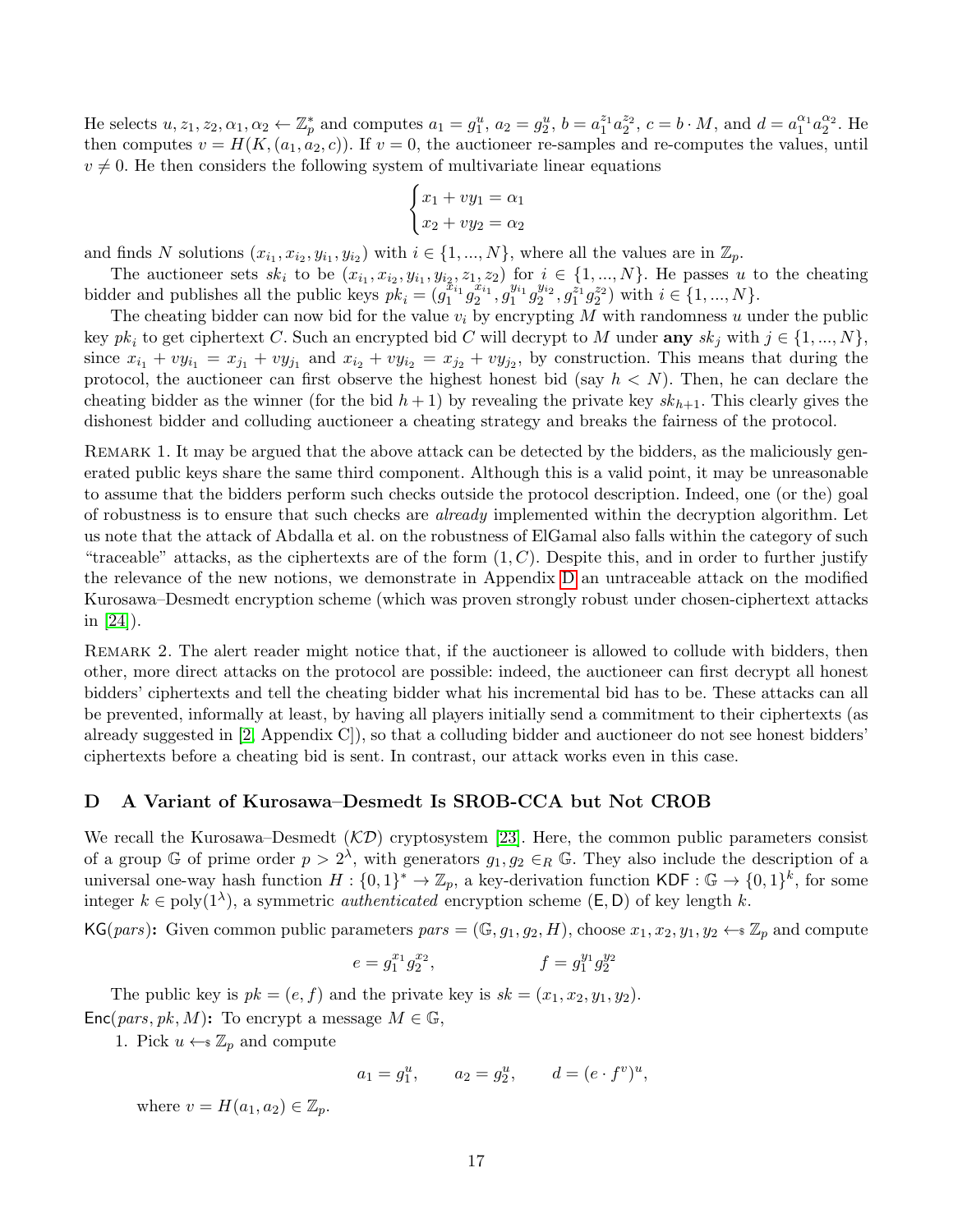<span id="page-17-1"></span>2. Compute  $K = \text{KDF}(d) \in \{0, 1\}^k$ ,  $c = \mathsf{E}_K(M)$ .

The ciphertext is  $C = (a_1, a_2, c)$ .

Dec(pars, pk, sk, C): Parse the ciphertext C as  $(a_1, a_2, c)$ . Compute  $v = H(a_1, a_2)$ ,  $d = a_1^{x_1+v\cdot y_1} \cdot a_2^{x_2+v\cdot y_2}$ , and  $K = \text{KDF}(d) \in \{0, 1\}^k$ . Then, return  $m = \mathsf{D}_K(c)$  (which may be  $\perp$  if c fails to properly decrypt under the key  $K$ ).

The above algorithms describe the original Kurosawa–Desmedt encryption scheme. Following [\[2\]](#page-12-1), we denote by  $\mathcal{KD}^*$  the modified  $\mathcal{KD}$  scheme where the encryption exponent  $u = 0$  is explicitly disallowed: namely, the sender chooses  $u \leftarrow \mathcal{Z}_p^*$  (instead of  $u \leftarrow \mathcal{Z}_p$ ) at encryption and the receiver outputs  $\perp$  upon receiving a ciphertext  $(a_1, a_2, c)$  such that  $a_1 = 1_G$ . We prove in [\[24\]](#page-13-1) that  $\mathcal{KD}^*$  is strongly robust (with some conditions on the symmetric components).

We will next see that  $\mathcal{KD}^*$  is not fully robust (and hence neither completely robust). We construct an adversary A which gets as input pars, picks  $m \leftarrow s \mathbb{G}$  and  $u, \alpha_1, \alpha_2 \leftarrow s \mathbb{Z}_p^*$ . It then computes

$$
a_1 = g_1^u
$$
,  $a_2 = g_2^u$ ,  $v = H(a_1, a_2)$ ,  $d = a_1^{\alpha_1} a_2^{\alpha_2}$ .

Now consider the following system of multivariate linear equations

$$
\begin{cases} x_1 + vy_1 = \alpha_1 \\ x_2 + vy_2 = \alpha_2 \end{cases}
$$

Unless  $v = 0$  such system has an infinite number of solutions. (In the case  $v = 0$ , A re-samples u). In particular, let  $(x_{10}, x_{20}, y_{10}, y_{20})$  and  $(x_{11}, x_{21}, y_{11}, y_{21})$  be two integer solutions to the system.

Now A sets  $pk = (e, f)$  and  $pk' = (e', f')$  to be

$$
e=g_1^{x_{10}}g_2^{x_{20}},\qquad f=g_1^{y_{10}}g_2^{y_{20}},\qquad e'=g_1^{x_{11}}g_2^{x_{21}},\qquad f'=g_1^{y_{11}}g_2^{y_{21}},
$$

i.e., the public keys corresponding to secret keys  $sk = (x_{10}, x_{20}, y_{10}, y_{20})$  and  $sk' = (x_{11}, x_{21}, y_{11}, y_{21})$ , respectively. The adversary A finally computes  $d = a_1^{\alpha_1} a_2^{\alpha_2}$ ,  $K = \text{KDF}(d)$ , and  $c = \mathsf{E}_K(M)$  and obtains a ciphertext  $C = (a_1, a_2, c)$ . Its output for the full robustness game will be  $(C, pk, pk', sk, sk')$ . By the choice of sk and sk', it is clear that C, decrypted under both secret keys, will return a valid message  $M \neq \perp$  with probability 1.

In [\[24\]](#page-13-1), the  $\mathcal{KD}^*$  scheme was proved SROB-CCA assuming that the key-derivation function is collisionresistant and that the symmetric encryption scheme is key binding (i.e., each ciphertext is only valid for one key). Even when these conditions are satisfied, the above attack still works since both keys recover the same  $d = a_1^{\alpha_1} a_2^{\alpha_2}$  at decryption.

When  $\mathcal{KD}^*$  is used to implement the auction protocol of [\[28\]](#page-13-0), this attack is much harder to detect than that of Section [2.2](#page-3-2) and the one of [\[2\]](#page-12-1): the only apparent way to make it evident is to audit the entire system and force the auctioneer to reveal all private keys.

### <span id="page-17-0"></span>E Proof of the Characterization Theorem

We prove the theorem via a sequence of propositions as follows.

**Proposition 2** (CROB  $\iff$  FROB ∧ KROB ∧ XROB). A PKE scheme is CROB if and only if it is simultaneously FROB, KROB, and XROB.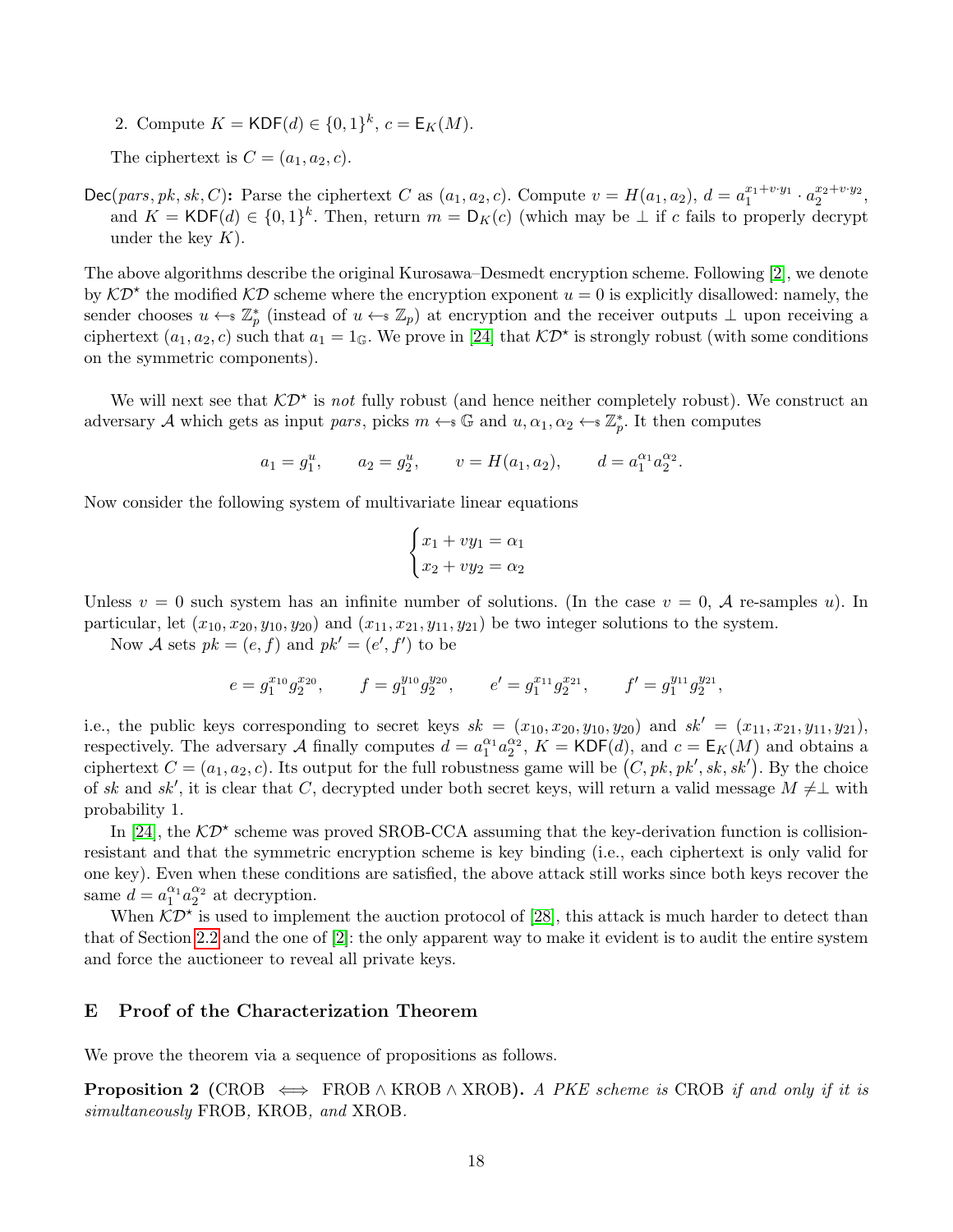*Proof.* For the forward direction, suppose there is an adversary which wins one of the FROB, KROB, or XROB games. Then this adversary also wins the CROB game by querying the FROB winning tuples to the Dec oracle, the KROB winning tuples to the **Enc** oracle, and finally the first XROB winning tuple to the Enc oracle and the second to the Dec oracle.

For the backward direction, note that a pair of winning tuples for the CROB game can arise in one of three possible ways: (1) Both tuples were added to the list through decryption queries. This translates into a winning output for an FROB adversary; (2) Both tuples were added to the list through encryption queries. This translates into a winning output for a KROB adversary; (3) One tuple was added to the list through an encryption query and the other through a decryption query. This translates into a winning output for an XROB adversary.  $\square$ 

<span id="page-18-1"></span>For the first separation, we prove the stronger statement that KROB and XROB together are insufficient to guarantee SROB-CPA (and hence also fail to imply FROB). As we shall see in Proposition [8,](#page-20-0) we have that XROB  $\implies$  WROB-CCA, and hence this is the "best separation" one can hope for.

**Proposition 3** (KROB∧XROB  $\Rightarrow$  SROB-CPA). Let PKE be a public-key encryption scheme which is KROB and XROB. Then there is a scheme  $\mathcal{PKE}'$  which is KROB and XROB, but fails to be SROB-CPA.

*Proof.* We define the required scheme  $\mathcal{PKE}'$  to be identical to  $\mathcal{PKE}$  except for its encryption and decryption algorithms, which we modify as follows:

 $Enc'(pars, pk, M)$ : Run Enc(pars, pk, M) to obtain ciphertext C. Return  $0||C$ .

Dec'(pars, pk, sk, c||C): If  $c = 0$  return Dec(pars, pk, sk, C). If  $c = 1$  return a fixed (e.g., the lexicographically smallest) message  $M^*$  in the message space for  $pk$ .

Note that  $\mathcal{PKE}'$  is a correct public-key encryption scheme. Scheme  $\mathcal{PKE}'$  is not SROB-CPA. Consider the adversary  $A$  which queries  $\mathbf{GetEK}$  twice to obtain, with overwhelming probability, two distinct public keys  $pk_0$  and  $pk_1$ . Now A picks a random C from the ciphertext space and gives  $(1||C, pk_0, pk_1)$  as its final output. It is easy to see that A wins with an overwhelming probability:  $pk_0 \neq pk_1$  and the decryption of  $1||C$  always returns a valid message by construction.

Next we show  $\mathcal{PKE}'$  is still KROB. It is easy to see that the tweaks in the modified scheme do not affect the KROB game, since the new encryption algorithm prepends a zero-bit to all ciphertexts.

In order to show that  $\mathcal{PKE}'$  is still XROB, suppose an adversary  $\mathcal{A}(pars)$  outputs a winning tuple  $(M, pk_0, r_0, C_1, pk_1, sk_1)$ , where  $pk_0$  and  $pk_1$  are two distinct public keys. Note it must be the case that  $C_1 = 0 \|\tilde{C}_1\|$ , as otherwise A cannot win the XROB game (M is encrypted using Enc in the game). Now an adversary  $\mathcal B$  can win the XROB game for  $\mathcal {PKE}$  by outputting  $(M, pk_0, r_0, \tilde{C}_1, pk_1, sk_1)$ .

<span id="page-18-0"></span>**Proposition 4** (FROB  $\land$  XROB  $\Rightarrow$  KROB). Let PKE be a public-key encryption scheme which is FROB and XROB. Then there is a scheme  $\mathcal{PKE}'$  which is FROB and XROB, but fails to be KROB.

*Proof.* We define the required scheme  $\mathcal{PKE}'$  as follows.

 $PG'(1^{\lambda})$ : Run  $PG(1^{\lambda})$  to obtain pars. Return pars.

 $\mathsf{KG}'(pars)$ : Run  $\mathsf{KG}(pars)$  to obtain  $(sk, pk)$ . Return  $(sk, 0|| pk)$ .

 $\textsf{Enc}'(pars, b \| pk, M)$ : If  $b = 1$ , output  $1^{\lambda}$ . If  $b = 0$ , run  $\textsf{Enc}(pars, pk, M)$ , obtain ciphertext C and output  $0||C.$ 

 $\textsf{Dec}'(pars, b \| pk, sk, c \| C)$ : If  $b = 1$  or  $c = 1$  return  $\perp$ . Else, run and output  $\textsf{Dec}(pars, pk, sk, C)$ .

Note that  $\mathcal{PKE}'$  is a correct public-key encryption scheme. To see that  $\mathcal{PKE}'$  is not KROB, note that an adversary which outputs  $1||pk_0$  and  $1||pk_1$ , for two valid public keys  $pk_1$  and  $pk_0$  wins the KROB game (for any pair of messages and any pair of random coins) as the resulting ciphertext in both cases is  $1^{\lambda}$ .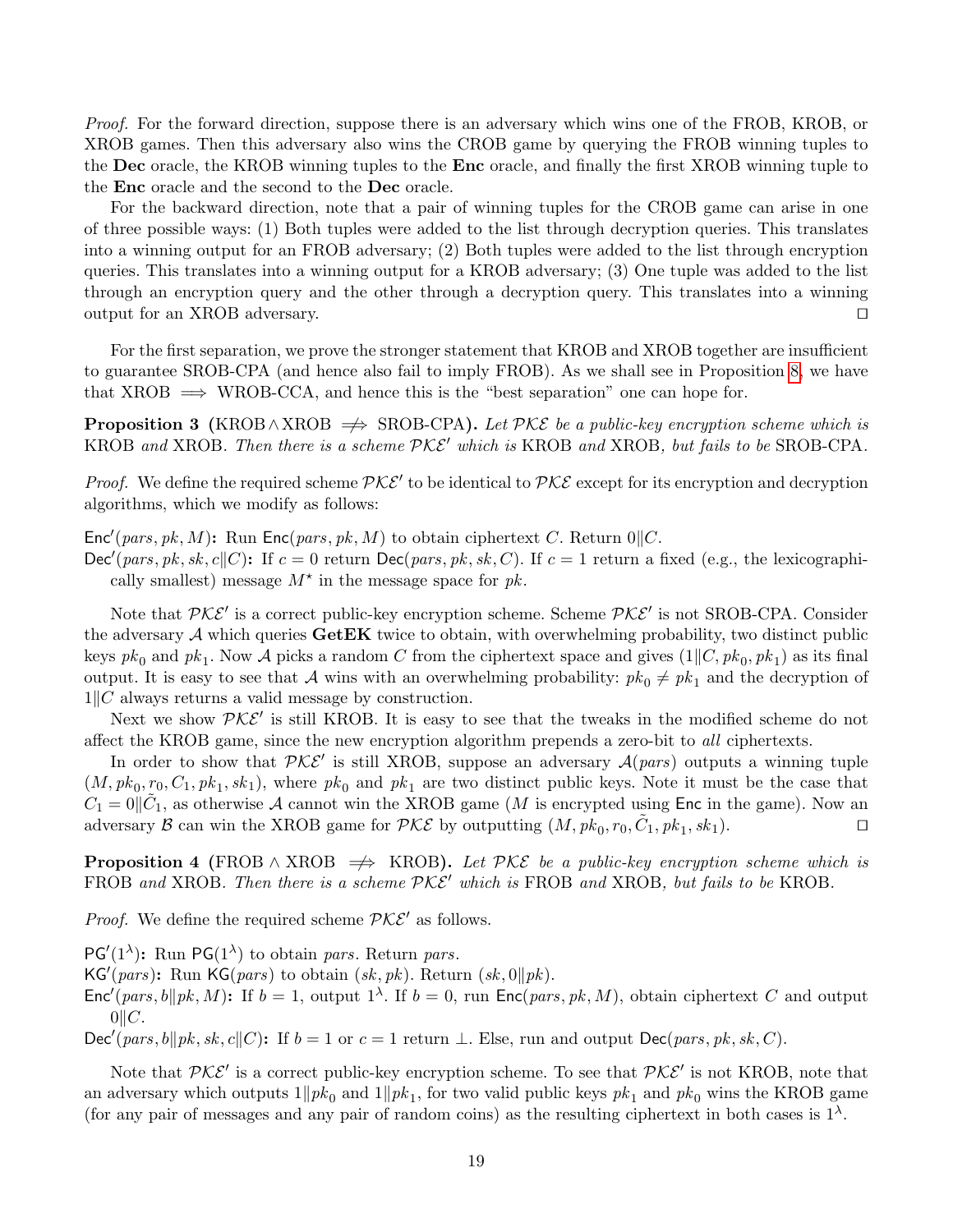Next we show that  $\mathcal{PKE}'$  is still FROB Suppose an adversary  $\mathcal{A}(pars)$  outputs a winning tuple  $(c||C, b_0||pk_0, b_1||pk_1, sk_0, sk_1)$ , where  $b_0||pk_0$  and  $b_1||pk_1$  are two distinct public keys. Note it must be the case that  $b_0 = b_1 = 0$ , as otherwise decryption rejects and A cannot win the FROB game. Therefore it is necessarily the case that  $pk_0 \neq pk_1$ , and an adversary  $\mathcal B$  can also win the FROB game against  $\mathcal {PKE}$  by outputting  $(C, pk_0, pk_1, sk_0, sk_1)$ .

In order to show that  $\mathcal{PKE}'$  is also XROB, suppose an adversary  $\mathcal{A}(pars)$  outputs a winning tuple  $(M, b_0 \| p k_0, r_0, c \| C, b_1 \| p k_1, sk_1)$ , where  $b_0 \| p k_0$  and  $b_1 \| p k_1$  are two distinct public keys. We must have that  $b_1 = 0$  and  $c = 0$  as otherwise decryption rejects. We must also have that  $b_0 = c$ , as the first bit of a ciphertext output by encryption matches the first bit of the public key. Therefore  $b_0 = b_1 = c = 0$ , and an adversary  $\mathcal B$  can also win the XROB game against  $\mathcal{PKE}$  by outputting  $(M, pk_0, r_0, C, pk_1, sk_1)$ .

These propositions, together with Proposition [1,](#page-6-5) complete the proof of Theorem [1.](#page-6-3)

#### <span id="page-19-0"></span>F Relation with WROB and SROB

It is clear that FROB  $\implies$  USROB  $\implies$  SROB-CCA as the adversary becomes progressively more restricted in each game. We prove the rest of the theorem via a sequence of propositions.

**Proposition 5** (USROB  $\Rightarrow$  FROB). Let PKE be a public-key encryption scheme which is USROB. Then there is a scheme  $\mathcal{PKE}'$  which is USROB, but fails to be FROB.

*Proof.* We define the required scheme  $\mathcal{PKE}'$  as follows.

 $PG'(1^{\lambda})$ : Run  $PG(1^{\lambda})$  to obtain pars. Return pars.  $\mathsf{KG}'(pars)$ : Run  $\mathsf{KG}(pars)$  to obtain  $(sk, pk)$ . Return  $(sk, 0|| pk)$ .  $\textsf{Enc}'(pars, b \| pk, M)$ : Run  $\textsf{Enc}(pars, pk, M)$  to obtain C. Return C.  $\mathsf{Dec}'(pars, b \| pk, sk, C)$ : Return Dec(pars, pk, sk, C).

Observe that  $\mathcal{PKE}'$  is a correct public-key encryption scheme. Furthermore,  $\mathcal{PKE}'$  is not FROB. Consider the adversary A which runs KG'(pars) to get a valid key-pair  $(sk, 0||pk)$ , picks a random message M and runs  $Enc'(pars, 0||pk, M)$  to obtain a ciphertext C. The adversary A gives  $(C, 0||pk, 1||pk, sk, sk)$  as its final output. It is easy to see that A wins with probability 1:  $0||pk \neq 1||pk$  and the decryption of C with the secret key sk returns a valid message due to correctness.

We now show  $\mathcal{PKE}'$  is USROB. Suppose there is an adversary  $\mathcal A$  which wins the USROB game against PKE'. We construct an adversary B that interacts with A to win the USROB game against PKE with the same probability. Algorithm  $\mathcal{B}(pars)$  runs  $\mathcal{A}(pars)$  and handles  $\mathcal{A}'s$  queries by forwarding them to its own oracles simply prepending a zero-bit to all the public keys sent and received. Finally, when  $\mathcal A$  outputs  $(C, pk_0, pk_1)$  with  $pk_0 \neq pk_1$ ,  $\beta$  also outputs the same tuple. It's easy to see that  $\beta$  provides a perfect simulation of  $\mathcal{A}$ 's environment, and that if  $\mathcal{A}$  wins so does  $\mathcal{B}$ .

**Proposition 6** (SROB-CCA  $\Rightarrow$  USROB). Let  $\mathcal{PKE}$  be a public-key encryption scheme which is SROB-CCA. Then there is a scheme  $\mathcal{PKE}'$  which is SROB-CCA, but fails to be USROB.

*Proof.* We define the required scheme  $\mathcal{PKE}'$  as follows.

 $PG'(1^{\lambda})$ : Run  $PG(1^{\lambda})$  to obtain pars. Return pars.

 $\mathsf{KG}'(pars)$ : Run  $\mathsf{KG}(pars)$  to obtain  $(sk, pk)$ . Sample  $s \leftarrow s \{0, 1\}^{\lambda}$  and return  $(sk \| s, pk)$ .

 $Enc'(pars, pk, M)$ : Run Enc(pars, pk, M) to obtain ciphertext C. Return C.

Dec'(pars, pk, sk||s, C): Parse C as  $C_1||C_2$ . Run Dec(pars, pk, sk, C<sub>1</sub>). If the output is a valid message M, return M. Otherwise, check if  $C_2 = s$ , and if so return a fixed (e.g., the lexicographically smallest) message  $M^*$  in the message space for pk. Else, return  $\perp$ .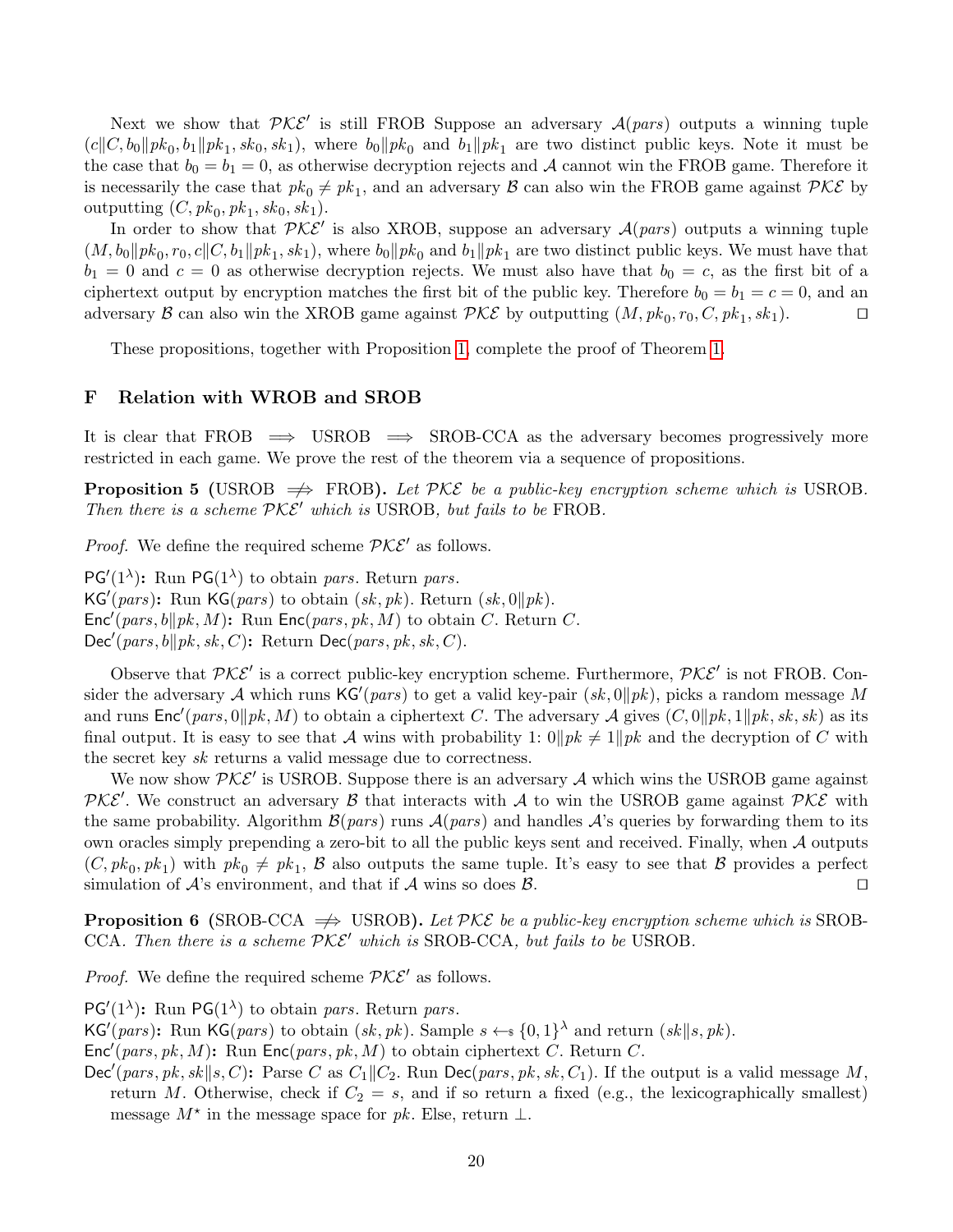PKE' is a correct public-key encryption scheme.<sup>[9](#page-20-1)</sup> We first prove PKE' is not USROB by constructing an adversary A which wins the USROB game against  $\mathcal{PKE}'$ . Algorithm  $\mathcal{A}(pars)$  queries GetEK on two identities  $id_0, id_1$  to obtain, with overwhelming probability, two distinct public keys  $pk_0$  and  $pk_1$ . It then queries  $\textbf{GetDK}(id_0)$  and receives  $sk_0 || s_0$ . Algorithm A runs  $\textsf{Enc}'(pars, pk_1, M_1)$ , where  $M_1$  is any (valid) message, obtaining  $C_1$ . Adversary A then sets  $C_2 := s_0$  and outputs  $(C := (C_1 || C_2), p k_0, p k_1)$  as its final output. It is easy to see that this is a winning strategy for A: C when decrypted with respect to  $pk_1$  would return  $M_1$  due to the correctness of the scheme. Furthermore, when decrypted with respect to  $pk_0$  we obtain a valid message M since  $C_2 = s_0$ .

We now prove that  $\mathcal{PKE}'$  is SROB-CCA. Suppose there is an adversary  $\mathcal A$  which wins the SROB-CCA game against  $\mathcal{PKE}'$ . We construct an adversary  $\mathcal B$  that interacts with  $\mathcal A$  to win the SROB-CCA game against  $\mathcal{PKE}$ . Algorithm  $\mathcal{B(pars)}$  runs  $\mathcal{A(pars)}$  and handles its queries as follows:

- GetEK(id) query: B queries its own GetEK(id) to get a public key pk. It then selects and stores a random bit-string s of length  $\lambda$ . Algorithm B gives pk to A.
- GetDK(id) query: B queries its own GetDK(id) for the corresponding secret key sk. Algorithm B then retrieves and appends s to sk and gives  $sk \, \| s \text{ as the response to } \mathcal{A}.$
- $-$  **Dec**( $C_1$ || $C_2$ ,  $pk$ ) query: B passes ( $C_1$ ,  $pk$ ) to its own oracle. If the answer is a valid message M, B forwards M to A. If the output is  $\perp$ , B checks whether  $C_2$  is equal to s (which it holds). If so, B outputs  $M^*$  as the response to  $\mathcal{A}$ 's query. If not,  $\mathcal{B}$  returns  $\bot$ .

Finally, when A outputs  $(C_1 \| C_2, pk_0, pk_1)$ , B outputs  $(C_1, pk_0, pk_1)$ .

We note that  $\beta$  provides a perfect simulation of  $\mathcal{A}$ 's environment and that  $\beta$  wins whenever  $\mathcal{A}$  wins unless A does so by guessing the s-component of either  $pk_0$  or  $pk_1$ . Since these s-components are random and information theoretically hidden from A's view, the probability of this event is at most  $2 \cdot \frac{1}{2}$  $\frac{1}{2^{\lambda}}$ . This completes the proof.  $\Box$ 

Note that by Proposition [4](#page-18-0) we also have that SROB-CCA  $\implies$  KROB. The following proposition provides a separation in the reverse direction.

**Proposition 7** (KROB  $\Rightarrow$  WROB-CPA). Let  $\mathcal{PKE}$  be a public-key encryption scheme which is KROB. Then there is a scheme  $\mathcal{PKE}'$  which is KROB, but fails to be WROB-CPA.

*Proof.* We define the required scheme  $\mathcal{PKE}'$  to be identical to  $\mathcal{PKE}$  except its decryption algorithm, which we modify as follows:

Dec'(pars, pk, sk, C): If Dec(pars, pk, sk, C) is a valid message M, return M. If not return a fixed (e.g., the lexicographically smallest) message  $M^*$  in the message space for  $pk$ .

It is easy to see that  $\mathcal{PKE}'$  is correct but it is not WROB-CPA: the decryption algorithm never returns ⊥. However, the modified scheme is still KROB as the tweaked decryption algorithm does not affect the KROB game.  $\square$ 

<span id="page-20-0"></span>By Proposition [1](#page-6-5) we have that SROB-CCA  $\implies$  XROB, and by Proposition [3](#page-18-1) we have that XROB  $\implies$ SROB-CPA. The implication to WROB is proved next.

**Proposition 8** (XROB  $\implies$  WROB-CCA). Let  $PKE$  be a public-key encryption scheme which is XROB. Then  $PKE$  is also WROB-CCA.

*Proof.* Let A be a WROB-CCA adversary. We construct an XROB adversary B as follows. Algorithm B on input *pars* runs  $A(pars)$  and answers its various queries as follows:

<span id="page-20-1"></span><sup>&</sup>lt;sup>9</sup> If the decryption rule was defined to check for the equality before running Dec, correctness would only hold with overwhelming probability.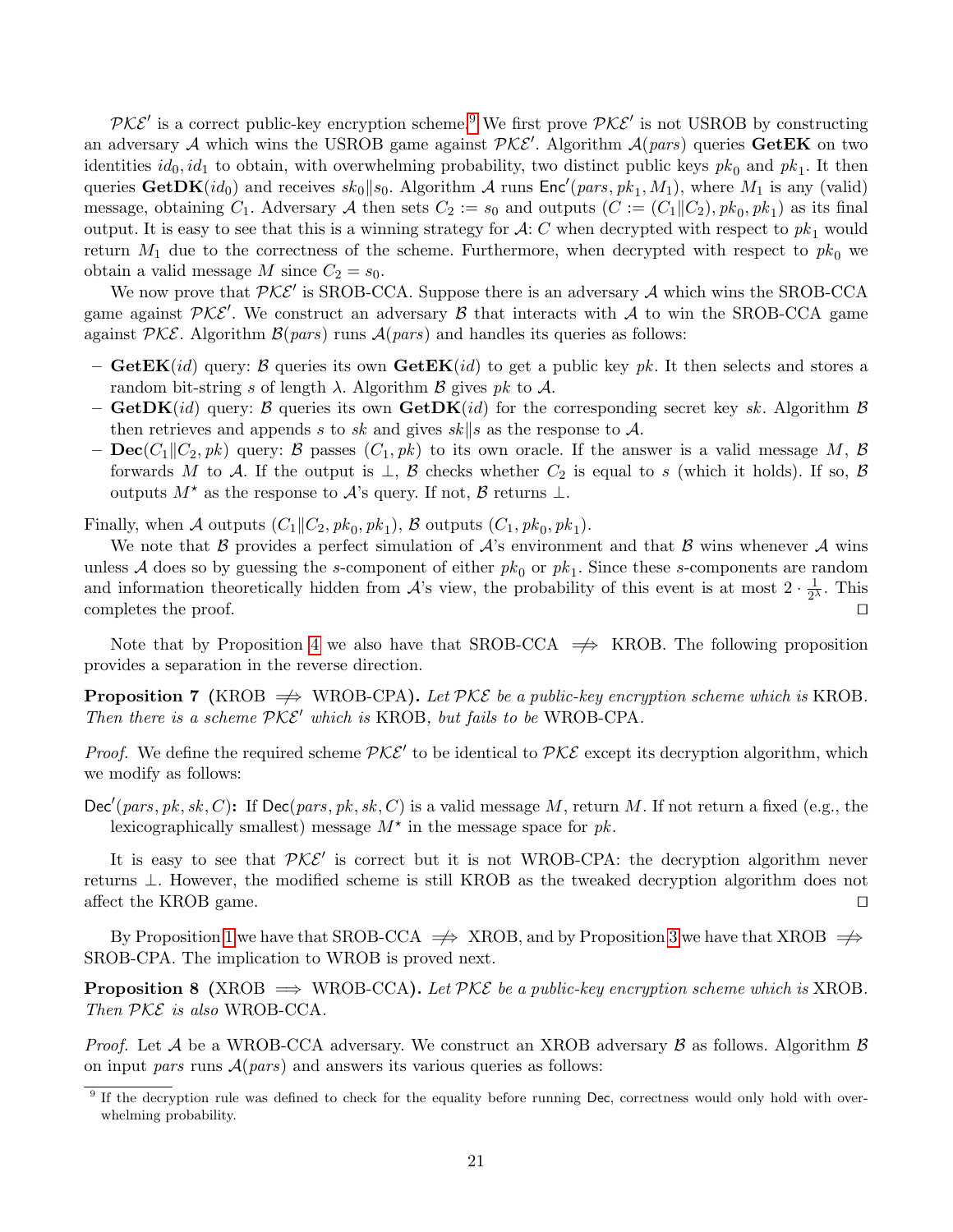- GetEK(id) query: B generates a new key-pair  $(sk, pk)$ , stores them on a list, and passes the public key to A.
- GetDK(*pk*) query: B retrieves the secret key corresponding to pk and pass it on to A.
- $-\text{Dec}(C, pk)$  query: B retrieves the secret key corresponding to pk, uses it to decrypt the ciphertext, and returns the result to A.

When A terminates by outputting  $(M, pk_0, pk_1)$ , algorithm B proceeds as follows. It first samples coins  $r_0$  for the encryption algorithm and computes  $C_1 := \mathsf{Enc}(\textit{pars}, \textit{pk}_1, M; r)$ . It then returns  $(M, \textit{pk}_0, r_0, C_1, \textit{pk}_1, s k_1)$ as its final output, where  $sk_1$  is the secret key corresponding to  $pk_1$ . It is easy to see that  $\mathcal{B}$  runs  $\mathcal{A}$  in an environment identical to WROB-CCA. Furthermore, whenever  $A$  is successful in winning this game, algorithm  $\beta$  also breaks the XROB property.

### <span id="page-21-0"></span>G Definitions for Commitment Schemes

Recall that a commitment scheme (CPG, Com, Ver) is a triple of probabilistic polynomial-time (PPT) algorithms where, on input of a security parameter  $\lambda$ , CPG outputs public parameters *cpars*; Com takes as input a message m and outputs a commitment/de-commitment pair  $(com, dec) \leftarrow$  Com(cpars, m), and  $Ver(cparse, m, com, dec)$  is deterministic and outputs 0 or 1. The correctness property guarantees that Ver always outputs 1 whenever  $(com, dec)$  is obtained by committing to m using honestly generated parameters.

The binding property demands that, given cpars, no PPT adversary should be able to produce a commitment that can be opened to two distinct messages. More precisely, for any PPT adversary  $\mathcal A$  we require that the following advantage term is negligible as a function of  $\lambda$ .

$$
\mathbf{Adv}_{\mathcal{CMT}}^{\text{bind}}(\mathcal{A}) := \Pr[\ \mathsf{Ver}(\mathit{cparse}, m_0, com, dec_0) = \mathsf{Ver}(\mathit{cparse}, m_1, com, dec_1) = 1 \ \land \ m_0 \neq m_1 \ : \newline \mathit{cparse} \ \leftarrow \mathsf{cPG}(1^{\lambda}); \ (\mathit{com}, m_0, dec_0, m_1, dec_1) \ \leftarrow \mathsf{s}\ \mathcal{A}(\mathit{cparse}) \ ]
$$

A commitment is also said *hiding* if for any PPT adversary  $A = (A_1, A_2)$  the following advantage term is negligible as a function of  $\lambda$ .

$$
\mathbf{Adv}_{\mathcal{CMT}}^{\text{hide}}(\mathcal{A}) := |2 \cdot \Pr[\ b = b' : \text{cparse} \leftarrow s \mathsf{CPG}(1^{\lambda}); \ b \leftarrow s \{0, 1\}; \ (m_0, m_1, st) \leftarrow s \mathcal{A}_1(\text{cparse}); \\ (com, dec) \leftarrow s \mathsf{Com}(\text{cparse}, m_b); \ b' \leftarrow s \mathcal{A}_2(\text{com}, st) |-1|
$$

## <span id="page-21-1"></span>H Proof of Theorem [3](#page-8-3)

Proof. We treat the three possible cases corresponding to FROB, KROB, and XROB.

Given an FROB adversary A against  $\overline{PKE}$  we construct an adversary  $\mathcal{B}_1$  that will interact with A to break the binding property of  $\mathcal{CMT}$ . The game proceeds as follows.

Let C be  $\mathcal{B}_1$ 's challenger. C runs CPG to obtain the commitment schemes's parameters *cpars* and passes them on to  $\mathcal{B}_1$ . Algorithm  $\mathcal{B}_1$  runs PG to obtain pars, which it passes to A together with cpars. Algorithm  $\mathcal{B}_1$  handles all of  $\mathcal{A}$ 's queries.

Finally, A outputs  $(C, pk_0, pk_1, sk_0, sk_1)$ , where  $C = (c, com)$  and  $pk_0 \neq pk_1$ . Now,  $B_1$  runs the decryption algorithm twice, obtaining  $M_0 \leftarrow \mathsf{Dec}(\textit{pars}, \textit{pk}_0, \textit{sk}_0, C)$  and  $M_1 \leftarrow \mathsf{Dec}(\textit{pars}, \textit{pk}_1, \textit{sk}_1, C)$ . Let Succ be the event that  $M_0 \neq \perp$  and  $M_1 \neq \perp$ . If Succ occurs then  $\mathcal{B}_1$  parses  $M_0$  and  $M_1$  into  $\tilde{M}_0$ ||dec<sub>0</sub> and  $\tilde{M}_1$ ||dec<sub>1</sub>, respectively. It then gives  $(com, pk_0, pk_1, dec_0, dec_1)$  to C as its final output.

 $\mathcal{B}_1$  provides a perfect simulation for A as well as a legal strategy for attacking the binding property of  $\mathcal{CMT}$ , provided Succ occurs. Since this happens whenever  $\mathcal A$  is a winning adversary against the full robustness of  $\overline{\mathcal{PKE}}$ , we have that  $\mathcal{B}_1$ 's advantage is the same as  $\mathcal{A}$ 's.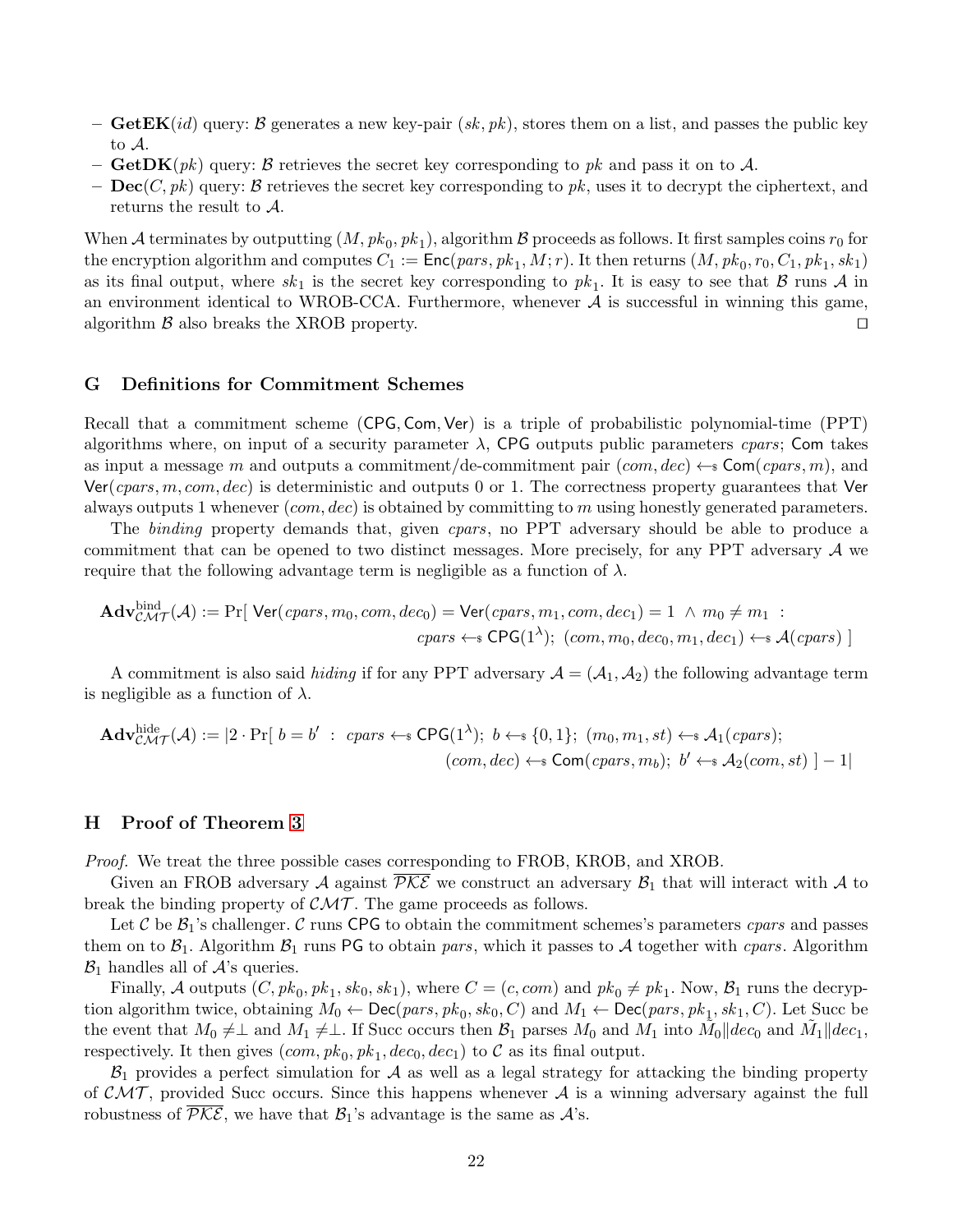Given a KROB adversary A against  $\overline{\mathcal{PKE}}$  we construct an adversary  $\mathcal{B}_2$  that will interact with A to break the binding property of  $\mathcal{CMT}$ . The game proceeds as follows.

Let C be  $\mathcal{B}_2$ 's challenger. C runs CPG to obtain the commitment schemes's parameters *cpars* and passes them on to  $\mathcal{B}_2$ . Algorithm  $\mathcal{B}_2$  runs PG to obtain pars, which it passes to A together with cpars. Algorithm  $\mathcal{B}_2$  handles all of  $\mathcal{A}$ 's queries.

A outputs  $(M_0, M_1, pk_0, pk_1, r_0, r_1)$ , where  $pk_0 \neq pk_1$ ,  $r_0 = (r_{0_{cmt}}, r_{0_{enc}})$  and  $r_1 = (r_{1_{cmt}}, r_{1_{enc}})$ . Now,  $B_2$  runs Com $(cparse, pk_0; r_{0_{com}})$ , obtaining  $(com_0, dec_0)$ , and Com $(cparse, pk_1; r_{1_{com}})$ , obtaining  $(com_1, dec_1)$ . Then  $\mathcal{B}_2$  computes ciphertexts  $c_0 = \text{Enc}(pars, pk_0, M_0 || dec_0; r_{0_{enc}})$  and  $c_1 = \text{Enc}(pars, pk_1, M_1 || dec_1; r_{1_{enc}})$ . Let  $C_0 = (c_0, com_0)$  and  $C_1 = (c_1, com_1)$ . Let Succ be the event that  $C_0 = C_1$  (and therefore  $c_0 = c_1 = c$ and  $com_0 = com_1 = com$ ). If Succ occurs then  $B_2$  outputs  $(com, pk_0, pk_1, dec_0, dec_1)$  and gives it to C.

 $B_2$  provides a perfect simulation for A as well as a legal strategy for attacking the binding property of  $\mathcal{CMT}$ , provided Succ occurs. Since this happens whenever A is a winning adversary against the key-less robustness of  $\overline{\mathcal{PKE}}$ , we have that  $\mathcal{B}_2$ 's advantage is the same as  $\mathcal{A}$ 's.

Given an XROB adversary A against  $\overline{\mathcal{PKE}}$  we construct an adversary  $\mathcal{B}_3$  that will interact with A to break the binding property of  $\mathcal{CMT}$ . The game proceeds as follows.

Let C be  $\mathcal{B}_3$ 's challenger. C runs CPG to obtain the commitment scheme's parameters *cpars* and passes them on to  $\mathcal{B}_3$ . The latter runs PG to obtain pars, which it passes to A together with cpars. Then,  $\mathcal{B}_3$ handles all of  $A$ 's queries during the game.

Eventually, A outputs  $(M_0, pk_0, r_0, C_1, pk_1, sk_1)$ , where  $pk_0 \neq pk_1$ ,  $r_0 = (r_{0cmt}, r_{0enc})$ . At this point,  $\mathcal{B}_3$  runs Com $(cparse, pk_0; r_{0_{com}})$ , obtaining  $(com_0, dec_0)$ , and  $\mathsf{Dec}(pars, pk_1, sk_1, C_1)$ , obtaining  $M_1$ . Then  $\mathcal{B}_3$ computes  $c_0 = \text{Enc}(\text{pars}, \text{pk}_0, M_0|| \text{dec}_0; r_{0_{enc}})$ . Let  $C_0 = (c_0, com_0)$  and  $C_1 = (c_1, com_1)$ . Let Succ be the event that  $C_0 = C_1$  (and therefore  $c_0 = c_1 = c$  and  $com_0 = com_1 = com$ ). If Succ occurs then  $\mathcal{B}_3$  outputs  $(com, pk_0, pk_1, dec_0, dec_1)$  and gives it to  $C$ .

 $B_3$  provides a perfect simulation for A as well as a legal strategy for attacking the binding property of  $\mathcal{CMT}$ , provided Succ occurs. Since this happens whenever  $\mathcal A$  is a winning adversary against the key-less robustness of  $\mathcal{PKE}$ , we have that  $\mathcal{B}_3$ 's advantage is the same as  $\mathcal{A}$ 's.

#### <span id="page-22-0"></span>I Proof of Theorem [4](#page-9-0)

*Proof.* The proof proceeds with a sequence of games. For each i, we call  $S_i$  that event that A calls **Finalize** on input  $b' = 0$  in Game *i*.

**Game** 1: is the real game when the challenger's bit equals  $b = 0$ . Namely, the adversary A interacts with an actual AI-ATK challenger who sets  $b = 0$  in the **Setup** procedure. The challenger always runs the **Dec** procedure according to its specification. When A makes its unique LR query  $(M_0^{\star}, M_1^{\star})$ , the challenger computes  $(com^{\star}, dec^{\star}) \leftarrow s \textsf{Com}(cpars, pk_0)$  and  $C^{\star} \leftarrow s \textsf{Enc}(pars, pk_0, M_0^{\star} || dec^{\star}, com^{\star})$ . The adversary A is given  $(C^*, com^*)$  as a challenge ciphertext. The game ends with A invoking **Finalize** with a bit  $b' \in \{0, 1\}$ .

Game 2: is exactly like Game 1 with one difference in the description of the LR procedure. Namely, the challenge ciphertext  $(C^*, com^*)$  is generated by computing a pair  $(com^*, dec^*) \leftarrow$  Com $(cparse, pk_0)$  and a ciphertext  $C^* \leftarrow \text{Enc}(\text{pars}, \text{pk}_1, \text{M}_1^{\star} || 0^{\text{idec}^{\star} |}, \text{com}^{\star}),$  where  $0^{\text{dec}^{\star} |}$  denotes the all-zeroes string of the same length as  $dec^*$ .

We claim that there is a PPT algorithm  $\mathcal{B}_1$  such that  $|\Pr[S_2] - \Pr[S_1]| \leq \mathbf{Adv}_{\mathcal{PKE}}^{\text{ai-atk}}(\mathcal{B}_1)$ . Namely,  $\mathcal{B}_1$ interacts with its own AI-ATK challenger and plays the role of  $A$ 's challenger. At the beginning of the game,  $B_1$  generates *cpars* by running CPG and, when receiving  $(pars, pk_0, pk_1)$  of  $\mathcal{PKE}$  from its challenger, it gives (pars, cpars, pk<sub>0</sub>, pk<sub>1</sub>) to A. When A decides to invoke the LR oracle on the input of  $(M_0^{\star}, M_1^{\star})$ ,  $\mathcal{B}_1$  first computes a commitment/de-commitment pair  $(com^*, dec^*) \leftarrow$  Com $(cparse, pk_0)$ . It then defines messages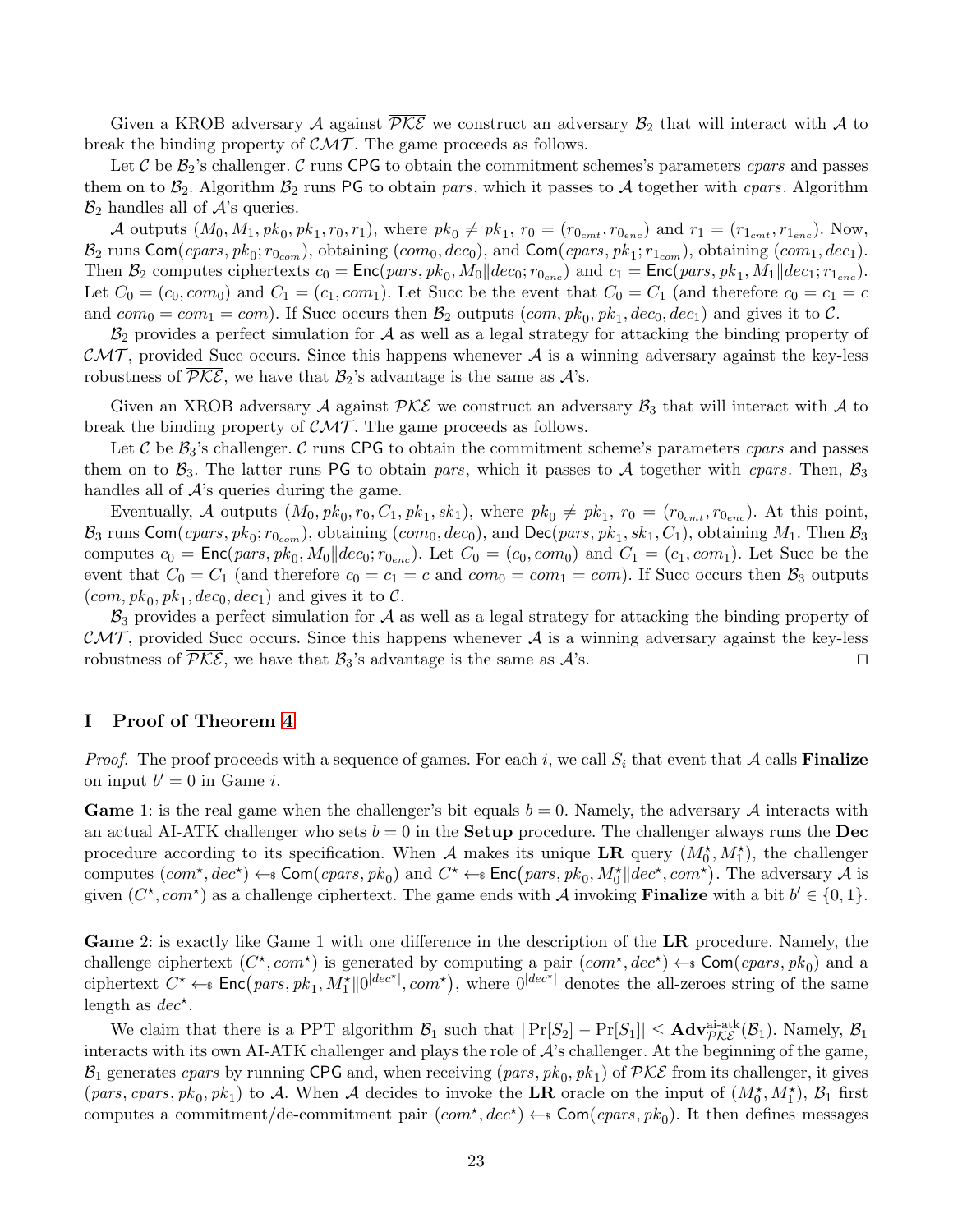$\overline{M}_0^*$  $\mathcal{L}_0^{\star} := M_0^{\star} || dec^{\star}, \overline{M}_1^{\star}$  $\mathcal{L}_1^* := M_1^* ||0^{|dec^*|}$ , sets  $L^* := com^*$ , and queries its own **LR** oracle on  $(L^*, \overline{M}_0^*)$  $_0^{\star},\overline{M}_1^{\star}$  $_1^{\star}$ ). The latter oracle replies with  $C^* \leftarrow \texttt{s}$  Enc(pars,  $pk_\beta$ ,  $\overline{M}_{\beta}^*$  $\sharp_{\beta}^{\star}, L^{\star}$ ), for some random bit  $\beta \in_R \{0,1\}$ , and  $\mathcal{B}_1$  gives  $(C^*, com^*)$  to A. Whenever A makes a Dec query for a pair  $(b, (C, com)), \mathcal{B}_1$  queries its own Dec oracle for the input  $(b, C, com)$  (note that this is a decryption query for the label  $L = com$ ). When receiving the answer  $M||dec, \mathcal{B}_1$  checks if  $\mathsf{Ver}(cparse, pk_b, com, dec) = 1$  and, if so, returns  $M$  to  $\mathcal{A}$ . If its decryption oracle returns  $\perp$  or if it happens that  $\textsf{Ver}(cparse, pk_b, com, dec) = 0, \mathcal{B}_1$  returns  $\perp$  to  $\mathcal{A}$ . We observe that, due to the use of labels,  $\mathcal{B}_1$  can always answer  $\mathcal{A}$ 's decryption queries using its own **Dec** oracle. Indeed, after the challenge phase, A is disallowed to query the decryption oracle on  $(d, C^*, com^*)$ , for each  $d \in \{0, 1\}$ . This implies that  $\mathcal{B}_1$  will never query its **Dec** oracle on an input of the form  $(d, C^*, com^*),$  with  $d \in \{0, 1\}$ : if  $C = C^*$ , it must be the case that  $com \neq com^* = L^*$ .

It is easy to see that, if  $\mathcal{B}_1$ 's challenger chooses the bit  $\beta = 0$ ,  $\mathcal{B}_1$  is playing Game 1 with A. In the situation where  $\beta = 1$ ,  $\mathcal{B}_1$  and A are playing Game 2.

Game 3: In this game, we bring a new change in the generation of the challenge ciphertext  $(C^*, com^*)$ . Now  $\mathcal{A}$ 's challenger generates a commitment/de-commitment pair with respect to  $pk_1$ : more precisely, it commits to  $pk_1$  by computing  $(com^* , dec^*) \leftarrow s$  Com $(cparse, pk_1)$ . Then, as in Game 2, it computes  $C^* \leftarrow \mathbb{R}$  Enc(pars,  $pk_1, M_1^*||0^{|dec^*|}$ ,  $L^*$ ), where  $L^* = com^*$ . If  $\mathcal{CMT}$  is a hiding commitment, Game 3 is clearly indistinguishable from Game 2. Indeed, it is straightforward to construct a distinguisher  $\mathcal{B}_2$  such that  $|\Pr[S_3] - \Pr[S_2]| \leq \mathbf{Adv}_{\mathcal{CMT}}^{\text{hide}}(\mathcal{B}_2).$ 

**Game** 4: We bring a final change to the computation of the challenge ciphertext  $(C^*, com^*)$ . Namely, A's challenger commits to the public key  $pk_1$  by computing  $(com^* , dec^*) \leftarrow s \textsf{Com}(cparse, pk_1)$ . Then, it computes  $C^* \leftarrow \text{Enc}(\text{pars}, \text{pk}_1, M_1^* || \text{dec}^*, L^*)$ , where  $L^* = \text{com}^*$ .

This game is exactly the real game when  $A$ 's challenger chooses the bit  $b = 1$  at the beginning of the experiment. There exists a PPT algorithm  $\mathcal{B}_3$  such that  $|\Pr[S_4]-\Pr[S_3]| \leq \mathbf{Adv}_{\mathcal{PKE}}^{\text{ai-atk}}(\mathcal{B}_3)$ . Algorithm  $\mathcal{B}_3$  is defined exactly as algorithm  $\mathcal{B}_1$  in the transition from Game 1 to Game 2. The only differences are: (1)  $\mathcal{B}_3$ is challenged on a single public key  $pk_0 = pk_1 = pk$ ; (2)  $\overline{M}_0^{\star}$  and  $\overline{M}_1^{\star}$  are now defined as  $\overline{M}_0^{\star} = M_1 ||0^{|dec^{\star}|}$ and  $\overline{M}_1^* = M_1 || dec^*$ , where  $dec^*$  is the de-commitment information in  $(com^* , dec^*) \leftarrow$  Com $(cparse, pk_1)$ . Clearly, if  $\mathcal{B}_3$ 's challenger encrypts  $\overline{M}_0^*$  $\delta$ ,  $\mathcal{B}_3$  is playing Game 3 with A. Otherwise,  $\mathcal{B}_1$  and A are rather playing Game 4.  $\Box$ 

We now prove that the scheme is completely robust.

Proof. We show that the scheme is simultaneously FROB, KROB, and XROB. Let us first assume that A defeats the FROB property and outputs  $(C, com)$  and two private keys  $sk_0$ ,  $sk_1$  such that, for each  $b \in \{0,1\}$ , the ciphertext C decrypts to messages  $M_b||dec_b = \text{Dec}(pars, pk_b, sk_b, (C, com), com)$  such that  $\textsf{Ver}(cparse, pk_0, com, dec_0) = 1$  and  $\textsf{Ver}(cparse, pk_1, com, dec_1) = 1$  although  $pk_0 \neq pk_1$ . Then, the binding property of  $\mathcal{CMT}$  is necessarily broken.

Similar arguments apply in the KROB scenario, where the adversary outputs two pairs  $(M_b, pk_b, r_b)$ , with  $b \in \{0,1\}$  and  $pk_0 \neq pk_1$ , resulting in colliding ciphertexts  $C = \overline{\text{Enc}}((pars, cpars), pk_b, M_b, r_b)$  for  $\overline{\mathcal{PKE}}$ . It necessarily means that  $r_b$  contains incorporated random coins  $r'_b$  for which we have  $(com_b, dec_b) \leftarrow$  $\text{Com}(cparse, pk_b; r'_b)$  with  $com = com_0 = com_1$ . This implies

$$
\mathsf{Ver}(cparse, pk_0, com, dec_0) = 1 \quad \text{and} \quad \mathsf{Ver}(cparse, pk_1, com, dec_1) = 1,
$$

which also contradicts the assumption that  $\mathcal{CMT}$  is binding.

Finally, in the XROB case, the adversary outputs  $(M_0, pk_0, r_0, C_1, pk_1, sk_1)$  such that  $M_0 \neq \perp$  and, if we compute  $(C, com) \leftarrow \overline{\mathsf{Enc}}((pars, cpars), pk_0, M_0; r_0)$  and  $M_1||dec_1 \leftarrow \mathsf{Dec}(pars, pk_1, sk_1, (C, com), com),$ it holds that  $\text{Ver}(cparse, pk_1, com, dec_1) = 1$ . In this case,  $r_0$  must also contain random commitment coins such that  $(com, dec_0) \leftarrow \textsf{Com}(cparse, pk_0; r'_0)$  and thus  $\textsf{Ver}(cparse, pk_0, com, dec_0) = 1$ . It means that we also end up with openings  $(pk_b, dec_b)$  of the same commitment *com* to distinct messages  $pk_0$  and  $pk_1$  $\Box$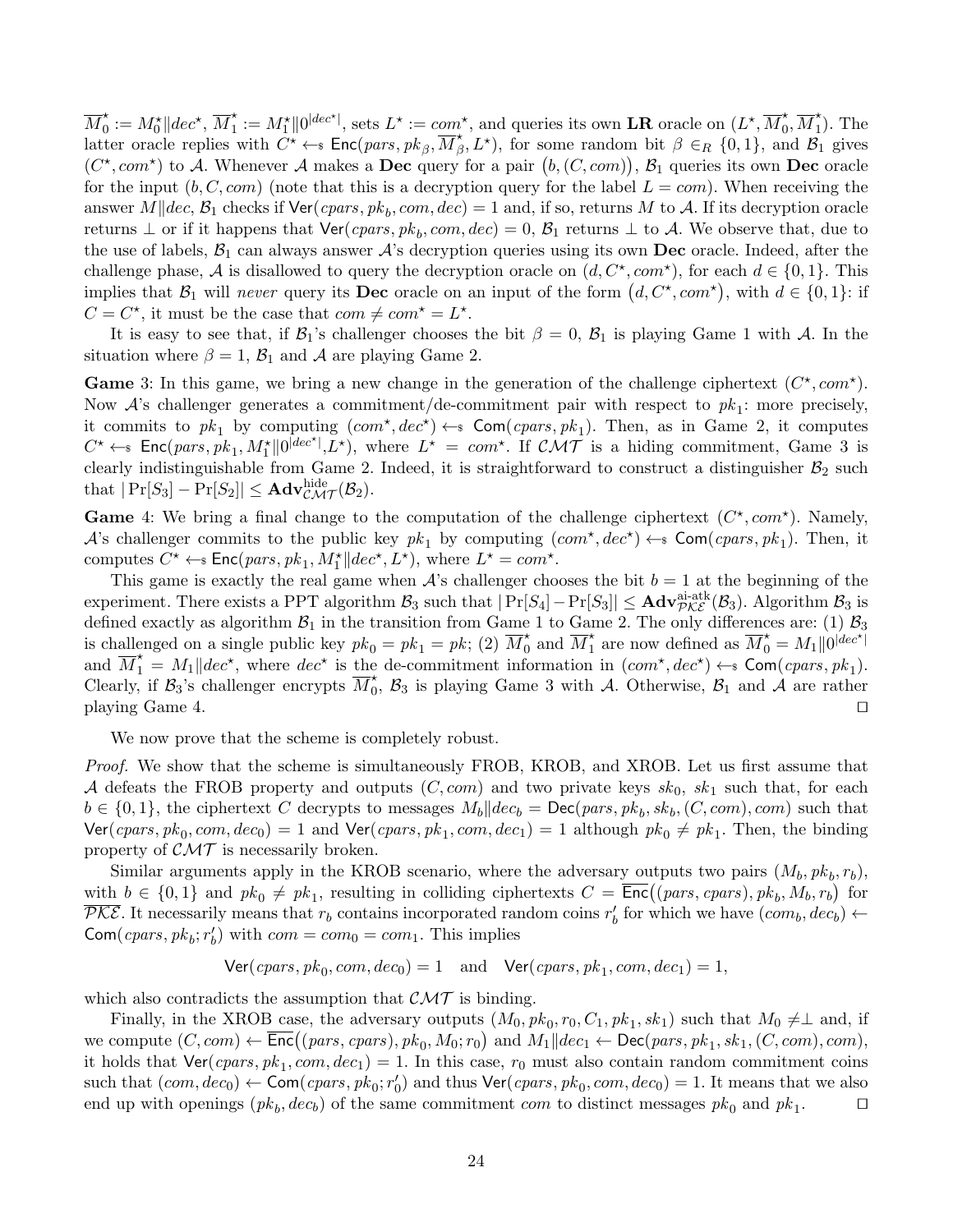### <span id="page-24-1"></span><span id="page-24-0"></span>J Proof of Theorem [5](#page-10-2)

Let us first briefly recall that a multi-authority IBE scheme [\[26\]](#page-13-10) consists of algorithms  $\mathcal{IBE} = (\mathcal{IBE} \cdot \mathsf{PG}, \mathcal{IBE})$ **IBE.MPG, IBE.KG, IBE.Enc, IBE.Dec)**, corresponding to cross-TA common parameter generation, master key generation for each TA, user key generation, encryption, and decryption routines respectively. The notion of sID-TAA-CPA security for IBE schemes in the multi-authority setting is formalized in Figure [10.](#page-24-2) It is shown in [\[26,](#page-13-10)[27\]](#page-13-11) that applying the original CHK transformation to an sID-TAA-CPA secure IBE scheme provides an AI-CCA-secure PKE. We will prove that our modification of the Boneh–Katz transformation gives the same result.

It is worth noting that sID-TAA-CPA secure IBE schemes are available in the literature. Indeed, a sufficient condition for IBE schemes to satisfy the notion of sID-TAA-CPA security is to have pseudorandom ciphertexts: namely, ciphertexts should be computationally indistinguishable from a sequence of random group elements. Many anonymous IBE schemes (e.g., [\[19,](#page-12-17)[11,](#page-12-11)[16,](#page-12-18)[5\]](#page-12-19)) have this property.



<span id="page-24-2"></span>Fig. 10. Game defining sID-TAA-CPA security for IBE schemes. An adversary is legitimate if it calls LR exactly once on two messages of equal lengths.

We now prove Theorem [5.](#page-10-2)

*Proof.* The proof uses a sequence of games which is similar to that of [\[9\]](#page-12-12). For each i, we call  $S_i$  that event that **Finalize** receives the input  $b' = 0$  from A in Game *i*.

**Game** 1: is the real game when the challenger's bit is  $b = 0$ . Namely, the adversary A interacts with an actual AI-CCA challenger that runs the actual Setup procedure. The challenger always runs the GetDK procedure by following its exact specification. When the adversary  $\mathcal A$  sends its unique LR query  $(M_0^*, M_1^*)$ , the challenger picks  $k^* \leftarrow \{0,1\}^{\ell}$  at random, computes a commitment/de-commitment pair  $(com^{\star}, dec^{\star}) \leftarrow s \textsf{Com}(cparse, mpk_0 || k^{\star})$  and an IBE ciphertext  $C^{\star} \leftarrow s \mathcal{IBE}$ . Enc $\left( mpk_0, com^{\star}, M_0^{\star} || k^{\star} || dec^{\star} \right)$ .<sup>[10](#page-24-3)</sup> Then, A is given  $(C^*, com^*, tag^*)$ , where  $tag^* = \text{MacGen}_{k^*}(C^*)$ , as a challenge ciphertext. At the end of the game, A calls **Finalize** with an input bit  $b' \in \{0, 1\}$ . We observe that, without loss of generality,  $k^*$  and  $(com^*, dec^*) \leftarrow \text{Com}(cparse, mpk_0 || k^*)$  can be chosen at the beginning of the game, during the execution of Setup.

**Game** 2: is identical to Game 1, except that the **Dec** oracle now rejects all decryption queries  $(C, com, tag)$ such that  $com = com^*$ . Clearly, Game 2 is identical to Game 1 until Dec rejects a ciphertext that would not have been rejected in Game 1. We distinguish the following cases in this event:

<span id="page-24-3"></span><sup>&</sup>lt;sup>10</sup> We omit pars as an explicit input to various  $\mathcal{IBE}$  algorithms to ease notation.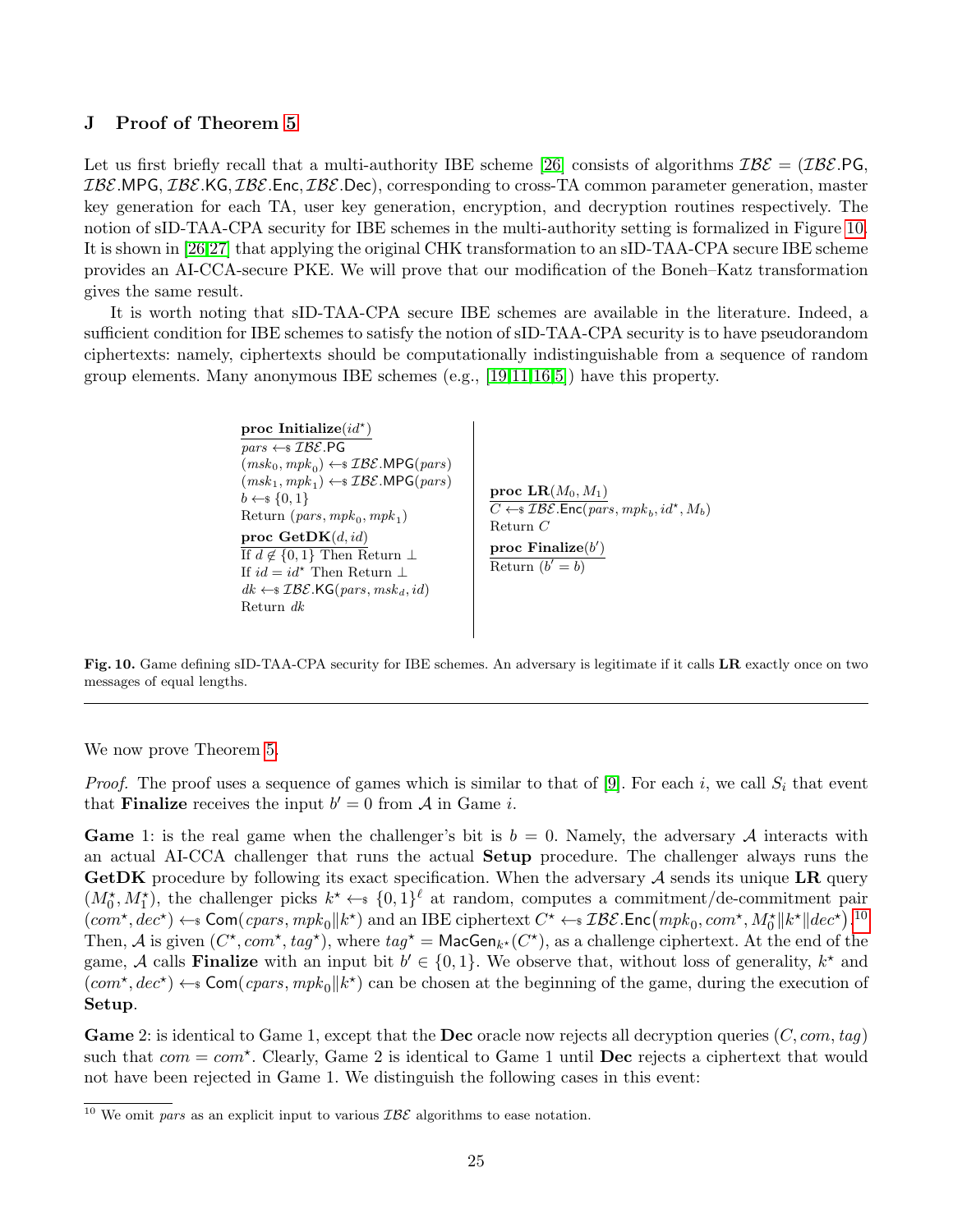- <span id="page-25-0"></span>- At some **Dec** query of the form  $(C, com^* , tag)$  with respect to the public key  $pk_d$  (with  $d \in \{0,1\}$ ), the execution of algorithm  $\mathcal{IBE}.\mathsf{Dec}(\mathit{mpk}_d,\mathcal{IBE}.\mathsf{KG}(\mathit{msk}_d,\mathit{com}^\star),\mathit{com}^\star,C)$  uncovers a message  $(M\|k\|dec)$ such that  $\text{Ver}(opars, mpk_d || k, com^* , dec) = 1$  and  $k \neq k^*$ . We call this event  $E_2$ .
- In all decryption queries  $(C, com^* , tag)$ , the IBE ciphertext C decrypts to a message of the form  $M||k^*||$ dec under the key  $dk_{com^*} = \mathcal{IBE}.\mathsf{KG}(msk_d, com^*).$  We call this event  $F_2$ .

It is clear that  $|\Pr[S_2] - \Pr[S_1]| \leq \Pr[E_2] + \Pr[F_2]$ . If  $E_2$  occurs, it necessarily means that A provides its challenger with correct openings  $(mpk_0||k^* , dec^*)$  and  $(mpk_d||k, dec)$  of a given commitment  $com^*$  for two distinct messages  $mpk_0||k^*$  and  $mpk_d||k$ . If  $TCMT$  is binding,  $E_2$  only occurs with negligible probability and there exists a PPT algorithm  $\mathcal{B}_0$  such that  $Pr[E_2] \leq \mathbf{Adv}_{\mathcal{TCMT}}^{\text{bind}}(\mathcal{B}_0)$ .

We thus have to argue that  $Pr[F_2]$  is negligible. To do this, we use the "deferred analysis" technique [\[18\]](#page-12-20) in the same way as in [\[9\]](#page-12-12). Namely, we consider games Game 2.1 and 2.2 where we argue that  $F_2$  occurs with about the same probability as in Game 2 and where it will be much easier to bound  $Pr[F_2]$ .

Game 2.1: we modify the generation of the challenge ciphertext. Namely, instead of computing the pair  $(com^*, dec^*)$  as  $(com^*, dec^*) \leftarrow$  Com $(cparse, mpk_0 || k^*)$  at the beginning of the game, the challenger computes  $(com<sup>*</sup>, dec<sup>*</sup>)$  as a commitment to a random message R and, in the challenge phase, uses the trapdoor td of  $TCMT$  to equivocate  $com<sup>*</sup>$  (note that the trapdoor can be used since we do not appeal to the binding property for now) and compute

$$
dec' \leftarrow \mathsf{s}\ \mathsf{Equiv}(td,(mpk_0\|k^\star),R,dec^\star)
$$

such that  $\text{Ver}(cparse, mpk_0 || k^\star, com^\star, dec') = 1$ . Then, the challenge ciphertext  $(C^\star, com^\star, tag^\star)$  is obtained by computing  $C^* \leftarrow \mathcal{B}\mathcal{E}.\mathsf{Enc}(mpk_0, com^*, M_0^*||k^*||dec').$  Since  $\mathcal{TCMT}$  is a trapdoor commitment scheme, this change is purely conceptual since the pair  $(com^* , dec')$  has the same distribution as  $(com^* , dec^*)$  in Game 2. For this reason, we know that  $Pr[F_{2,1}] = Pr[F_2]$ , where  $F_{2,1}$  denotes the equivalent of event  $F_2$  in Game 2.1.

Game 2.2: is like Game 2.1 with the difference that, when the challenge ciphertext  $(C^*, com^*, tag^*)$  is generated by the LR procedure,  $com^*$ ,  $dec^*$  and  $dec'$  are computed as previously (in such a way that  $dec'$  explains com<sup>\*</sup> as a commitment to  $mpk_b||k^{\star}$  but  $C^{\star}$  is now computed as  $\mathcal{IBE}.\mathsf{Enc}(mpk_0, com^{\star}, M_0^{\star}||0^{\lambda}||0^{|dec^{\star}|}),$ where  $0^{\lambda}$  and  $0^{|dec^*|}$  denote all-zeroes strings of lengths  $\lambda$  and  $|dec^*|$ , respectively. Observe that, in this game,  $com^*$  and  $C^*$  are now completely independent of  $k^*$ . In the following, we call  $F_{2,2}$  the counterpart of event  $F_2$  in Game 2.2.

We show that any noticeable change in  $\mathcal{A}$ 's behavior in Games 2.1 and 2.2 would contradict the IND-sID-CPA security (i.e., its sID-TAA-CPA security in the case  $mpk_0 = mpk_1$ ) of the IBE system. There is a PPT algorithm  $\mathcal{B}_1$  such that  $|\Pr[F_{2.2}]-\Pr[F_{2.1}]|\leq \mathbf{Adv}_{\mathcal{IBE}}^{\text{ind-sID-cpa}}(\mathcal{B}_1).$  Namely,  $\mathcal{B}_1$  interacts with its own IND-sID-CPA challenger and emulates  $A$ 's challenger. At the outset of the game,  $B_1$  chooses the description MAC of a MAC and generates cpars by running CPG. It also computes  $(com^{\star}, dec^{\star})$  by committing to a random value R and declares  $com^*$  as its target identity to the IND-sID-CPA challenger. When obtaining the common public parameters pars and the master public key mpk of  $\mathcal{LBE}$  from its challenger (note that there is only one master public key in the definition of IND-sID-CPA security), it generates a pair  $(mpk', msk') \leftarrow s \mathcal{B}\mathcal{E}.\mathsf{MPG}(pars)$  of its own and gives  $(pars, cpars, \mathcal{MAC})$  as well as  $mpk_0 = mpk$  and  $mpk_1 = mpk'$  to A. At this point,  $\mathcal{B}_1$  knows  $mpk_0$  and thus equivocates  $com^*$  using the trapdoor td to find a de-commitment dec' such that  $\text{Ver}(cparse, mpk_0 || k^*, com^*, dec') = 1$ . When A invokes the LR oracle on the input of  $(M_0^*, M_1^*)$ ,  $\mathcal{B}_1$  constructs the messages  $\overline{M}_0^* = M_0^* ||k^*|| \text{dec}$ ,  $\overline{M}_1^* = M_0^* ||0^{\lambda}|| 0^{\lambda}$ which it sends to its own LR oracle in the IND-sID-CPA security game. The latter LR oracle replies with  $C^{\star} \leftarrow$  *S*  $\mathcal{IBE}$  *.* Enc(*mpk*, *com*<sup>\*</sup>,  $\overline{M}_{\beta}^{\star}$  $\zeta_{\beta}$ , for some random bit  $\beta \in_R \{0,1\}$ , and  $\mathcal{B}_1$  provides A with the challenge ciphertext  $(C^*, com^*, tag^*)$ , where  $tag^* = \text{MacGen}_{k^*}(C^*)$ . Algorithm  $\mathcal{B}_1$  is able to faithfully answer all **Dec** queries with respect to  $mpk_1 = mpk'$  since it knows the underlying master secret key  $msk'$ . Whenever  $A$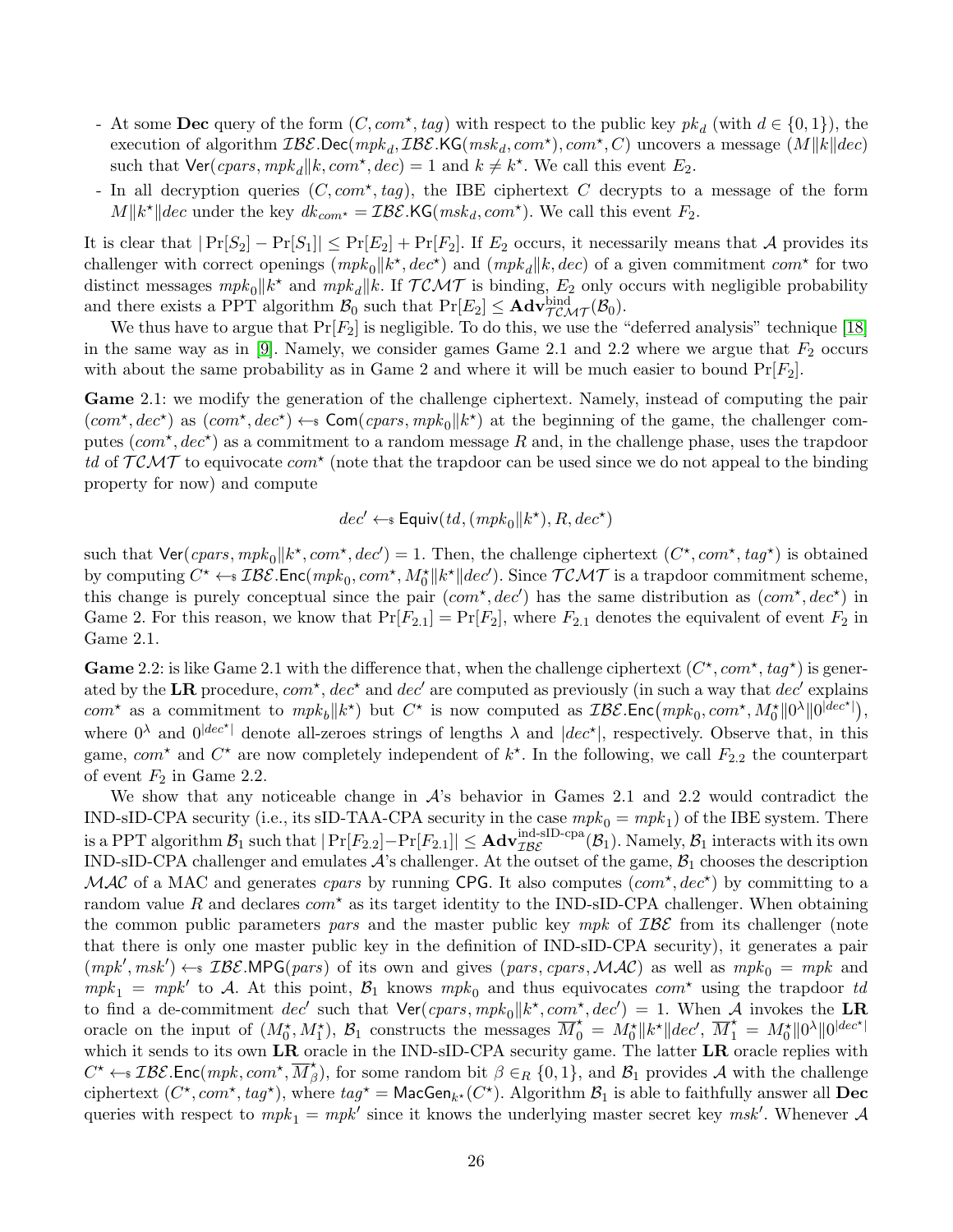makes a Dec query  $(C, com, tag)$  involving  $mpk_0$ ,  $\mathcal{B}_1$  queries its own  $\textbf{GetDK}$  oracle whenever  $com \neq com^{\star}$ to decrypt (when obtaining the answer  $M||k||dec$ , it returns M if  $\text{Ver}(cparse, mpk_0 || k, com, dec) = 1$  and MacVer<sub>k</sub>(C) = 1 and  $\perp$  otherwise). If  $com = com^*$ ,  $\mathcal{B}_1$  checks if MacVer<sub>k\*</sub>(C, tag) = 1 and, if so, halts and output 1. If we call  $F_{2,2}$  the latter event, it is clear that  $|\Pr[F_{2,2}] - \Pr[F_{2,1}]| \leq \mathbf{Adv}_{\mathcal{IBE}}^{\text{ind-sID-cpa}}(\mathcal{B}_1)$ .

In Game 2.2, we claim that  $Pr[F_{2,2}] \leq q \cdot \text{Adv}_{\mathcal{AAC}}^{\text{suf-cma}}(\mathcal{B}_2)$ , for some efficient algorithm  $\mathcal{B}_2$ . Indeed, assuming that  $F_{2,2}$  occurs with noticeable probability in Game 2.2, a standard technique allows building an algorithm that breaks the strong (one-time) unforgeability of  $\mathcal{MAC}$  with probability  $Pr[F_{2,2}]/q$ . The forger  $\mathcal{B}_2$  simply chooses a random index  $i \leftarrow s \{1, \ldots, q\}$ , invokes its MAC generation oracle to compute  $tag^*$  in the challenge ciphertext and outputs the pair  $(C_i, tag_i)$  contained in the *i*-th decryption query.

When combining the above steps, we find that

$$
\Pr[F_2] \leq \mathbf{Adv}_{\mathcal{IBE}}^{\text{ind-sID-cpa}}(\mathcal{B}_1) + q \cdot \mathbf{Adv}_{\mathcal{AAC}}^{\text{suf-cma}}(\mathcal{B}_2).
$$

Now, we are ready to proceed with Game 3, where we only have to worry about decryption queries  $(C, com, tag)$  such that  $com \neq com^*$ .

Game 3: we modify the generation of the challenge ciphertext analogously to the transition from Game 2 to Game 2.1. Namely, instead of computing  $(com^{\star}, dec^{\star}) \leftarrow s \text{Com}(cparse, mpk_0 || k^{\star})$  at the outset of the game,  $(com<sup>*</sup>, dec<sup>*</sup>)$  is computed by committing to a random message R. In the challenge phase, the challenger uses the trapdoor of  $TCMT$  to equivocate com<sup>\*</sup> and find

$$
dec' \leftarrow \mathsf{s} \; \mathsf{Equiv}(td, (mpk_0||k^*), R, dec^*).
$$

The challenge ciphertext  $(C^*, com^*, tag^*)$  is computed as

$$
C^{\star} \leftarrow_{\mathbb{S}} \mathcal{IBE}.\mathsf{Enc}(\mathit{mpk}_0, \mathit{com}^{\star}, M_0^{\star} || k^{\star} || \mathit{dec}').
$$

Since  $TCMT$  is a trapdoor commitment scheme, this change is purely conceptual since the pair  $(com<sup>*</sup>, dec')$ has the same distribution as if it were produced by committing to  $mpk_0||k^*$ . For this reason, we know that  $Pr[S_3] = Pr[S_2]$  although the distribution of  $com^*$  does not depend on  $mpk_0 || k^*$ .

**Game** 4: we change again the generation of the challenge ciphertext. In this game, the pair  $(com^{\star}, dec^{\star})$  is again generated by committing to a random value. However, the IBE part  $C^*$  of the challenge ciphertext is now computed as

$$
dec' \leftarrow \texttt{equiv}(td, (mpk_1 || k^*), R, dec^*)
$$
  

$$
C^* \leftarrow \texttt{s } \textit{LBE}.\textsf{Enc}(mpk_1, com^*, M_1^* || k^* || dec')
$$

To justify the transition from Game 3 to Game 4, we describe a sID-TAA-CPA adversary  $\mathcal{B}_3$  against the  $\text{IBE scheme that "bridges" between the two games in such a way that  $|\Pr[S_4] - \Pr[S_3]| \leq \text{Adv}_{\mathcal{IBE}}^{\text{SID-taa-cpa}}(\mathcal{B}_3)$ .$ Concretely,  $\mathcal{B}_3$  interacts with its own sID-TAA-CPA challenger and embodies  $\mathcal{A}$ 's challenger. At the beginning of its interaction with  $A$ ,  $B_3$  chooses the description  $MAC$  and generates *cpars* using CPG. It computes  $(com^{\star}, dec^{\star})$  by committing to a random value R and announces  $com^{\star}$  as the identity that it wishes to be challenged upon. When obtaining the common public parameters *pars* and master public keys  $mpk_0, mpk_1$  from its sID-TAA-CPA challenger, it gives  $(pars, cpars, MAC)$  as well as  $mpk_0, mpk_1$ to A. At this point,  $B_3$  equivocates  $com^*$  twice to find suitable de-commitments  $dec'_0, dec'_1$  such that  $\text{Ver}(cparse, mpk_0 || k^*, com^*, dec'_0) = 1, \text{ Ver}(cparse, mpk_1 || k^*, com^*, dec'_1) = 1.$  When the AI-CCA adversary A calls the LR oracle with input values  $(M_0^*, M_1^*)$ ,  $\mathcal{B}_3$  defines messages  $\overline{M}_0^* = M_0^* ||k^*|| \text{dec}_0^{\prime}, \overline{M}_1^* =$  $M_1^{\star}||k^{\star}||dec'_1$  which are sent to  $\mathcal{B}_3$ 's **LR** oracle in the sID-TAA-CPA security game. The latter oracle returns  $C^{\star} \leftarrow \mathcal{IBE}.\mathsf{Enc}(\mathit{mpk}, \mathit{com}^{\star}, \overline{M}_{\beta}^{\star})$  $\zeta_{\beta}$ , where  $\beta \in_R \{0,1\}$ , and  $\mathcal{B}_3$  prepares  $\mathcal{A}$ 's challenge ciphertext as  $(C^*, com^*, tag^*)$ , where  $tag^* = \text{MacGen}_{k^*}(C^*)$ . Whenever A makes a **Dec** query  $(C, com, tag)$  involving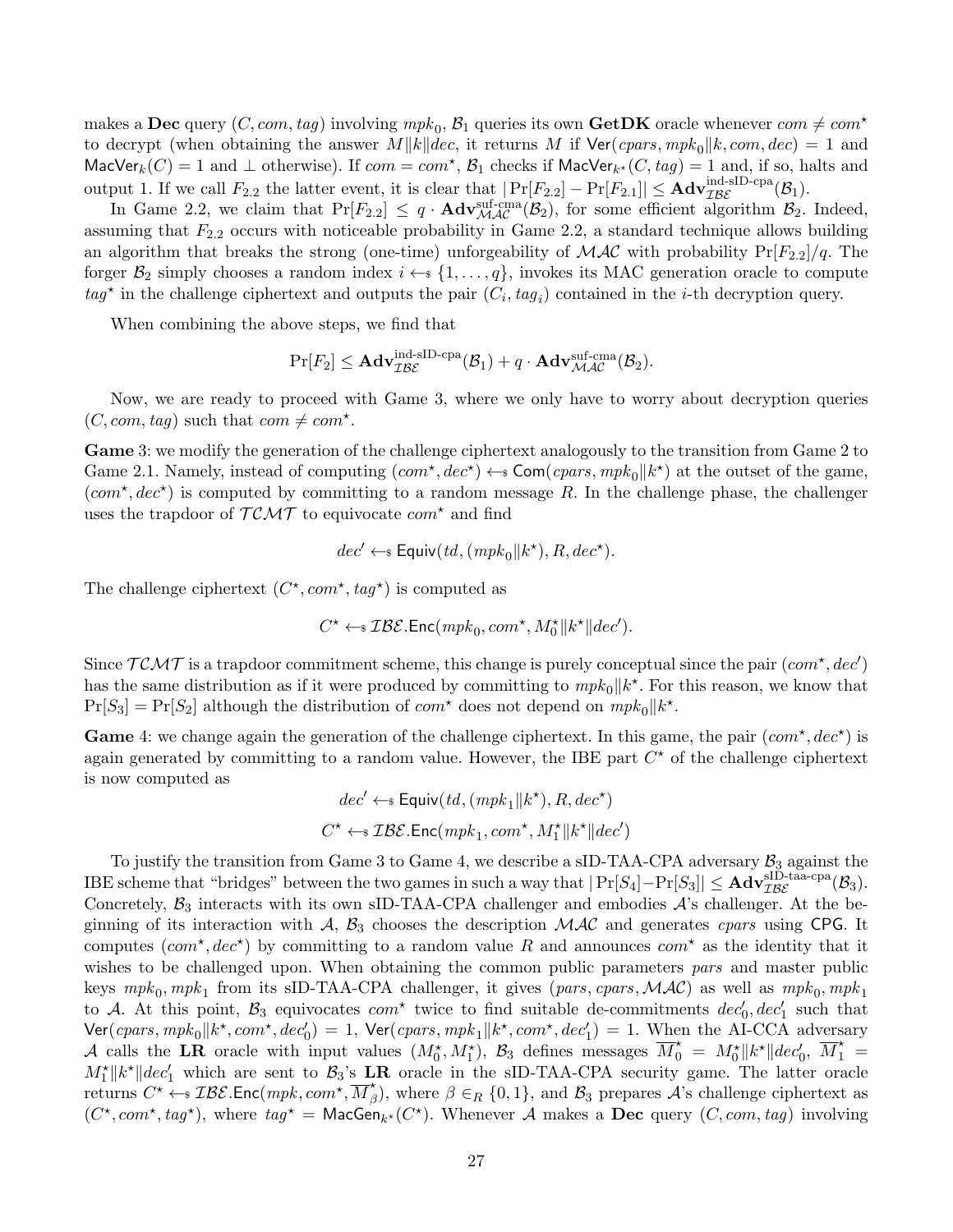$mpk_0$  or  $mpk_1$ ,  $B_3$  queries its own **Dec** oracle when  $com \neq com^*$  (upon receiving the answer  $M||k||dec$ , it proceeds as in step 2 of  $\overline{Dec}$ ). If  $com = com^*$ ,  $B_3$  returns  $\perp$ . By inspection, it can be checked that, if  $B_3$ 's challenger chooses  $\beta = 0$ ,  $\mathcal{B}_3$  and A are playing Game 3. If  $\beta = 1$ , they are playing Game 4. As claimed, it comes that  $|\Pr[S_3] - \Pr[S_4]| \leq \mathbf{Adv}_{\mathcal{IBE}}^{\text{sID-taa-cpa}}(\mathcal{B}_3).$ 

**Game** 5: is identical to Game 4 except that the commitment/de-commitment pair  $(com^{\star}, dec^{\star})$  is now computed by committing to  $mpk_1||k^*|$  (and  $(M_1^*||k^*||dec^*)$  is IBE-encrypted in the challenge phase, as previously) instead of equivocating  $com^*$ . This change does not affect  $\mathcal{A}$ 's view since  $(com^*, dec^*)$  has the same distribution either way. We thus have  $Pr[S_5] = Pr[S_4]$ .

Game 6: is exactly the same as Game 5 but the Dec oracle does no longer reject any decryption queries  $(C, com, tag)$  such that  $com = com^*$ . Instead, the real  $\overline{Dec}$  algorithm is always used. This transition can be justified completely analogously to that between Game 2 and Game 3 (in other words, the probability that one ciphertext gets rejected in one game and not in the previous one is the same) and we can write:

$$
|\Pr[S_6]-\Pr[S_5]|\leq \mathbf{Adv}^{\text{bind}}_{\mathcal{TCM}\mathcal{T}}(\mathcal{B}_0)+\mathbf{Adv}^{\text{sID-taa-cpa}}_{\mathcal{IBE}}(\mathcal{B}_1)+q\cdot \mathbf{Adv}^{\text{suf-cma}}_{\mathcal{MAC}}(\mathcal{B}_2),
$$

for certain PPT algorithms  $\mathcal{B}_0$ ,  $\mathcal{B}_1$ , and  $\mathcal{B}_2$ .

It is easy to see that Game 6 is the real game when the challenger's bit is  $b = 1$ . By collecting probabilities, the announced result follows.

The proof of complete robustness of the scheme is similar to that of Theorem [4](#page-9-0) and omitted.  $\Box$ 

### <span id="page-27-0"></span>K Proof of Theorem [6](#page-11-4)

Proof. To argue for the AI-CCA security, we prove that, even if the adversary has access to a decryption oracle, ciphertexts are computationally indistinguishable from "dummy" ciphertexts that are statistically independent of the plaintext or the receiver's public key. Since all ciphertexts live in the same space, regardless of the public key, this guarantees AI-CCA security.

Concretely, we show that the adversary cannot distinguish a real game from an ideal game. In the former, he has access to a decryption oracle and, in the challenge phase, obtains a properly generated encryption of the plaintext  $M^*$  of his choice. In the latter, the challenge ciphertext is a dummy ciphertext that has nothing to do with the plaintext chosen by the adversary or the receiver's public key. We prove that, even with the help of a decryption oracle, the adversary  $A$  cannot distinguish the two worlds. The proof uses a sequence of games. For each i, we call  $S_i$  the event that the adversary outputs  $b' = 1$  at the end of Game i.

Game 1: is the real game with the difference that, in the challenge phase, the adversary is given an encryption of a random plaintext. The adversary is given a public key  $pk$  and access to a decryption oracle. In the challenge phase, it outputs a plaintext  $M^*$ . The challenger responds by encrypting  $M^*$ . At the end of the game, after a second series of decryption queries, the adversary outputs a bit  $b' \in \{0, 1\}$ .

**Game** 2: is like Game 1 but we change the generation of the public key  $pk$ . Namely, u and v are chosen as

$$
u = g^{x_1} \cdot h^{x_2}, \qquad \qquad v = g^{y_1} \cdot h^{y_2}
$$

using random  $x_1, x_2, y_1, y_2 \leftarrow \mathbb{Z}_p$ . If we define  $\omega = \log_q(h)$ , this implicitly defines  $x = x_1 + \omega x_2$  and  $y = y_1 + \omega y_2$ . As in Game 1, the challenger rejects all decryption queries  $(C_1, C_2, C_3, tag)$  for which  $C_2 \neq C_1^{x \cdot \tau + y}$  $x^{\tau+\nu}$ . It is clear that these changes are purely conceptual since pk has the same distribution as before. For, this reason, we have  $Pr[S_2] = Pr[S_1]$ .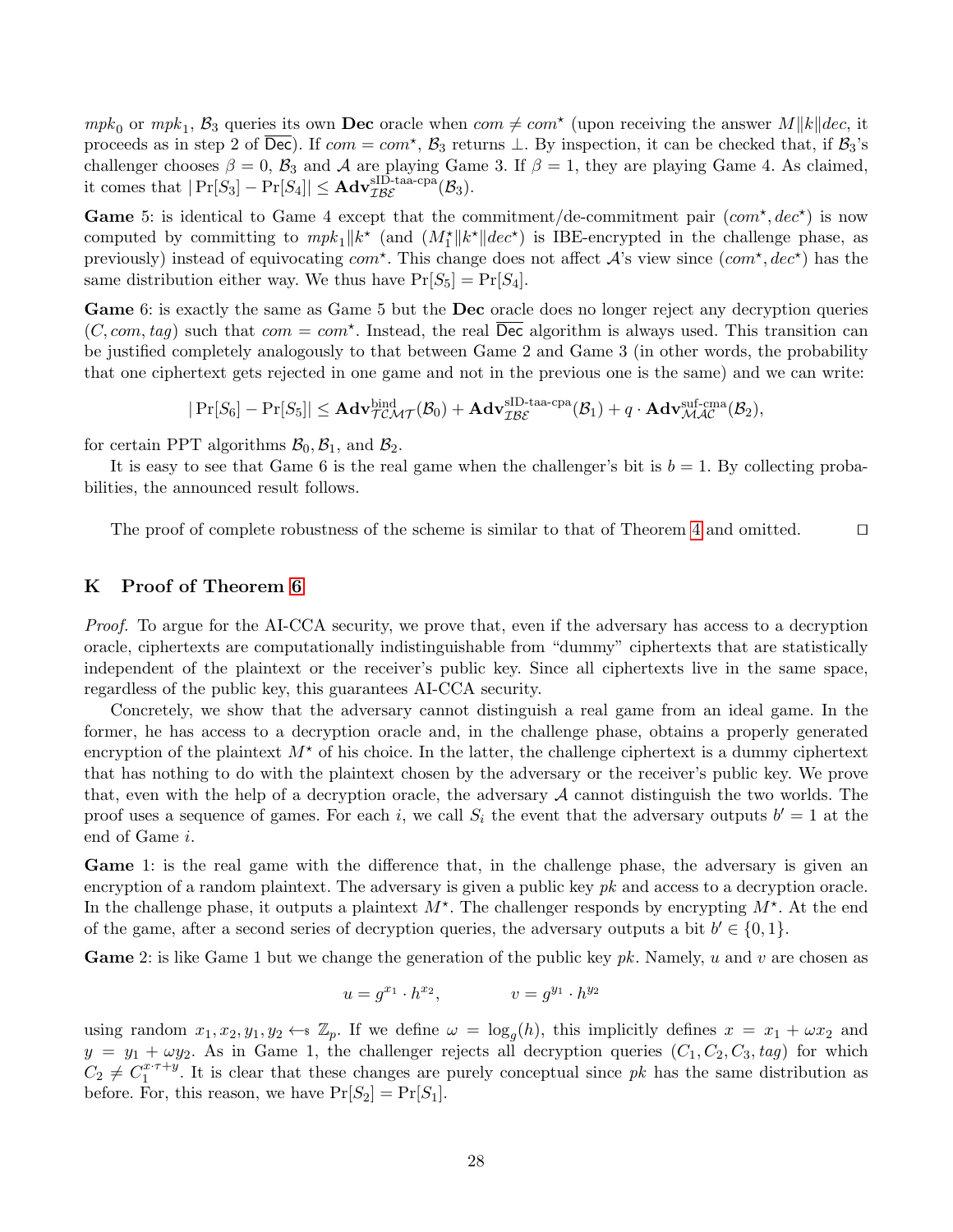<span id="page-28-0"></span>**Game** 3: is identical to Game 2 but the challenger rejects all decryption queries  $(C_1, C_2, C_3, tag)$  such that  $C_1 \neq C_1^*$  and  $TCR(C_1) = TCR(C_1^*)$  (we assume, without loss of generality, that  $C_1^*$  is computed at the beginning of the game). If the adversary  $A$  manages to create a ciphertext that is rejected in Game 3 but would not have been rejected in Game 2, the challenger  $\beta$  can clearly use  $\mathcal A$  to break the target collision-resistance of TCR. We can thus write  $|\Pr[S_3] - \Pr[S_2]| \leq \mathbf{Adv}_{\mathsf{TCR}}^{\text{ter}}(\mathcal{B})$ .

**Game** 4: is like Game 3 but the decryption oracle rejects all post-challenge queries  $(C_1, C_2, C_3, tag)$  such that  $C_3^* \neq C_3$  and  $H(C_3, pk) = H(C_3^*, pk)$ . This time, we have  $|\Pr[S_4] - \Pr[S_3]| \leq \mathbf{Adv}_{H}^{cr}(\mathcal{B})$  and rely on the collision-resistance of  $H$  to argue that Game 4 and Game 3 are indistinguishable.

**Game** 5: we modify the decryption oracle. At each query  $(C_1, C_2, C_3, tag)$ , the challenger computes  $\tau =$  $TCR(C_1), (K_0, K_1) = KDF(\Omega),$  where

$$
\Omega = \left(\frac{C_2}{C_1^{\tau \cdot x_1 + y_1}}\right)^{\frac{1}{\tau \cdot x_2 + y_2}},\tag{K.1}
$$

and  $M = \mathsf{D}_{K_0}(C_3)$ . If  $\mathsf{MacVer}_{K_1}(H(C_3, pk), tag) = 1$ , it outputs  $M$ . Otherwise, it output  $\bot$ . We claim that, if KDF is a secure key-derivation function and if  $MAC$  is unforgeable, the modified decryption oracle does not reject a ciphertext that would not have been rejected in Game 5. The technique of [\[23,](#page-13-4)[18,](#page-12-20)[20\]](#page-12-13) allows proving that  $|\Pr[S_5] - \Pr[S_4]| \le q \cdot (\mathbf{Adv}_{\mathcal{AAC}}^{\text{suf-cma}}(\mathcal{B}_1) + \mathbf{Adv}_{\mathsf{KDF}}^{\text{kdf}}(\mathcal{B}_2))$  for some efficient algorithms  $\mathcal{B}_1$  and  $\mathcal{B}_2$ . The argument is as follows. Suppose that a ciphertext  $(C_1, C_2, C_3, tag)$  is invalid because  $C_2 \neq C_1^{\tau \cdot x + y}$  $\frac{x+y}{1}$ . It means that we have  $C_1 = g^r$  and  $C_2 = (u^r \cdot v)^r \cdot g^{r'}$  for some  $r \in \mathbb{Z}_p$  and some  $r' \neq 0$ . The decryption oracle thus computes  $\Omega = h^r \cdot g^{r' / (\tau \cdot x_2 + y_2)}$ , which is uniformly random from A's view. Indeed, it is the product of  $h^r$ , which is uniquely determined by  $C_1$ , and  $g^{r'/(r \cdot x_2+y_2)}$  that is completely independent of  $\mathcal{A}$ 's view because the public key reveals no information about  $(x_2, y_2)$ . The same analysis as in [\[23](#page-13-4)[,18](#page-12-20)[,20\]](#page-12-13) shows that creating an invalid ciphertext that does not get rejected amounts to forging a MAC for a randomly chosen key or breaking the security of the key-derivation function. We also note that the value  $\omega = \log_g(h)$ is not used by the decryption oracle anymore.

Game 6: We modify the generation of the challenge ciphertext. Namely, the challenger  $\beta$  first defines  $\eta_1 = g^{r^*}, \eta_2 = h^{r^*}$  and  $\tau^* = \textsf{TCR}(\eta_1)$ , for a randomly chosen  $r^* \leftarrow \mathbb{Z}_p$ , and computes

<span id="page-28-1"></span>
$$
C_1^* = \eta_1, \qquad C_2^* = \eta_1^{\tau^* \cdot x_1 + y_1} \cdot \eta_2^{\tau^* \cdot x_2 + y_2} \tag{K.2}
$$

 $(K_0^{\star}, K_1^{\star}) = \text{KDF}(\eta_2), C_3^{\star} = \mathsf{E}_{K_0^{\star}}(M^{\star})$  and  $tag^{\star} = \text{MacGen}_{K_1^{\star}}(H(C_3^{\star}, pk)).$  This modification does not affect A's view since  $(C_1^*, C_2^*, C_3^*, tag^*)$  has the same distribution as in Game 5. So,  $Pr[S_6] = Pr[S_5]$ .

**Game** 7: We change again the generation of the challenge  $(C_1^*, C_2^*, C_3^*, tag^*)$ . Namely,  $\eta_2$  is now chosen at random in G instead of being defined as  $\eta_2 = h^{r^*}$ , where  $r^* = \log_g(\eta_1)$ . Under the DDH assumption, this modification should not significantly affect  $\mathcal{A}$ 's view. It comes that  $|\Pr[S_7] - \Pr[S_6]| \leq \mathbf{Adv}_{\mathbb{G}}^{\text{ddh}}(\mathcal{B}).$ 

**Game** 8: In this game, we can use the value  $\omega = \log_q(h)$  since we are done with the DDH assumption. Here, the decryption oracle rejects again all ciphertexts  $(C_1, C_2, C_3, tag)$  for which  $C_2 \neq C_1^{\tau_x+y}$  $1^{\tau \cdot x + y}$ , where  $\tau = \textsf{TCR}(C_1), x = x_1 + \omega x_2$  and  $y = y_1 + \omega y_2$ . For each ciphertext  $(C_1, C_2, C_3, tag)$  such that  $C_1 = g^r$  and  $C_2 = (u^{\tau} \cdot v)^{\tau} \cdot g^{r'}$ , with  $r' \neq 0$ , the decryption oracle of Game 7 derives  $(K_0, K_1)$  from

$$
\Omega = h^r \cdot g^{r' / (\tau \cdot x_2 + y_2)}.
$$

In [\(K.2\)](#page-28-1), we now have  $\eta_1 = g^{r^*}$  and  $\eta_2 = h^{r^*+r''}$ , for some  $r^* \in_R \mathbb{Z}_p$  and  $r'' \neq 0$ . The challenge ciphertext is thus distributed as

<span id="page-28-2"></span>
$$
C_1^* = g^{r^*}, \qquad C_2^* = (u^{r^*} \cdot v)^{r^*} \cdot h^{r'' \cdot (r^* \cdot x_2 + y_2)}, \qquad (K.3)
$$